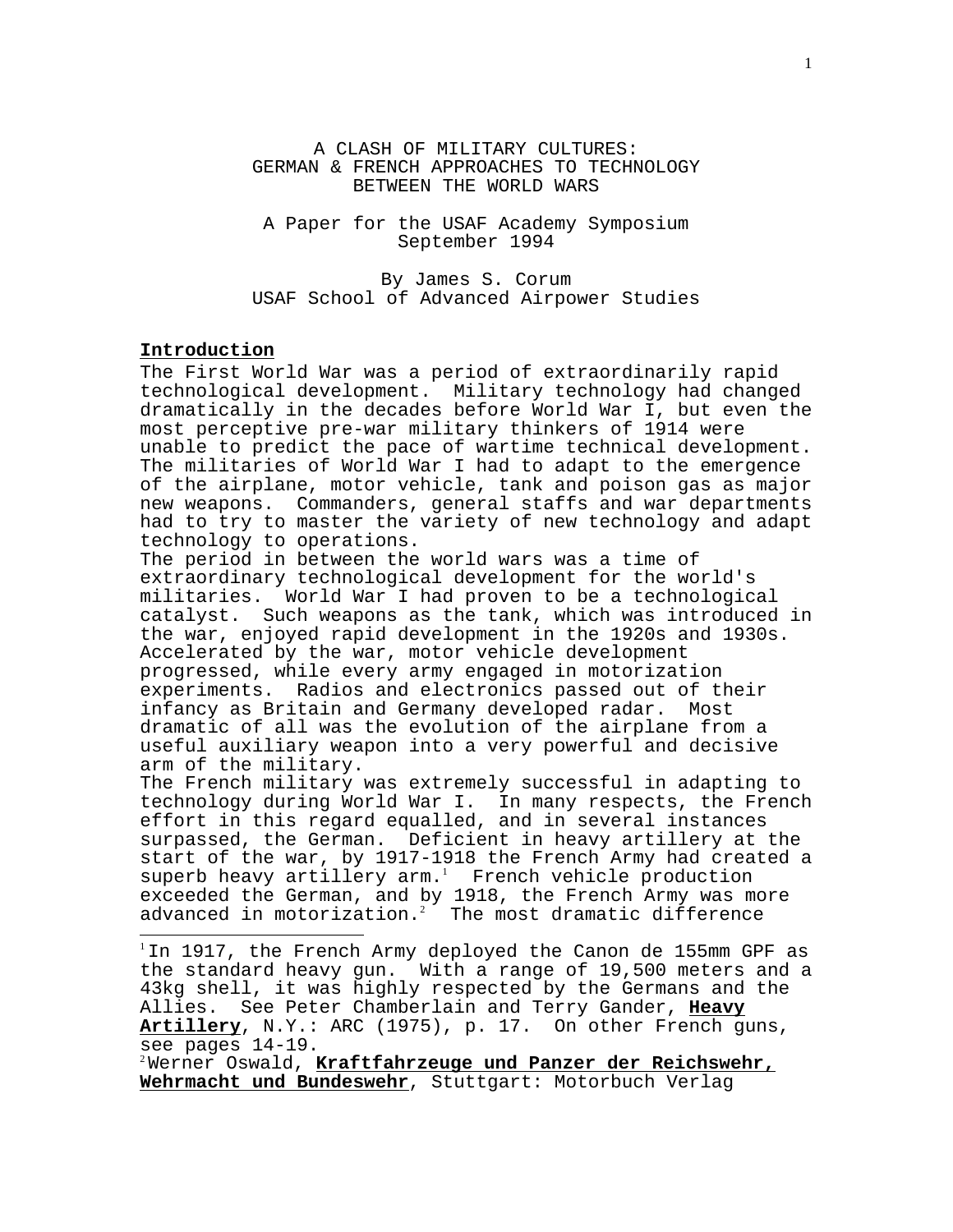between the two armies was in the development of armored forces. The French General Staff initiated development of a French tank program in  $1914.^3$  During the war, the French produced  $4,300$  tanks, more than any other power.<sup>4</sup> In contrast, the Germans never deployed more than a few dozen tanks, and of these, only 20 were of German manufacture.<sup>5</sup> Another French success story was their effectiveness in designing and producing high-quality aircraft. The military leadership and civilian industrialists demonstrated a high degree of innovation in effectively standardizing aircraft types and engines. France led the world in aircraft engine production and quality.<sup>6</sup> By 1918, the French had designed and built the first supercharged engine.<sup>7</sup> In design, the French equalled the Germans, with such rugged, effective and swift aircraft as the Spad VII, Spad XIII fighters and the Breguet 14 bomber. $8$  Indeed, the quality and quantity of French aircraft design and production enabled the Allies to gain air superiority in the latter part of the war. Due to the inefficiency of British aircraft design and production, the British had to rely upon the French for many aircraft and engines. As late as 1918, British squadrons on the Western Front flew Spads and Nieuports into action.<sup>9</sup> By the final year of the war, the French military demonstrated considerable skill in utilizing new technology

(1975), pp. 10-11. In 1918, the French Army employed 100,000 motor vehicles, not including tanks, on the West Front, The German army motor vehicle total during the war did not exceed 40,000 in use.

<sup>3</sup>On Col. Estienne, See Kenneth Macksey, ed., **The Guinness Book of Tank Facts**, Enfield: Guinness Publishing (1980), p. 28.

 $<sup>4</sup>$  Ibid., p. 45.</sup>

 $\overline{a}$ 

<sup>5</sup>Werner Oswald, <mark>Kraftfahrzeuge und Panzer</mark>, pp. 36-39.<br><sup>6</sup>John Morrow, **The Great War in the Air**, Wash., D.C.: Smithsonian Institution Press (1993), pp. 369-371. In World War I, the French built 52,000 planes and 88,000 engines. The Germans built approximately 48,000 planes and 43,000 engines.

<sup>7</sup>Charles Christienne and Pierre Lissarrague, **A History of French Military Aviation**, Washington, D.C.: Smithsonian Institute Press (1986), p. 117.

 $8$ On French aircraft at the end of the War, see John Morrow, **The Great War in the Air**, pp. 363-371, and Charles

Christienne and Pierre Lissarrague, **History of French**<br>Military Aviation, pp. 117-122 and 155-157.

<sup>9</sup>In 1918, Squadrons 1, 19, 23, 29 and 60 of the Royal Flying Corps and RAF flew Nieuport 17s, Spad VIIs and Spad XIIIs on the Western Front. See Christopher Shore and Norman Franks, **Above the Trenches**, London: Grub Street Publishers (1990), pp. 30-36.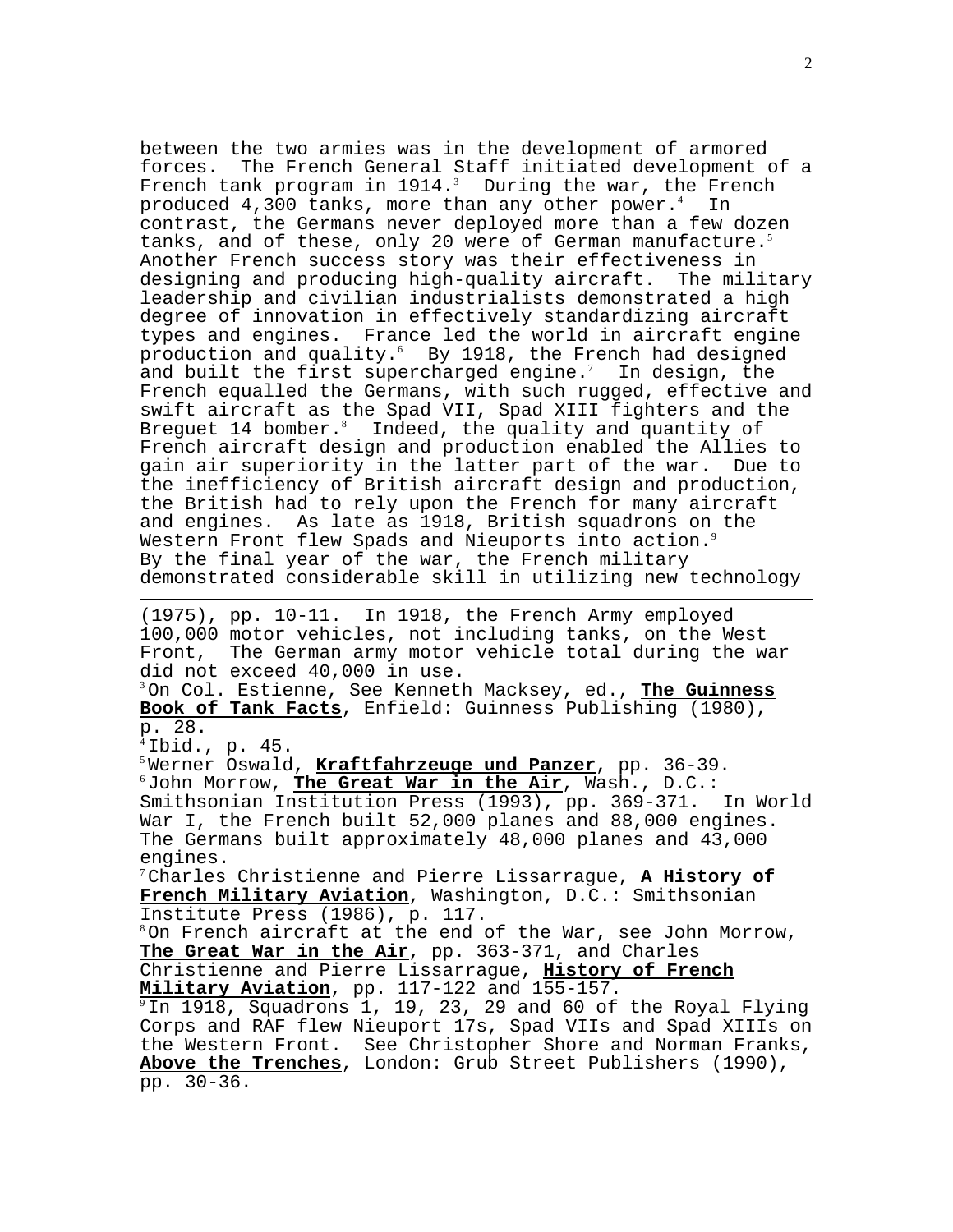on the battlefield. The French Army demonstrated operational finesse in the successful counterattack at Soissons on July 18 and 26, 1918. French forces, supported by 571 tanks and masses of aircraft, drove a deep wedge into the German drive on Paris.<sup>10</sup> French infantry and tanks also took part in the attack at Amiens on August 8, 1918: the Allied Offensive that decisively broke the German Front. During the last two months of World War II, the American offensive at St. Mihiel and the Meuse Argonne relied upon the French for tank, air and artillery support.<sup>11</sup> Twenty-two years later, the French had lost the technological edge they had enjoyed in 1918. The French ground forces were well-equipped, but their commanders' inability to effectively use the weapons was apparent. In the field of aviation, the technological disparity was significant, with the Germans fielding a force which was both qualitatively and quantitatively superior. In numerous aspects of technology, the German military had shown itself far more innovative and effective in the development and employment of equipment.

My purpose in this paper is to explore the background of two contrasting military cultures, the French and the German, and compare their approaches to the development and adaptation of technology. I will first outline the state of comparative technological development of the French and German armies and their forces in 1939-1940, and investigate some of those factors that brought those forces to their relative positions. The specific lines of investigation will follow: first will be the influence of doctrine upon technology; second, the influence of military organizational systems upon technology; finally, the influence of the general staff cultures upon technical development.

**The State of French and German Military Technology in 1940**. In the 1920s, the French had a clear lead in motorization and tank development. The French motor industry was one of the larger motor industries, and was highly innovative. $12$ 

 $\overline{a}$ 

<sup>10</sup>Kenneth Macksey, <mark>The Guinness Book of Tank Facts</mark>, p. 37.<br><sup>11</sup>At the St. Mihiel Offensive of the U.S. Army in September 1918, the French provided 185 tanks and the U.S., 174 tanks. The French supported the U.S. Offensive in the Meuse-Argonne in September/October 1918 with 750 tanks. See Kenneth<br>Macksey, The Guinness Book of Tank Facts, p. 231. <sup>12</sup> See Patrick Fridenson, "Les relations entre les industries automobiles française et allemande des anneés 1880 aux anneés 1960", in **Frankreich und Deutschland: Forschung, Technologie und industrielle Entwicklung im 19. und 20. Jahrhundert**, Yves Cohen and Klaus Manfrass, eds. Munich: C.H. Beck'schen Verlag (1990), pp. 334-342, especially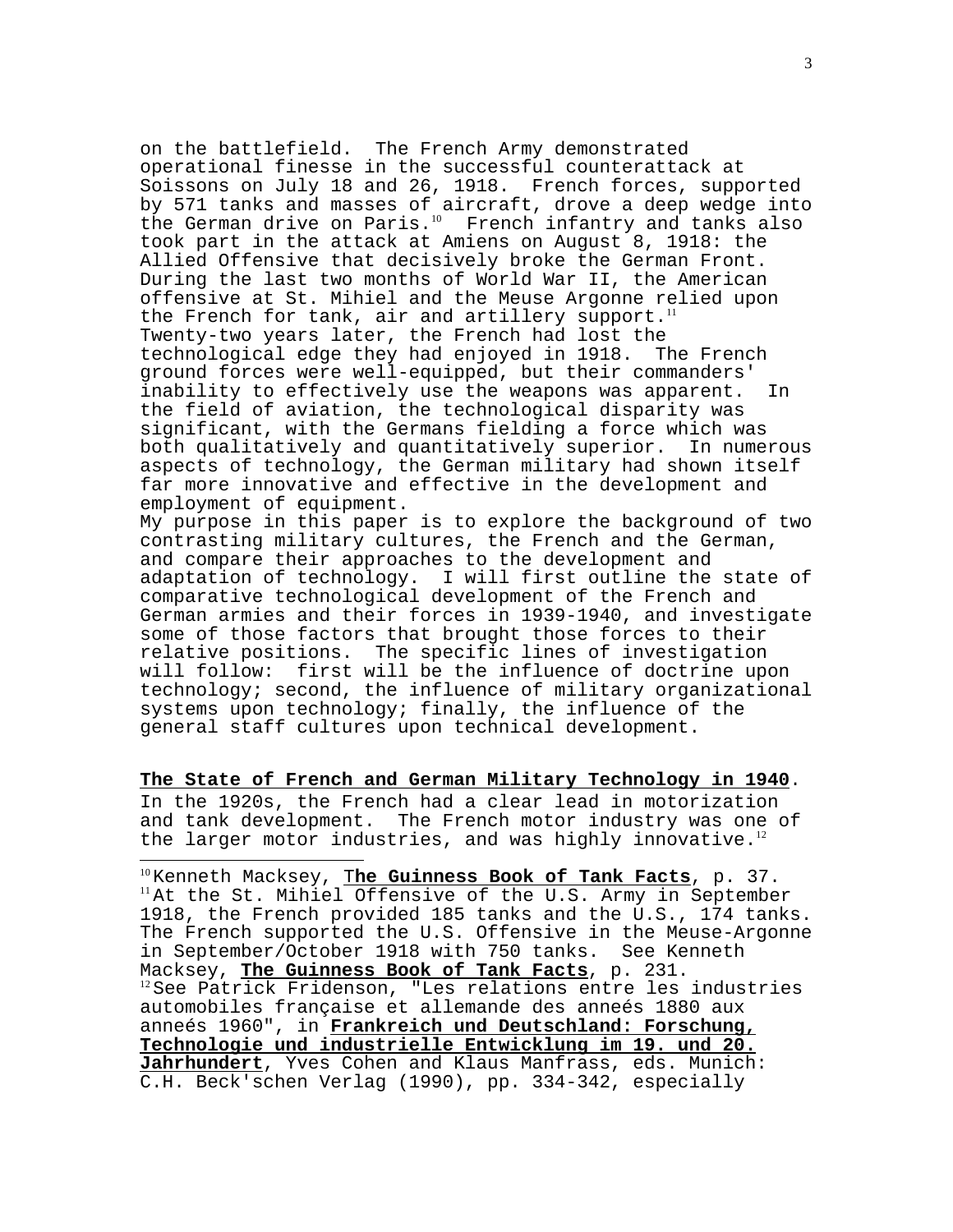For example, in the 1920s, Citroen produced the world's first practical half-track vehicles.<sup>13</sup> The military, following the success of French motor production and employment in the World War, had numerous commissions devoted to studying and implementing motorization. $14$  In tank development, the French capitalized upon their advantage gained in World War I, and several commissions were given a mandate to develop tanks. French tank design in the 1920s was clearly at the cutting edge, with the design for the Char B heavy tank. The Char B would eventually be deployed in the 1930s, carrying a 75mm and a  $47$ mm gun. $^{15}$ 

In the air, the French also enjoyed a significant technological advantage. In the 1920s, the French air force was the largest in the world.<sup>16</sup> The French air motor industry led the world, and in the mid-1920s, the French held many world records in aviation. The National Aeronautical Institute, founded in 1909, was nationalized and put under the direction of the Air Ministry in 1928. The Institute continued to produce highly qualified aeronautical engineers.<sup>17</sup>

Both in ground forces motorization and in aviation technology, the French lost their edge in the late 1920searly 1930s. In Germany, the auto industry--which had been far smaller than the French auto industry of the 1920s- forged ahead. By the early 1930s, with subsidies and incentives from the new Nazi regime, the German auto

# pp. 335-336.

 $\overline{a}$ 

<sup>13</sup>The French half-track technology of the 1920s was so admired by the Germans that the German Maffei Company licensed the French half-track system in 1927, and produced a German model by 1930. See Walter Spielberger, **Die Motorisierung der deutschen Reichswehr 1920-1935**, Stuttgart: Motorbuch Verlag (1979), pp. 145-151. <sup>14</sup>For a detailed review of French motorization efforts 1919- 1939, see Ministère de la Defense, **Les Programmes d'Armament** <sup>15</sup> By 1940, 365 Char B Tanks were built. See Christopher Foss, ed., **An Illustrated Guide to World War II Tanks and** Fighting Vehicles, N.Y.: Arco Publishing (1981), pp. 16-19.<br><sup>16</sup>In 1923, France was rated as the strongest aeronautical power. It had an Air Force of 123 squadrons, with 1,050 modern aircraft. See Aeronautical Chamber of Commerce of<br>America, Aircraft Year Book 1924, N.Y. (1924), pp. 185-193. <sup>17</sup>The National Aeronautics Institute produced about 100-150 aeronautical engineers a year in the 1920s and 1930s, although many only had a 2-year course in engineering. See l'École Nationale Supérieure de l'Aéronautique, **Livre d'Or de l'École Nationale Supérieure de l'Aéronautique: Cinquante anneés d'existence (1909-1959)**, pp. 59-60 and 65-66.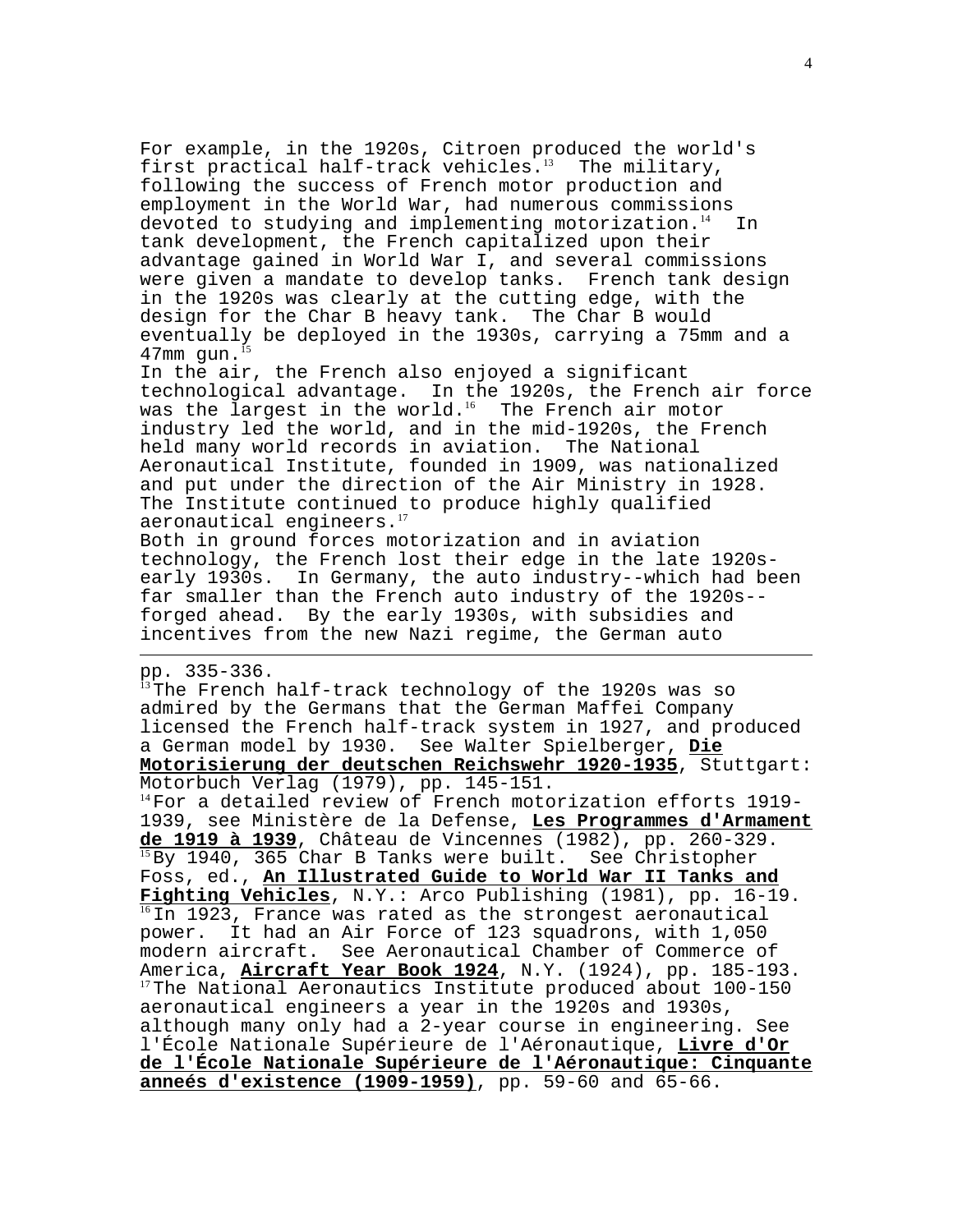industry became larger than the French.<sup>18</sup> The French were, however, able to keep a high standard in developing tank technology. For example, the French tanks of the mid-1930s were fitted with the world's first cast turrets, and the French tanks of the 1930s had the most sophisticated steering systems of the era.<sup>19</sup> The Germans, however, were able to match the level of French tank technology. For example, in 1936 the Panzer II and III were designed with<br>the world's first torsion-bar suspension system.<sup>20</sup> In the world's first torsion-bar suspension system.<sup>20</sup> artillery, both countries demonstrated a rough parity in gun quality by 1940. In the post-World War I era, both the French and the German armies had developed medium and heavy guns which were efficient and effective upon the battlefield<br>in 1940.<sup>21</sup> In other aspects of motorization, the French In other aspects of motorization, the French fell behind. Having once led the world in half-track production, the French virtually ended development of the half-track in 1933. Starting behind the French, the Germans licensed their technology and then forged ahead with their own, innovative designs. By 1940, a wide variety of halftrack vehicles was assigned to their armored and motorized<br>divisions.<sup>22</sup> The Germans took the lead in other areas, as The Germans took the lead in other areas, as well, including armored cars, armored command vehicles, and tracked assault guns, while French development in these areas remained relatively static.

The greatest disparity in ground forces equipment between the French and the Germans was in communications equipment. The French developed relatively few radio systems in the interwar period, and devoted very little money to developing

<sup>18</sup>Maurice Larkin, **France Since the Popular Front**, Oxford: Clarendon Press (1988), p. 389. Between 1925-1929, France produced an average of 207,000 motor vehicles per year to Germany's 90,000. Between 1930-1934, France produced 193,000 per year to Germany's 101,000. From 1935-1939, the French produced 200,000 motor vehicles per year to Germany's 304,000.

<sup>19</sup>R.M. Ogorkiewicz, **Armoured Forces**, N.Y.: Arco Publishing  $(1970)$ , pp. 177-178 and 336.<br><sup>20</sup>Ibid., p. 343.

 $\overline{a}$ 

 $21$ On German and French artillery of the interwar period, see Peter Chamberlain and Terry Gander, **Light and Medium Field Artillery**, N.Y.: Arco Publishing (1975), pp. 13-30, also Peter Chamberlain and Terry Gander, **Heavy Artillery**, N.Y.: Arco Publishing (1970), pp. 14-26.

 $22$ The German Army began development of half-tracked vehicles in 1926. By 1937, mass production of the highly-effective Sdkfz 250 and Sdkfz 251 had begun. See Duncan Crow, ed., **Armored Fighting Vehicles of Germany**, N.Y.: Arco Publishing (1978), pp. 161-172, and John Milsom, **German Half-Tracked Vehicles of World War II**, N.Y.: Hippocrene Books (1975), pp. 6-7.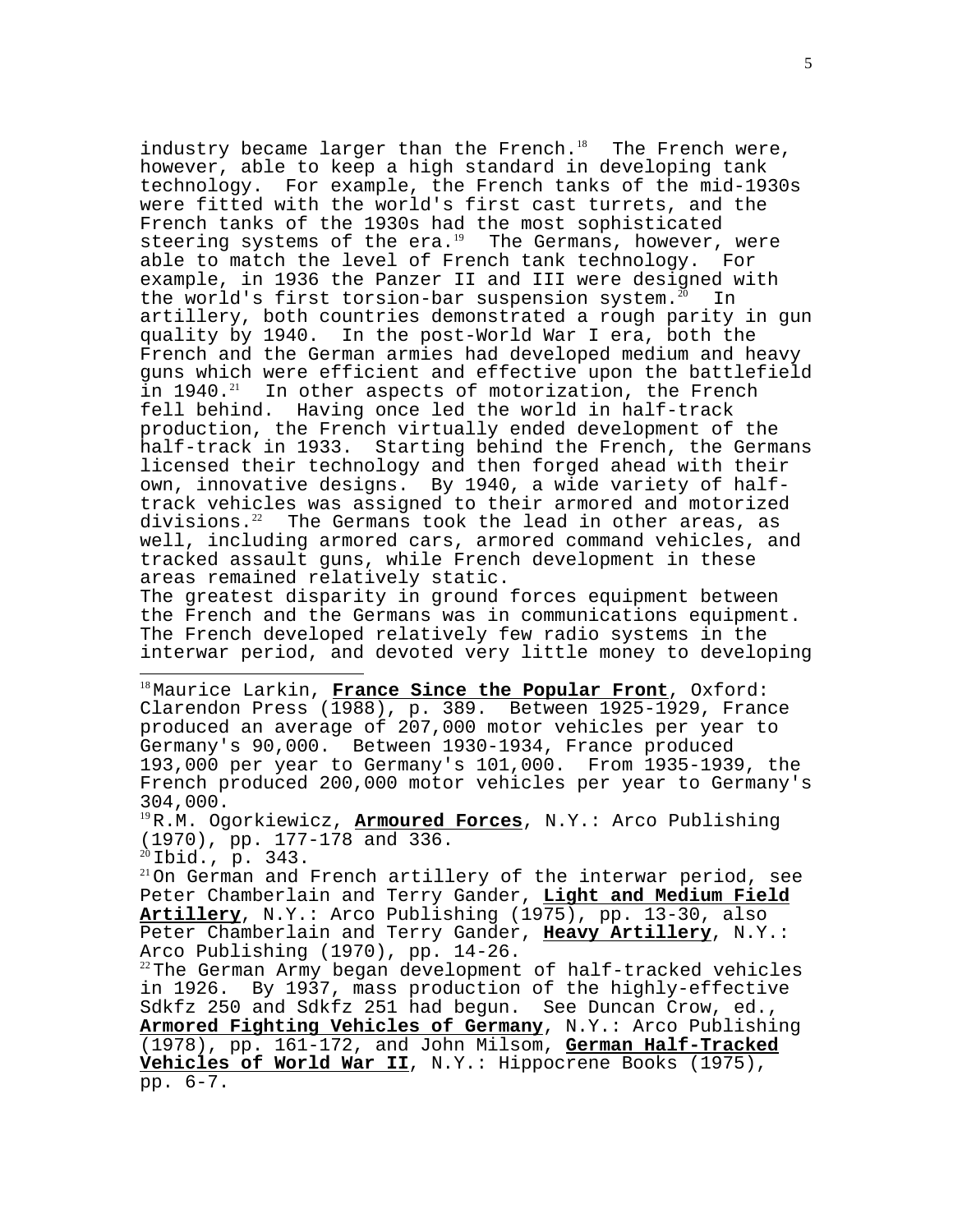communications equipment.<sup>23</sup> Yet, a high priority was assigned to the development of communications equipment which would be set in fixed installations along the Maginot Line. $^{24}$  The Germans, on the other hand, placed a very high priority upon developing communications equipment, and produced a wide variety of effective radios for ground forces, infantry, artillery, aviation and tanks.<sup>25</sup> As of 1940, only French heavy tanks had radios, whereas all German tanks had radios, and numerous other armored cars and vehicles, as well.

With the exception of communications, however, the French Army was not badly equipped in 1940. In fact, they possessed good guns, good tanks for the era, and several armored and motorized divisions. The French Army of 1940 can be said to have had a modern level of motorization. In their approach to motorization, the German and French armies were actually very similar. Both armies were supportive of motorization, and studied it intensively. Both were influenced by national strategic considerations, for both countries were net importers of oil, and were concerned about assuring a supply of oil in case of war.<sup>26</sup> This

 $^{23}$ Between 1923 and 1939, the French military devoted only 0.15% of their military budget to communications equipment. See Robert Doughty, "The French Armed Forces, 1918-40", in **Military Effectiveness**, vol. II, Boston: Unwin Hyman (1988), pp. 39-69, especially p. 58. The French had commercial technology which could have been exploited for the military. In 1931, a commercial UHF link was opened between Britain and France. The UHF frequencies, however, though used extensively by the Germans, were not developed by the French. See Tony Devereux, **Messenger Gods of Battle**, London: Brasseys (1991), p. 84.

 $\overline{a}$ 

 $24$ In the interwar period, one of the largest of the French radio procurement programs was for the OCTF, and for the R and F type radios and receivers (650 radios) for the Maginot Line fortifications. Only a handful of radios were planned for the Char B and R 35 tanks. See Ministère de la Defense,<br>Les Programmes d'Armament, p. 416.

<sup>25</sup> During the 1920s and early 1930s, the Weapons Office and Communications Inspectorate developed a broad family of effective radios for the tactical use of the Army. See Adolf Reinicke, **Das Reichsheer 1921-1934**, Osnabrück: Biblio Verlag (1986), p. 196.

 $^{26}$ On oil and French strategic planning in the interwar period, see R. Nayberg, "La Problématique du revitaillement de la France en carburant dans l'Entre-deux-guerres: naissance d'une perspective géostratégique", in **Revue Historique des Armées**, No. 4 (1979), pp. 5-28. For a good overview of the strategic effect of the oil supply on German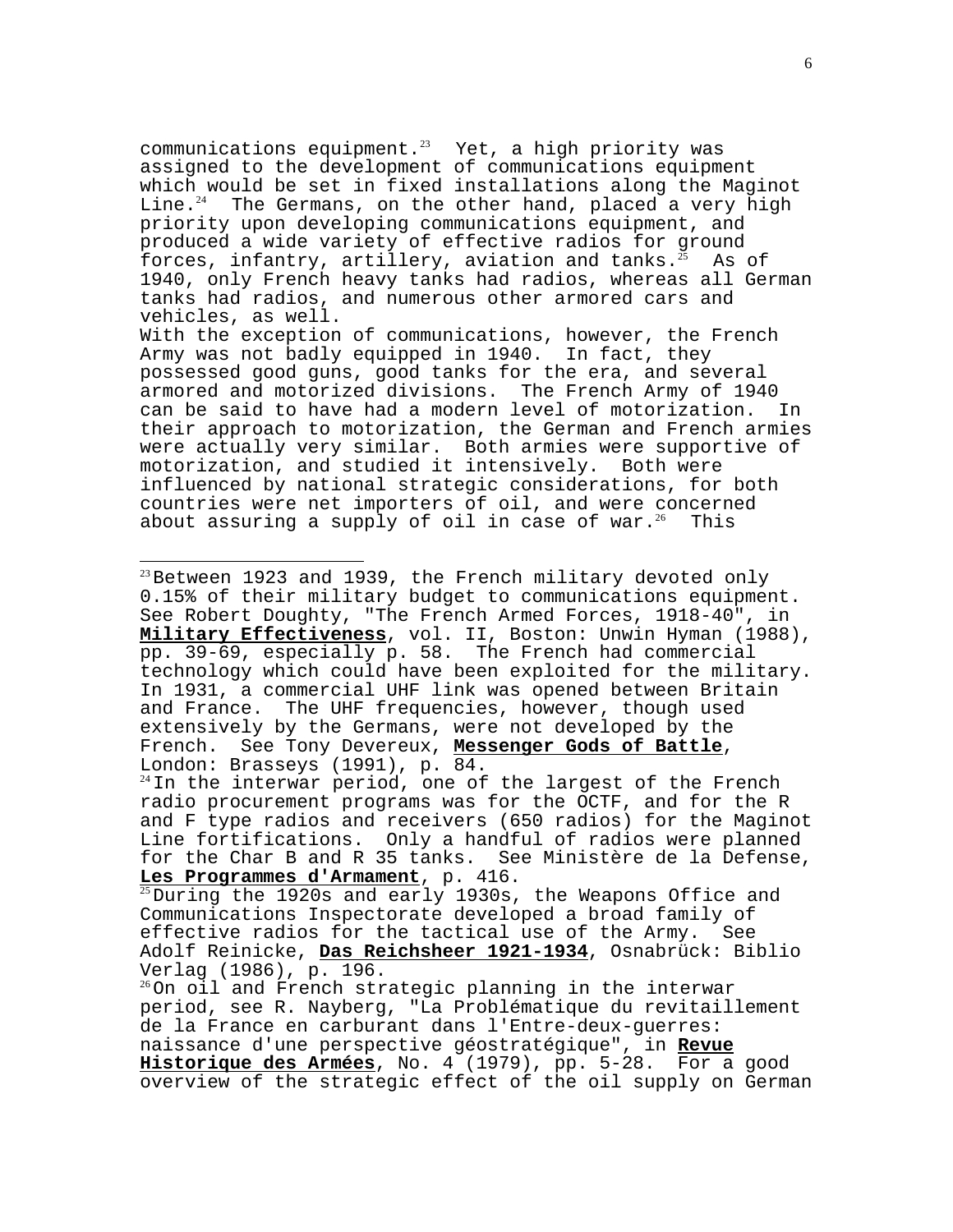concern for oil, as well as the high cost of motorization, ensured that both armies would motorize gradually, and would still use primarily horse-drawn transport for their infantry divisions in 1940.

One interesting aspect of the French and German concern about oil imports was that Germany and France were the only nations in the interwar period to develop diesel aircraft engines. Neither the French nor German diesel aircraft engines were effective, though they did have the virtue of using considerably less fuel than the high-performance engines of the  $era.^{27}$  Both armies, employing common sense, chose the artillery branches as the first priority for army mobilization. The overall effect was a practical approach to motorization by France and Germany.

While the disparity of technology between ground forces in 1940 was serious, in the air this disparity was, for the French, catastrophic. As to aircraft types, in 1940 the majority of the French aircraft in service were far inferior to their German counterparts. For example, the Bloch 152, the Morane Saulnier 406, and the Curtis Hawk P 36 fighter aircraft were all inferior to the German Me 109 in 1940, and the French bomber force, the Amiot and Farman Bombers, did not come close in performance to the German bombers. $28$  The

motorization, see Richard DiNardo, **Mechanized Juggernaut or Military Anachronism?**, Westport: Greenwood Press (1991), pp. 7-9.

 $\overline{a}$ 

 $^{27}$ By the  $1930s$ , the Germans had developed the Mercedes-Benz DB 602, a 16 cylinder diesel aircraft engine rated at 1,320 horsepower. The French developed the Clerget 16H, a 16 cylinder diesel aircraft engine rated at 2,000 horsepower. See Paul Wilkinson, **Aircraft Engines of the World: 1941**; N.Y.: Paul Wilkinson (1941), pp. 104-105 and 168-169. The Germans took the world lead in diesel aircraft engines. The Ju 86 bomber, which first flew in 1934, was powered by the Jumo 205 Diesel Engine. It had a low power-to-weight ratio, but low fuel consumption. See Green, **Warplanes of the Third**

<sup>28</sup>The Bloch 152 Fighter, a mainstay of the Armeé de l'Air in 1940, had a maximum speed of 316 Mph., and an armament of 2, 20mm cannon and 2 machine guns. It was slower than even the German Me 110 Heavy Fighter. See Kenneth Munson, **Fighters 1939-45**, London: Blandford (1969), p. 39. The Amiot 143 Bomber, used by the French in 1940, was designed in the late 1920s, and had a maximum speed of 193 Mph. and a bombload of 1,300 Kg. The Bloch 210 was designed in 1932, had a maximum speed of 200 Mph. and a bombload of 1,600 Kg. The primary German bombers of 1940 were the Heinkel He 111 and the Dornier Do 17. The Heinkel He 111 had a maximum speed of 252 Mph. and a bombload of 2,500 Kg. The Do 17 was faster, at 255 Mph. Both clearly outclassed most of the French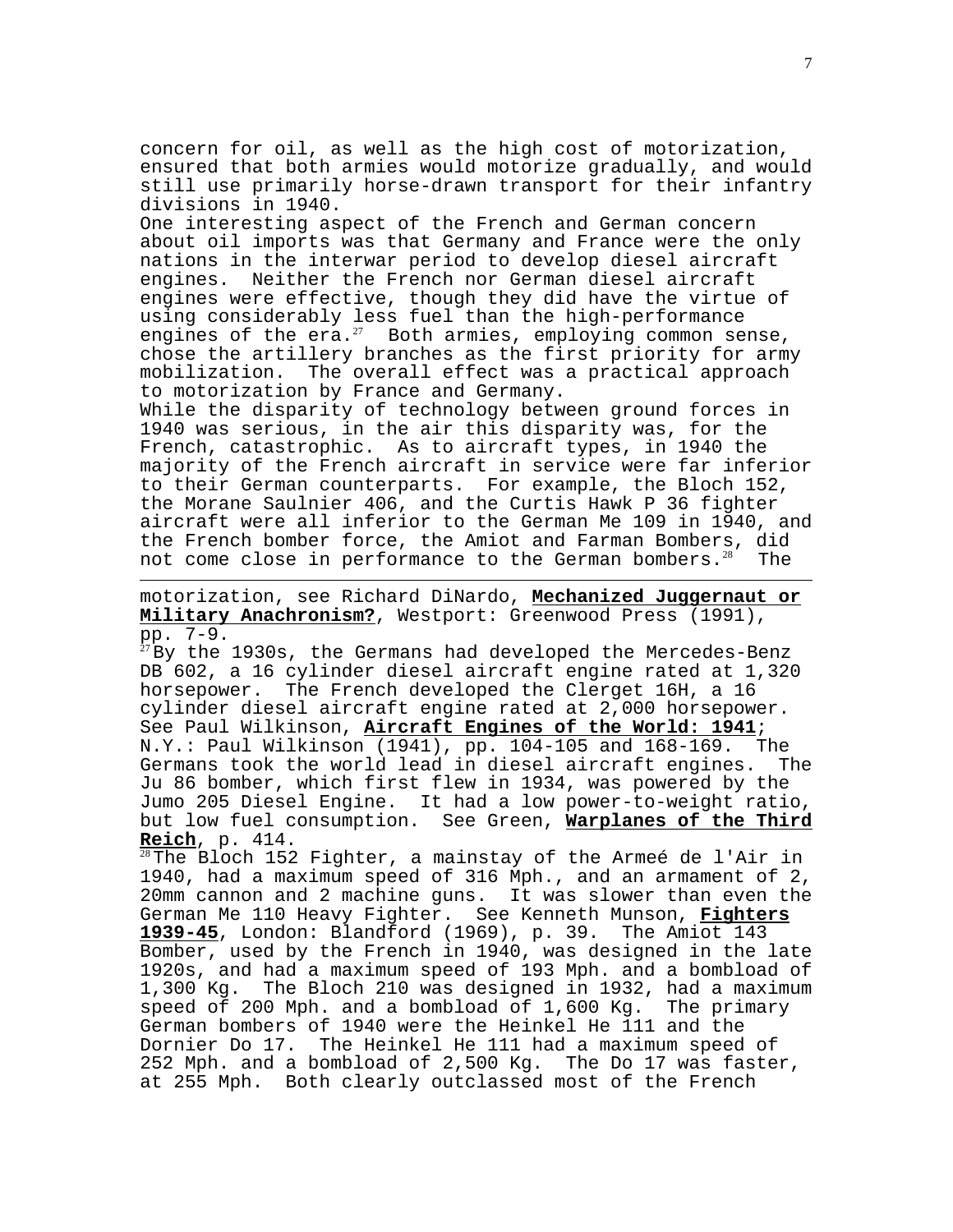only French bomber relatively equal to its German counterparts in 1940 was the Loire 45, roughly equivalent to the German Heinkel 111, Dornier 17 and Junkers 88 bombers. $2^9$ The Dewoitane 520 Fighter, which entered production in 1940, was the only aircraft that could hope to match the Me  $109.^{30}$ The French Portez 633 heavy fighter was inferior in speed and reliability to the Me 110 of the Germans. $31$  In the field of dive bombers, the French belatedly manufactured and bought a mere handful of dive bombers by 1940, in contrast to the large German dive bomber program, which enabled the Luftwaffe to employ over 300 Ju 87s for the campaign in France. $32$  As an overall assessment, the French Air Force in 1940 was approximately 3 years behind the Germans in aircraft development and deployment. The Loire 45 only entered serial production in 1940, whereas the German Heinkel 111s and Dornier 17s had entered serial production in 1937. The Dewoitane 520, a project initiated at the same

 $\overline{a}$ bomber force. See Enzo Angelucci and Paolo Matricardi, **Combat Aircraft of World War II 1933-1937**, N.Y.: Military Press (1987), pp. 22 and 30.

 $29$ The LO 45 (also known as the Leo 451) was a good medium bomber, with a maximum speed of 250 Mph. and a bombload of 1,500 Kg. Although it compared well with German aircraft in 1940, only 5 were operational as of September 1939, and perhaps only 110 were operational by June 1940. See Enzo Angelucci, **Rand McNally Encyclopedia of Military Aircraft**, N.Y.: Gallery Books (1990), pp. 281-282.

 $30$ The Dewoitane D 520 had a maximum speed of 326 Mph. and carried a 20mm gun and four machine guns. The Me 109 E aircraft it faced was faster, at a maximum speed of 357 Mph., and had two 20mm cannon and two machine guns. See Kenneth Munson, Fighters 1939-45, pp. 56 and 64. <sup>31</sup> See Kenneth Munson, **Fighters 1939-45**, pp. 82 and 88. The Portez 63, a twin-engine fighter/attack aircraft, had a top speed of 264 Mph., 6 machine guns and a 180 Kg. bombload. The Me 110 Fighter was better-powered than the Portez 63, with a top speed of 336 Mph., and carried heavier armament: 2, 20mm cannon and 5 machine guns. The Me 110 also had a longer range, and a much heavier bombload of 1,000 Kg. See also Hans Redemann, **Innovations in Aircraft Construction**, West Chester, Penn.: Schiffer Military History (1991),

pp. 58-65.<br><sup>32</sup> Peter Smith, **Dive <u>Bomber! An Illustrated History</u>,** Annapolis: Naval Institute Press (1982), pp. 92 and 101. In May 1940, the French Navy possessed five squadrons, 60 aircraft each, of Loire LN 410 and Vought Vindicator Dive Bombers. Both the Vindicators and Loires were far inferior in bombload and performance to the Ju 87; for example, the LN 410 had only a 500 lb. bombload to the Ju 87-B's 1,100 lbs.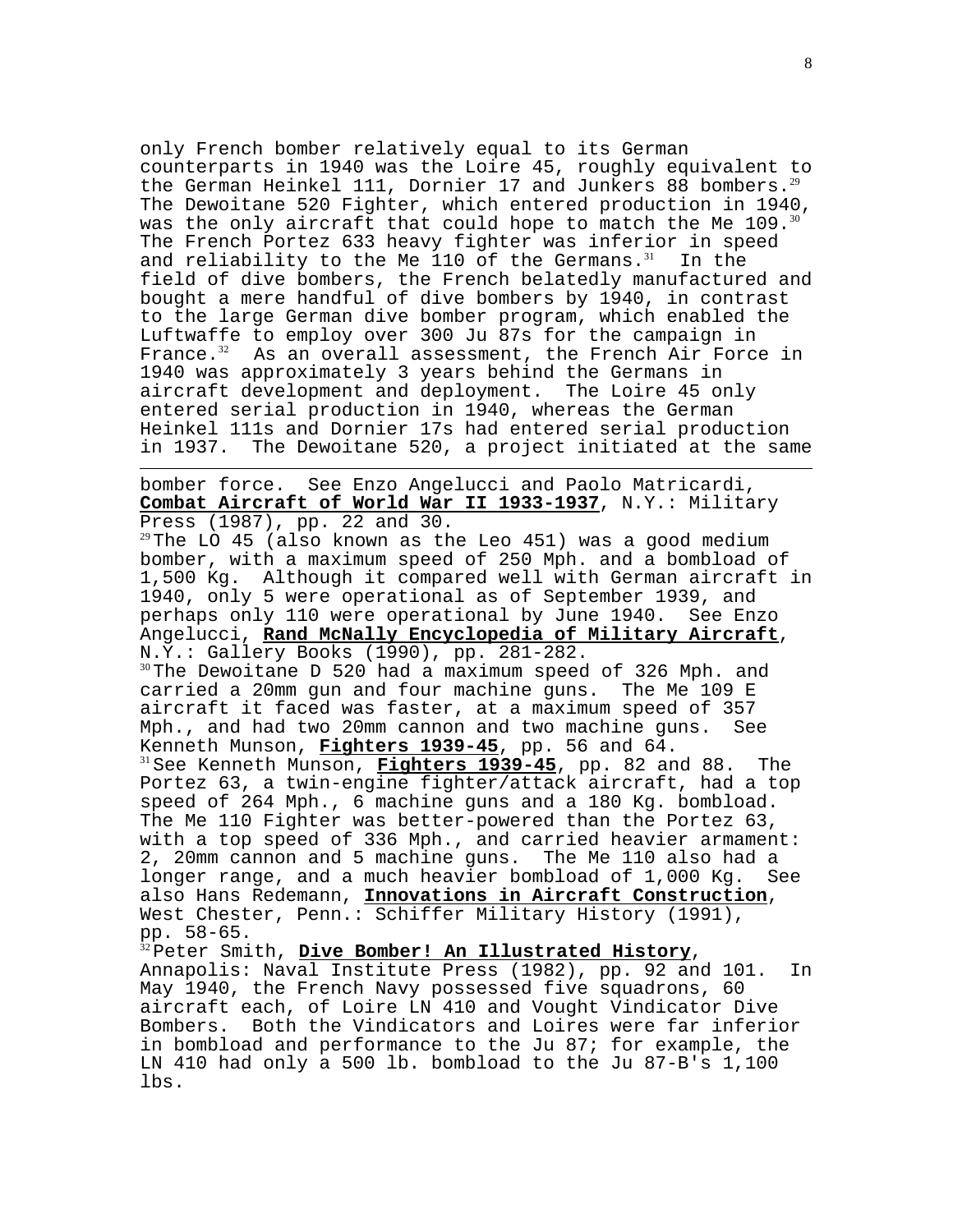time as the Me 109, only entered production in 1940,  $33$  while the Me 109 entered serial production in 1937. In almost every case, it took the French two to four years longer to develop and deploy an aircraft model in the 1930s. In the establishment of a basic aviation infrastructure, the French Air Force was as much as ten years behind that of the Luftwaffe. In 1939, France possessed only one paved runway in the entire country.<sup>34</sup> In 1933, France had only 2 radio beacons for aerial navigation. $35$  The French got off to a very late start in developing a modern infrastructure in 1936, when they initiated a program to improve aerial navigation for civil and military aviation; however, little was accomplished by  $1940.^{36}$  In contrast, even in the 1920s, the Germans had developed the most sophisticated aviation infrastructure in Europe. By 1927, Lufthansa was, by far, the largest passenger and cargo carrier in Europe. $37$  In 1927, Lorenz all-weather landing systems were introduced for airport operations. $38$  By 1931, 17 airports had Lorenz systems.<sup>39</sup> German development of aviation instruments, including gyroscopic instruments, in the 1920s and early 1930s was equal to that of the United States. $40$  Germany in 1940 possessed numerous paved runways.<sup>41</sup>

 $\overline{a}$ 

<sup>33</sup>Enzo Angelucci, <mark>The Rand McNally Encyclopedia of Military</mark><br><u>Aircraft</u>, N.Y.: Gallery Books (1990), p. 222. <sup>34</sup> See Charles Christienne and Pierre Lissarrague, <u>A History</u><br>of French Military Aviation.» <sup>35</sup>Ibid.<br><sup>36</sup>Ibid.<br><sup>37</sup>Ernst Kredel, "Der deutsche Luftverkehr", in **Luftfahrt ist Not!**, ed. Ernst Jünger, Leipzig: Deutschen Luftverbandes (1931), pp. 264-277. <sup>38</sup>Helmuth Schmidt-Reps, "Das Funkwesen in der Luftfahrt", in **Luftfahrt ist Not!**, pp. 278-289, esp. p. 282. <sup>40</sup>See Martin Mäder, "Technische Hilfsmittel für die Navigation und Steuerung an Bord neuzeitlicher Verkehrsflugzeuge", in **Luftfahrt ist Not!**, pp. 305-322. By 1930, it was common for German civil aviation to use artificial horizons, gyrocompasses, ADF and Lorenz beam navigation systems. <sup>41</sup>By 1937, German civil aviation had a network of 29 ADF beacons and 29 radio control stations, as well as 18 illuminated civilian airports. Heinz Orlovius, ed., **Die Deutsche Luftfahrt Jahrbuch 1937**, Frankfurt a.M.: Verlag Fritz Knapp (1938), pp. 94. By 1938, the network of directional beacons had grown to 34, while 16 airports had ultra short wave instrument landing systems--and these figures do not include the navigation systems of the Luftwaffe. See Heinz Orlovius, ed., **Die Deutsche Luftfahrt**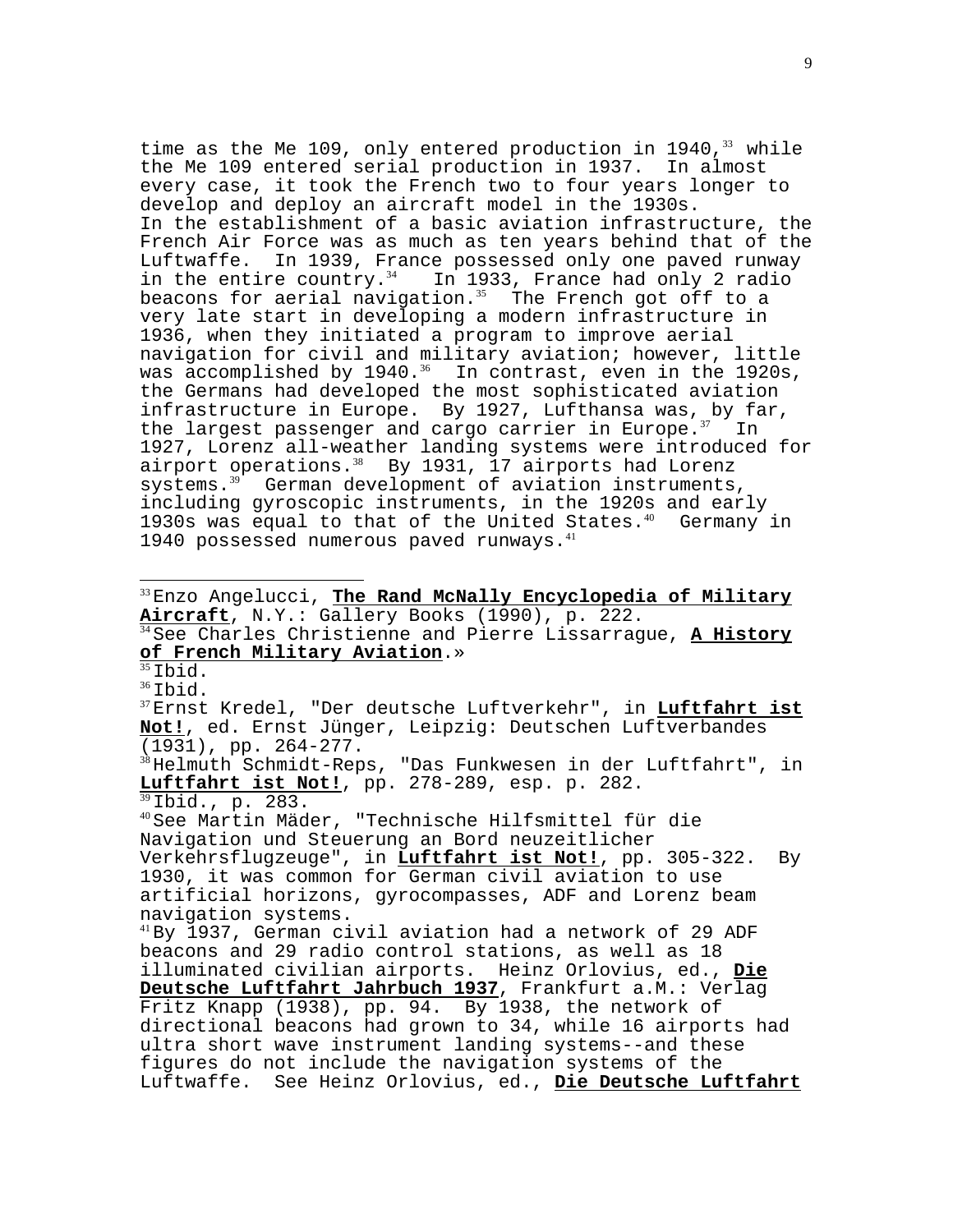The only aspect of aviation where a rough equality existed was in aircraft engine development. The French had always had a strong engine industry, and in 1940, had some effective 2,000-horsepower engines in development.<sup>42</sup> In other areas, however, the French declined even to compete with the Germans. The most dramatic examples of this were in the development of radar, and of the jet aircraft. At the outbreak of the war, the French navy had developed radar technology, but the French air force had no radar program. $43$ In contrast, the Germans in 1939 were already producing advanced radar sets, and were deploying radar for air defense.<sup>44</sup>

During the interwar period, perceiving that the piston engine had specific speed limitations which were rapidly being approached by the major powers, Heinkel initiated production of both jet engines and jet aircraft. With little government financing and only a handful of engineers, Heinkel developed the first jet engine program in Germany in the mid-1930s. $^{45}$  The culmination of their efforts came in August 1939, when the Heinkel 178 became the first jet aircraft to fly.<sup>46</sup>

Finally, in the matter of operational forces, there are other notable disparities between the French and the German interwar forces. In 1935, the Germans--following the lead set by the Soviet Union--began to develop airborne forces. $47$ 

**Jahrbuch 1938**, Frankfurt a.M.: Verlag Fritz Knapp (1939), pp. 108-124.

 $\overline{a}$ 

<sup>42</sup>Paul Wilkinson, **Aircraft Engines of the World**, pp. 120- 121. By 1940, the French Air Ministry had developed the Hispano-Suiza 24Y, rated at 2,200 horsepower.  $^{43}$ In 1939, the French had developed seaborne radar for the Liner Normandie. See Kenneth Macksey, **Technology in War**, N.Y.: Prentice-Hall Press (1986), p. 120. <sup>44</sup>Werner Niehaus, **Die Radarschlacht 1939-1945**, pp. 29-34 and 73-75. The German radar program started under a naval contract in 1929. By 1934, primitive radar sets had been tested and in 1936, the Luftwaffe initiated the radar that would become the "Freya". An early Freya was tested in the 1937 Wehrmacht maneuvers. By 1939, Freya radars had been deployed to detect British bomber raids against Wilhelmshafen. <sup>45</sup>Walter Boyne, **Messerschmidt Me 262**, Wash., D.C.: Smithsonian Institution Press (1980). A small research team led by von Ohain began developing a jet engine, the He S-3B, in April 1936, and completed and ran the engine in March 1937. The total cost was approximately \$20,000. <sup>46</sup>Hans Redemann, **Innovations in Aircraft Construction**, esp. pp. 106-109.

<sup>47</sup>Volkmar Kuhn, **German Paratroops in World War II**, London: Ian Allan, LTD. (1978), pp. 8-14.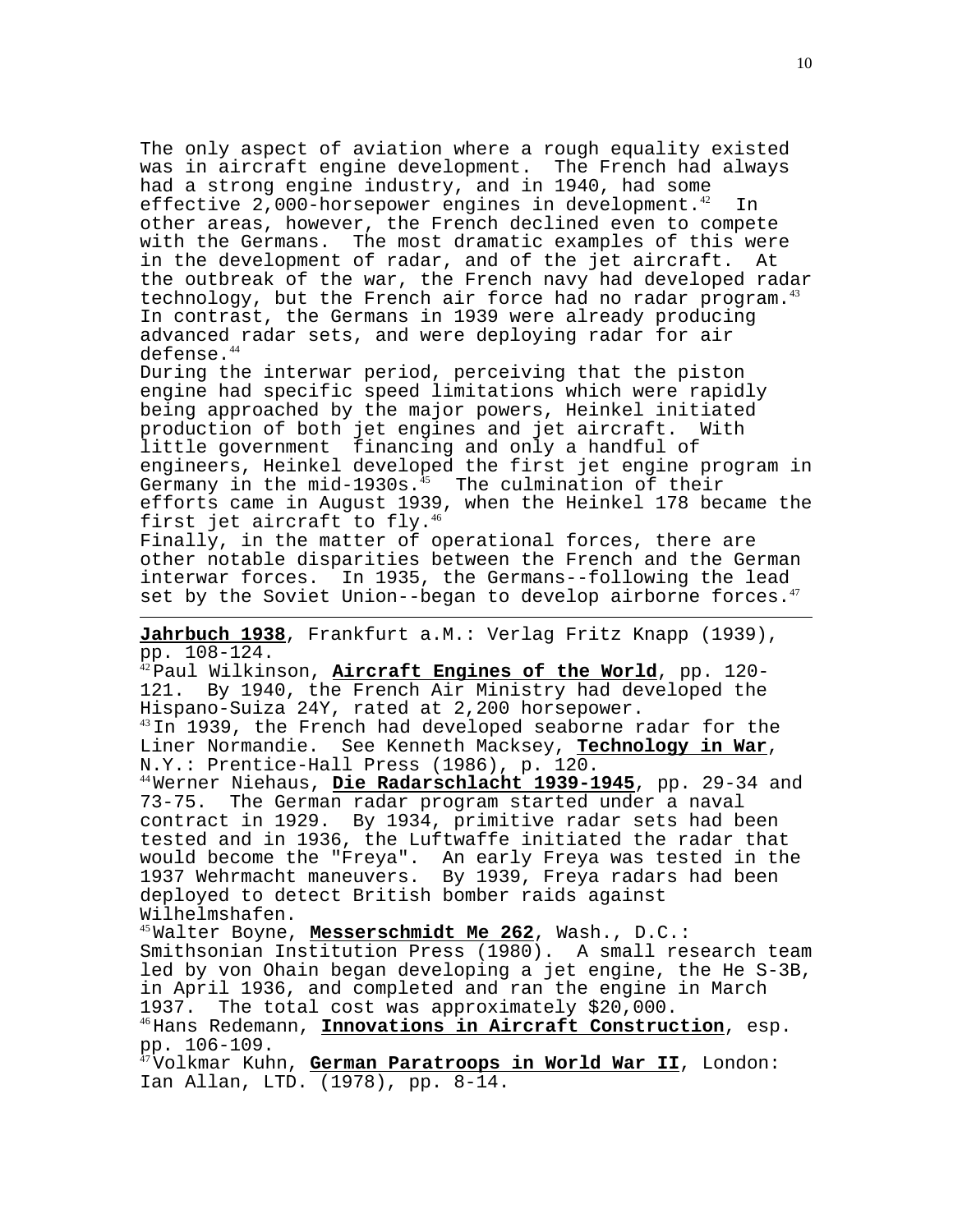By the outbreak of the war in 1939, a full airborne division had been formed by the Luftwaffe, and other large units were in the process of formation. $48$  In contrast, by 1939 the French Air Force had formed a small group of 175 airborne soldiers, and employed them on one maneuver. Otherwise, the French Army and Air Staff exhibited little interest in airborne or air-landing troops.<sup>49</sup>

In anti-aircraft technology, France and Germany, which had been approximately equal at the end of World War I, developed a family of light anti-aircraft guns of 20-37mm. In production, however, the French placed little emphasis upon the anti-aircraft arm, and by the outbreak of the war, the French possessed a mere handful of light anti-aircraft guns, relative to the Germans. In the field of heavy antiaircraft guns, the French in 1922 had developed an excellent high-powered 90mm gun, but had then halted further development of heavy anti-aircraft guns and stayed with the low-velocity, obsolete 75mm.<sup>50</sup> As for the Germans, by 1932, Krupp and Rheinmetall had developed the famous 88mm antiaircraft gun. By the beginning of World War II, the French Army had only 4,000 anti-aircraft guns of all types versus over 3,000 heavy, and 10,000 light anti-aircraft guns for the German forces.<sup>51</sup>

# **The Influence of Doctrine on French and German Interwar Technology**.

 $\overline{a}$ 

Both the French and the German armies of the interwar period provide useful illustrations of the dominance of doctrine in the process of developing military technology. Both the French and the Germans developed a clear and explicit doctrine, and in both cases, the armies successfully developed the technologies that fit their own doctrines. The interwar French operational doctrine, as expressed in the **Provisional Instructions On the Tactical Employment of**

 $^{48}$ In 1938, the German paratroop units were organized as the 7th Air Division. In 1939, the 22nd Infantry Division started retraining as an air landing division. In 1940, these two airborne divisions would lead the German assault on the Netherlands. See Volkmer Kuhn, **German Paratroops**, pp. 17-19.

<sup>49</sup>P. Buffotot, "La Perception du Rréarmement Allemand par les Organismes de Reseignements Français de 1936 à 1939", in<br>Revue Historique des Armeés, No. 3 (1979), pp. 173-184. **Revue Historique des Armeés**, No. 3 (1979), pp. 173-184. <sup>50</sup>Charles Christienne and Pierre Lissarrague, **A History of** French Military Aviation, p. 310.<br><sup>51</sup>Michel Forget, "Die Zusammenarbeit zwischen Luftwaffe und

Heer bei den französichen und deutschen Luftstreitkräften im Zweiten Weltkrieg", in **Luftkriegführung im Zweiten Weltkrieg**, ed. Horst Boog. Herford: E.S. Mittler Verlag (1993), pp. 479-526, esp. pp. 510-511.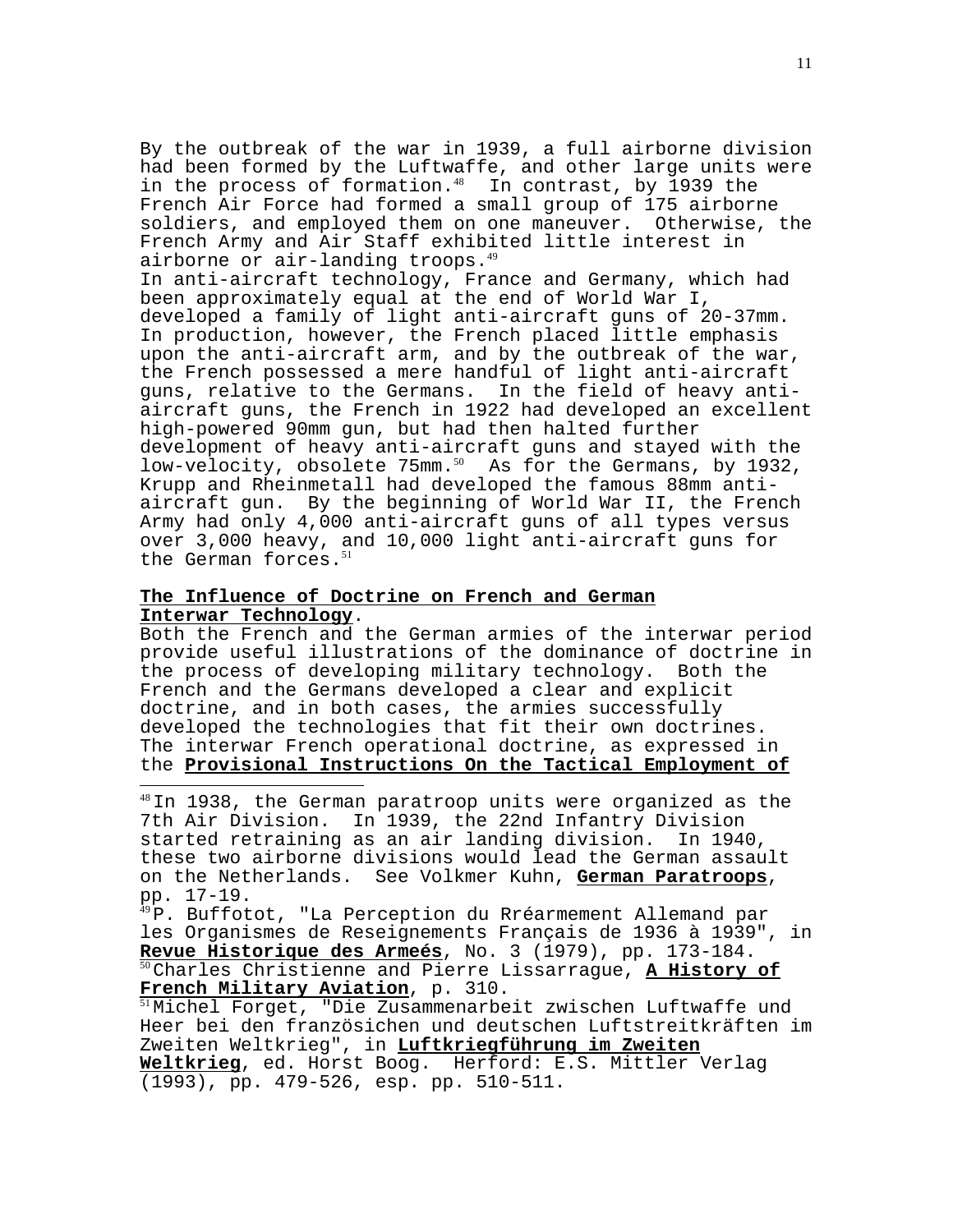**Large Units** (1921),<sup>52</sup> is described as the battaille conduite, or the methodical battle. In the 1921 Regulations, the French General Staff expressed the view that technology had so changed the battlefield that firepower was now the primary element in warfare. $^{53}$ Firepower made the defense extremely powerful. The French Army, however, also determined that only the offense could bring victory and a successful conclusion to the campaign. Therefore, a great part of the French doctrinal thought was tied up in the methodical battle, which is in essence an offensive doctrine. The French offensive doctrine of the interwar period had the following characteristics:

- \_ Strict, centralized control by the core and the army, with little room for initiative of junior commanders;
- Since firepower dominated the battle, artillery support would be massive, centralized and concentrated;
- The infantry would move forward by short bounds of 5 kilometers or so, under massive artillery support, and at that point, the advance would halt in accordance with specific phase lines, so that the artillery could deploy forward, and the battle could be rejoined, on successive days.

Under the terms of the methodical battle, commanders such as

Gamelin, Petain and Weygand believed that the correct

employment of doctrine could ensure victory.

 $\overline{a}$ 

The methodical battle had its origins in the campaigns and methodology of 1918. After the disasters of 1916 and 1917, it seemed that the French Army had finally discovered the secret of success on the battlefield, by carefully planned offensives with massive firepower. These forerunners of the methodical battle proved their effectiveness in the Summer and Fall of 1918. In its essence, the tactics of late 1918 were geared to the minimization of casualties of the French Army. Tanks, in fact, played a very large role in the French methodical battle. In the interwar period, studies on the armor force developed the corollary to the French

<sup>52</sup>Ministère de la Guerre, **Instruction Provisoire sûr** <sup>53</sup> Ibid., Chapter III, Paragraph 115: "Fire is the most important factor in battle. It destroys or cripples the enemy. Attack means carrying the fire forward. Defense is fire that stops."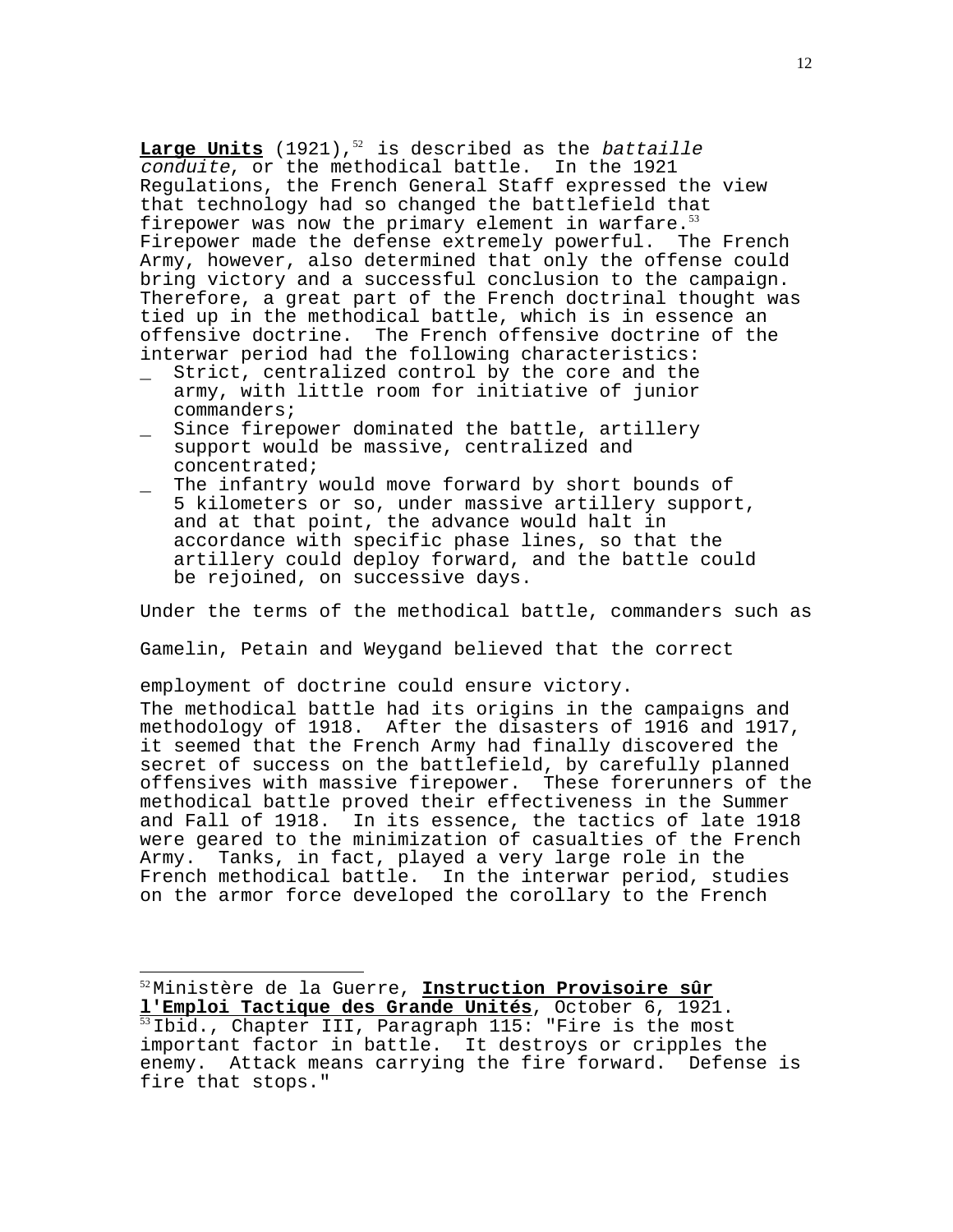dogma: namely, that infantry would not in fact be able to successfully advance without strong tank support.<sup>54</sup> The French Army doctrine was couched in the terminology of science, or more accurately, pseudo-science. Articles and discussions within the Army concerning the methodical battle contained numerous tables and formulae, which were published as appendices to the doctrine. $55$  For example, various attacks required specific gun frontages per square kilometer before an attack could be initiated. $56$  The effectiveness of the Maginot Line defenses, in another case was illustrated by tables demonstrating the number of rounds from German heavy guns that were necessary to knock out each armored casement. In this example the number of rounds was so large, one could conclude that the Maginot Line was effectively unbreakable. $57$  In yet another case, mathematical formulae were used to prove the effectiveness and superiority of anti-tank guns defending against a German armored attack.<sup>58</sup>

The French Army spent considerable time, effort and money during the interwar period to develop the necessary artillery and tank arms which would support the methodical battle. The Army, in 1940, given the high priority of the anti-tank gun in French doctrine, was equipped with good

<sup>54</sup>E. C. Kiesling, "Reform?--Why?: Military Doctrine in Interwar France.", Paper presented to the SMH, April 8, 1994, p. 11.

 $\overline{a}$ 

 $55A$  typical product of the French scientific approach to war is found in the 1930s writings of General Narcisse Chauvineau. An attack on a continuous front required a 3:1 superiority in infantry, a 6:1 superiority in artillery and 15:1 superiority in shells. See Alvin Coox, "General Narcisse Chauvineau: False Apostle of Prewar French Military Doctrine", in **Military Affairs**, February (1973), pp. 15-19, especially p. 16.<br><sup>56</sup>Robert Doughty, **The Seeds of Disaster**, pp. 102-103.

<sup>57</sup>The French calculated the destruction of each point of a fortress' outer works would require 100-150 rounds of 280- 400mm artillery shells. An armored strongpoint in a fortress required 400 rounds of 320, 370 or 400mm mortar shells to be destroyed. See "Französiche Anschauungen über Angriff und Verteidigung an Festungsfronten", in **Militärwissenschaftliche Rundschau**, Issue 5 (December 1939), p. 702.

<sup>58</sup>E. C. Kiesling cites a 1937 French study that overestimated the range and stopping power of a 25mm gun. The French posited a 1,000 meter effective range, and a rate of fire of 15 rounds per minute, with a 25% hit rate. Thus, the French estimated, 19 of 30 German attacking tanks would be destroyed by a single French antitank gun in a model battle. See E. C. Kiesling, "Reform?--Why?", pp. 14-15.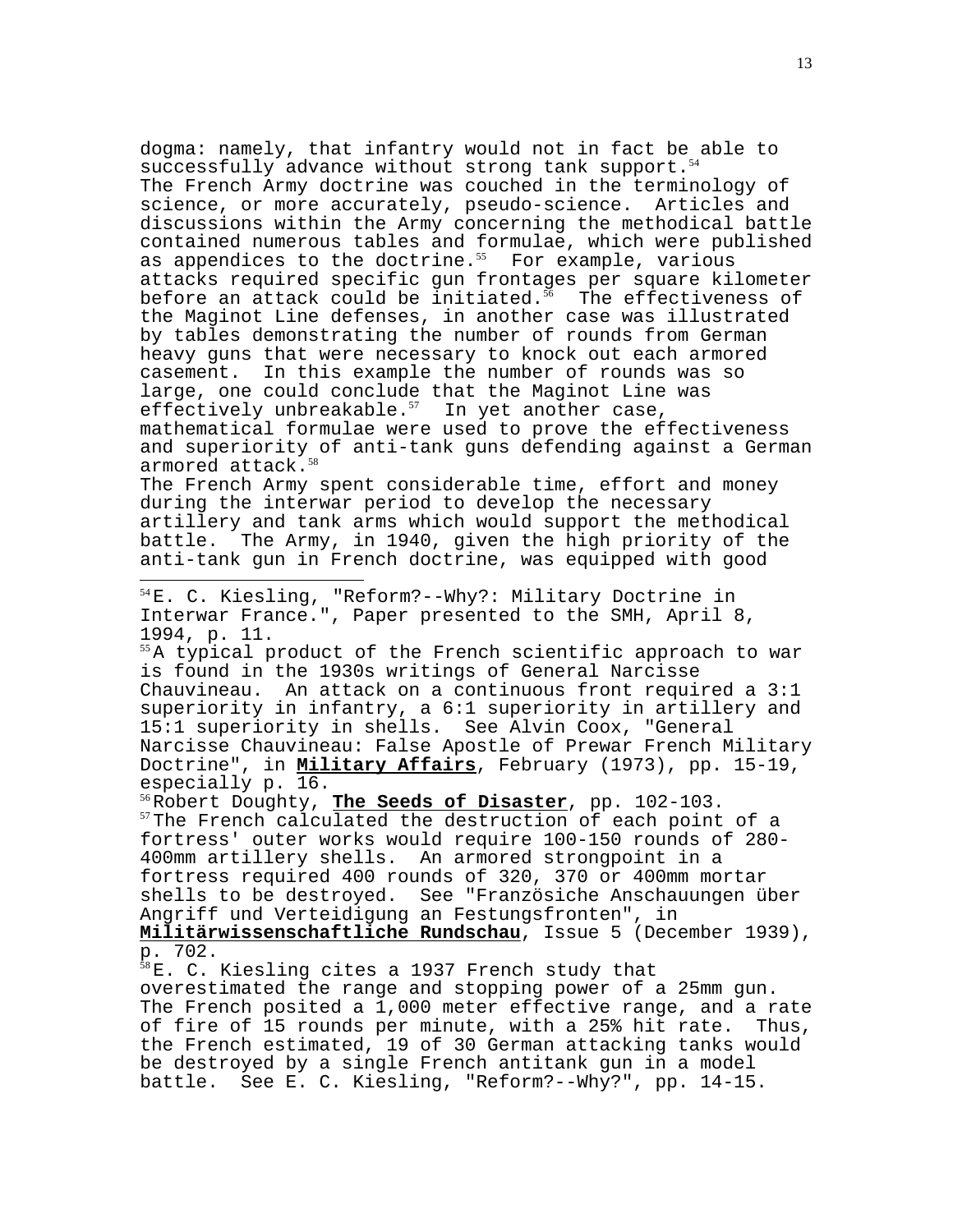anti-tank guns. $59$  Since rapid movement and maneuver were not part of the French interwar doctrine, however, very little effort was devoted to developing radio communications for the Army.

The development of French motor vehicles provides a useful illustration of the superiority of doctrine over technology. The Army used early model half-tracks in experiments of the 1920s, and these greatly impressed the German observers. $60$ Half-tracks were most suitable for rapid operational maneuver and motorized units, however, which at the time were not emphasized in French doctrine. Thus, deployment of half-tracks was dropped for lack of interest. Armored cars played a relatively minor role in French doctrine as well, because reconnaissance had less importance in the French doctrine. As a result, the high-quality Panhard armored cars of the 1930s were given a low priority, although the quality of the product was technically equal to that of the Germans. $^{61}$ 

Yet another case of the primacy of doctrine over technology is the example of antiaircraft guns. Anti-aircraft was the responsibility of the army's Artillery Directorate. The army placed little confidence in airpower as having a decisive effect upon the battlefield. Gamelin himself believed that the losses of aircraft in the first few weeks of the war would be so heavy, that airpower would cease to be an important factor in the battle. $62$  Therefore, the

 $\overline{a}$ 

<sup>59</sup>On the French antitank gun program, see Ministère de la Defense, **Les Programmes d'Armament**, pp. 342-351. General Gamelin made production of the 25mm anti-tank gun a top priority in the 1938 army armaments budget. See Henry Dutailly, "La Puissance Militaire de la France en 1938", in **Revue Historique des Armeés**, No. 3 (1983), pp. 5-9. See also Franz Kosar, **Panzerabwehrkanonen 1916-1917**, Stuttgart: Motorbuch Verlag (1980), pp. 55-60.  $60$ German officers observing the 1922 and 1924 French maneuvers were impressed by the new French vehicles and equipment, but held a low opinion of the French tactics for the equipment. See T-3 Truppenamt, "Die französischen Herbstmanöver 1922", September 11, 1923, in BA/MA, RH 2/1547, also T-3 Truppenamt, "Die französischen Herbstmanöver, 1924", December 10, 1924, in BA/MA, RH 2/1547.  $61$ In 1940, the Germans had about twice as many armored cars as the French: 350 French to 600+ German. See R.M. Ogorkiewicz, <u>Armoured Forces</u>, pp. 432-434.<br><sup>62</sup>In 1938, General Gamelin commented, "The role of aviation is apt to be exaggerated, and after the early days of war the wastage will be such that it will more and more be confined to acting as an accessory to the army", as cited in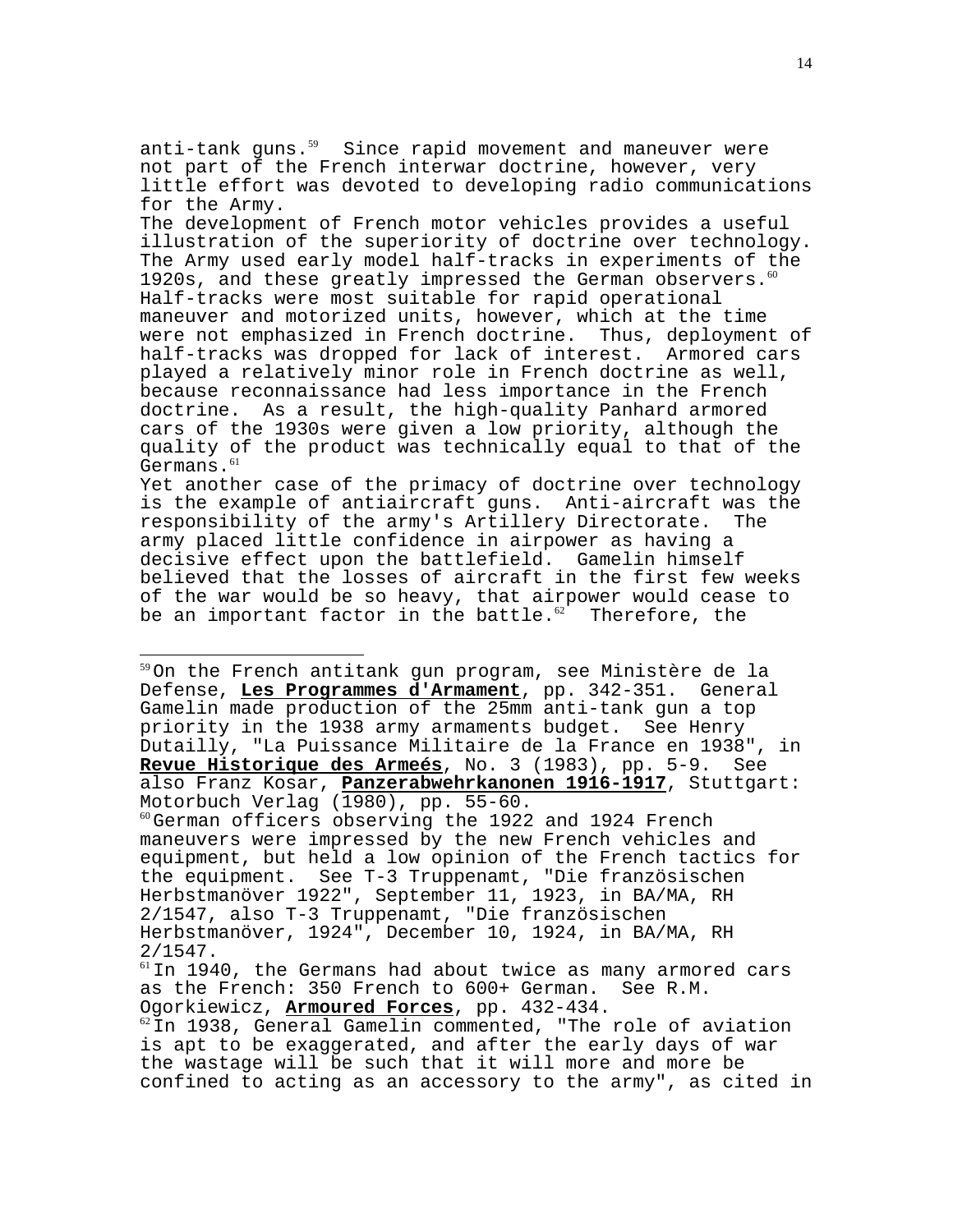French lagged behind in the development of antiaircraft quns. $^{63}$ 

**French Air Force Doctrine and Technical Development**. The technological development of the French ground forces was limited by the rigid doctrine of the army; the French air force suffered from the opposite situation: a lack of clear doctrine providing consistent paradigms for the development of technology.

In the decade after World War I, French air doctrine developed little from the operations of 1918. Until 1933, the French air force was part of the army, and the army was primarily interested in reconnaissance, observation, close interdiction and air defense. The use of airpower was not a priority in the army doctrine of 1921; indeed, aviation was scarcely mentioned in the army regulations. In the 1930s the Commanders in Chief, Generals Weygand and Gamelin, demonstrated little knowledge or informed interest in military aviation.

The French air force was largely left to its own devices in developing doctrine, but even after it became an independent service, the air force generals lacked the status both within the military and within the French political system to further specific doctrines or approaches to technology. The army commander, as the military's supreme commander, had the status to establish doctrinal and strategic guidelines for all the services, but showed a lack of interest in aviation doctrine. This meant that the French air doctrine of the 1920s and 1930s became, by default, the responsibility of civilian air ministers, and with changes in air ministers, doctrine changed dramatically.<sup>64</sup>

Anthony Adamthwaite, **France and the Coming of the Second** World War, London: Frank Cass (1977), p. 162.<br><sup>63</sup>Robert Frankenstein, **Le Prix du Réarmament Français 1935-1939**, Paris: Publications de la Sorbonne (1982). In the 14 billion-Franc rearmament program of September 1936, only 4.3% of the equipment funds were devoted to anti-aircraft defense. Up to 1940, the mainstay of the French antiaircraft force was a slightly improved 75mm gun from World The armament programs of 1937-1939 funded only 356 new 75mm anti-aircraft guns. See Ministère de la Defense,<br>Les Programmes d'Armament, pp. 182-183.

 $\overline{a}$ 

<sup>64</sup> General Gamelin, appointed as Supreme Commander of the armed forces in 1938, was unsure of the parameters of his authority to command the air force. In 1938-1939, he requested, but did not receive, clarification from the government. See Martin Alexander, **The Republic in Danger: General Maurice Gamelin and the Politics of French Defense, 1933-1940**, Cambridge University Press (1992), p. 168.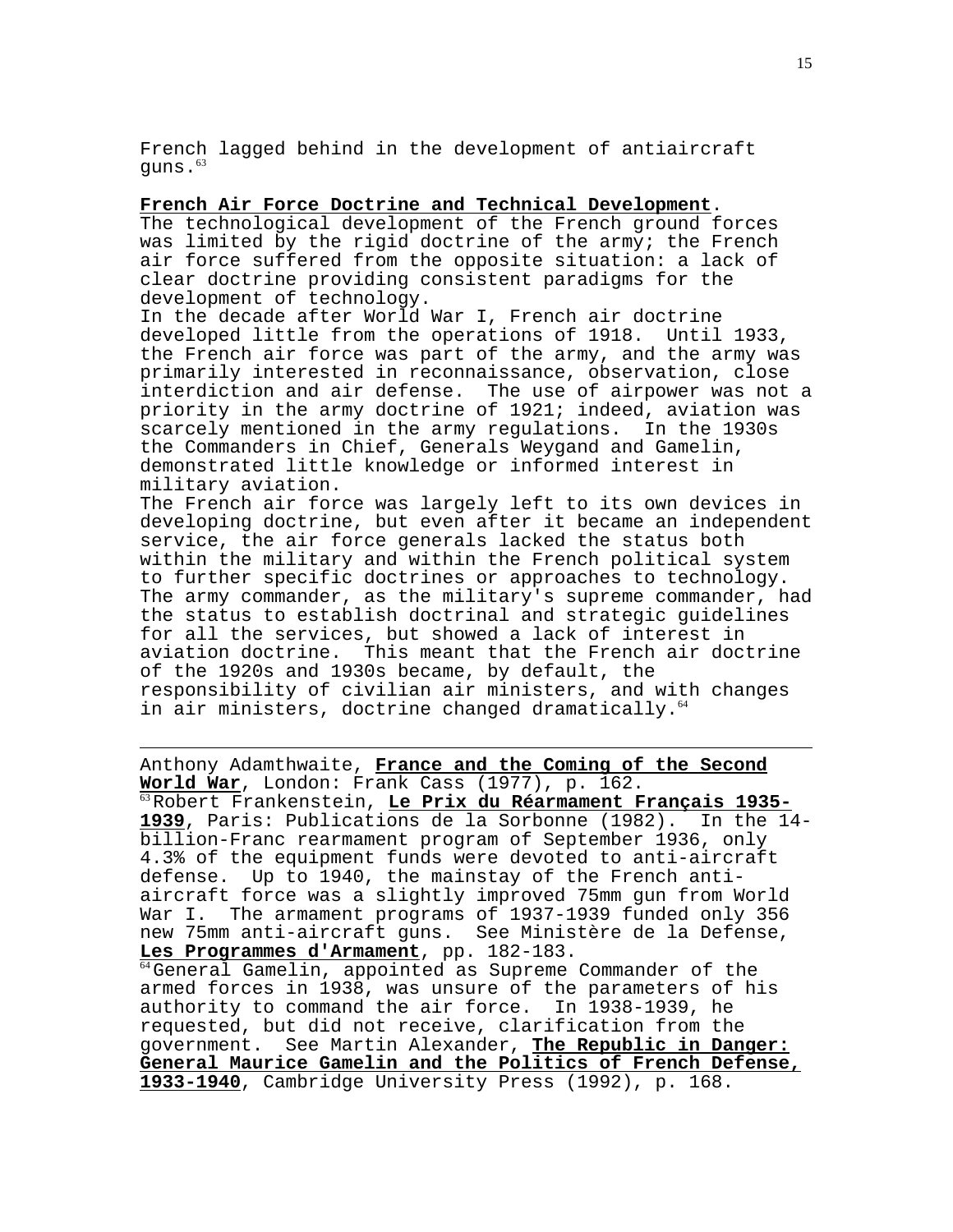Though the French air arm had mainly an army support function in the late 1920s, the strategic bombing theories of the Italian General, Douhet, gained a wide acceptance among the air force officer corps. In the late 1920s, a program to produce a "battle plane" in accordance with Douhet's doctrine was initiated. Known as the "BCR" (**B**attle, **C**ombat, **R**econnaissance) aircraft, this multiseater, two-engine craft would carry out army support functions and also be able to reinforce the heavy bomber force in carrying out long-range, strategic operations. This attempt to apply Douhet's doctrine to technology resulted in a series of thoroughly inferior multi-purpose aircraft, which proved to be mediocre in each mission. In January 1936, Pierre Cot became French Aviation Minister, and inaugurated a series of major rearmament programs for the Air Force. Due to the poor performance of the aviation industry in developing and manufacturing aircraft, Cot initiated a program to nationalize and rationalize French aviation production. By infusing the aviation industry with large amounts of new capital, he hoped to create the large air force France needed. From 1936 to 1938, under Cot's Ministry, the primary focus of the French Air Force was in building a strategic bomber force. Cot firmly believed in the offensive mission of the air force, and was an enthusiast for Douhetian doctrine. $65$  In 1938, however, when the government changed and Cot was removed, the new Air Minister, Guy LeChambre, began a new armaments plan for the Air Force, known as "Plan 5". Plan 5 rejected the emphasis on bomber production, and instead placed the production and development emphasis upon fighter planes.<sup>66</sup> Guy LeChambre's vision of airpower was essentially the same as General Gamelin's, in that the priority of the French Air Force was

 $\overline{a}$ 

<sup>&</sup>lt;sup>65</sup>On the influence of Douhet upon Pierre Cot and the French Air Force, see Thierry Vivier, "Pierre Cot et la Naissance de l'Armeé de l'Air", in **Revue Historique des Armeés**, No. 181 (December 1990), pp. 108-115, esp. pp. 109-110. Pierre Cot's views on strategic bombing and nationalization are explained in his Book, **L'Armeé de l'Air**, Paris: Éditions Bernard Grasset (1939).

 $66$ This was a regression to the French combat doctrine of the 1920s. The 1928 Air Service Operational Doctrine stressed the need to gain air superiority. Air Superiority would not, however, be gained by bombing enemy airfields or infrastructure, as in German doctrine. Air superiority would be gained by masses of fighter planes over the front, in French doctrine. See Ministère de la Guerre, **Règlement Provisoire de Manoeuvre de l'Aeronautique**, vol. II (1928), paras. 1-4 and 6-7.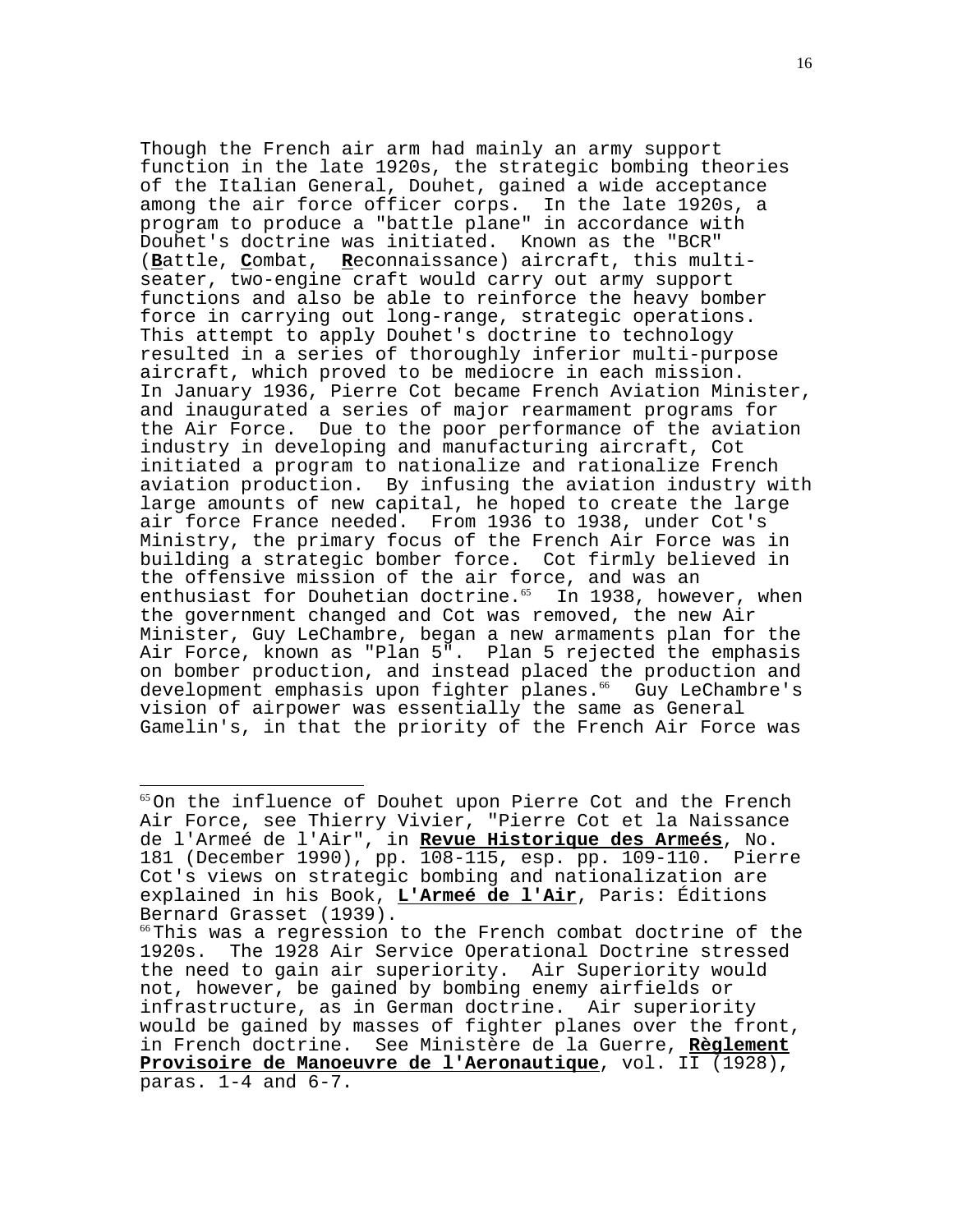to form a defensive line to protect army operations. $67$ Bombing became a secondary mission. Thus, by the outbreak of the war, the French had in one decade undergone three major changes in operational doctrine, all instituted by the<br>Air Ministry. The nationalization program by the war's The nationalization program by the war's outbreak had produced results in increased aircraft production. Nevertheless, French aircraft production continued to lag behind that of the Germans. The German policy tended toward the standardization of a few kinds of aircraft for specific missions. For example, the Germans built only one, single-engine fighter in quantity before World War II: the Me 109. The French, however, distributed aircraft production among the various aircraft companies, and ordered small quantities of many different aircraft models. The French were unable to achieve anything resembling economies of scale in the 1930s, so that by the war's outbreak, the French were flying a half dozen different single-engine fighters to Germany's one. The same situation existed for bombers and reconnaissance aircraft. $^{68}$ Naturally, this resulted in far more complicated logistics, supply and procurement problems for the French Air Force, and consequently low operational rates. On the military side, the French Air Force chiefs of staff in the 1930s showed little interest in operational innovation. The two French Air Force Chiefs of Staff prior to World War II: General Philippe Frequant (October 1936 to February 1938) and General Joseph Vuillemin (February 1938 to July 1940) initiated no programs for the air force beyond traditional technologies of standard bombers, fighters and reconnaissance models. Thus, in 1940, the French Air Force

had no radar and little in the way of radio navigation equipment. In particular, after little serious study or experimentation, the French Air Force rejected the concept of the dive bomber.

What is especially remarkable about the French Air Force is that, even in fields of aviation where doctrine demanded specific technical solutions, very little effort was taken

 $\overline{a}$ 

 $67$ General Gamelin referred to the Air Force in the 1930s as "The Shield of the Army." See Martin Alexander, **The Republic in Danger**, p. 150. Air Minister Guy LeChambre reported to the Aeronautical Commission in February 1938, "In the initial phase of the war, however, what we'll need above all is to put our airspace under lock and key, as we've done for our frontiers." See Martin Alexander, **The**

<sup>68</sup> According to Emmanuel Chadeau, De Blériot à Dassault:<br>Histoire de l'Industrie Aéronautique en France 1900-1950, Paris: Fayard (1987), p. 343, "In May 1940....the French forces employed 23 aircraft types, 38 models in 42 versions...."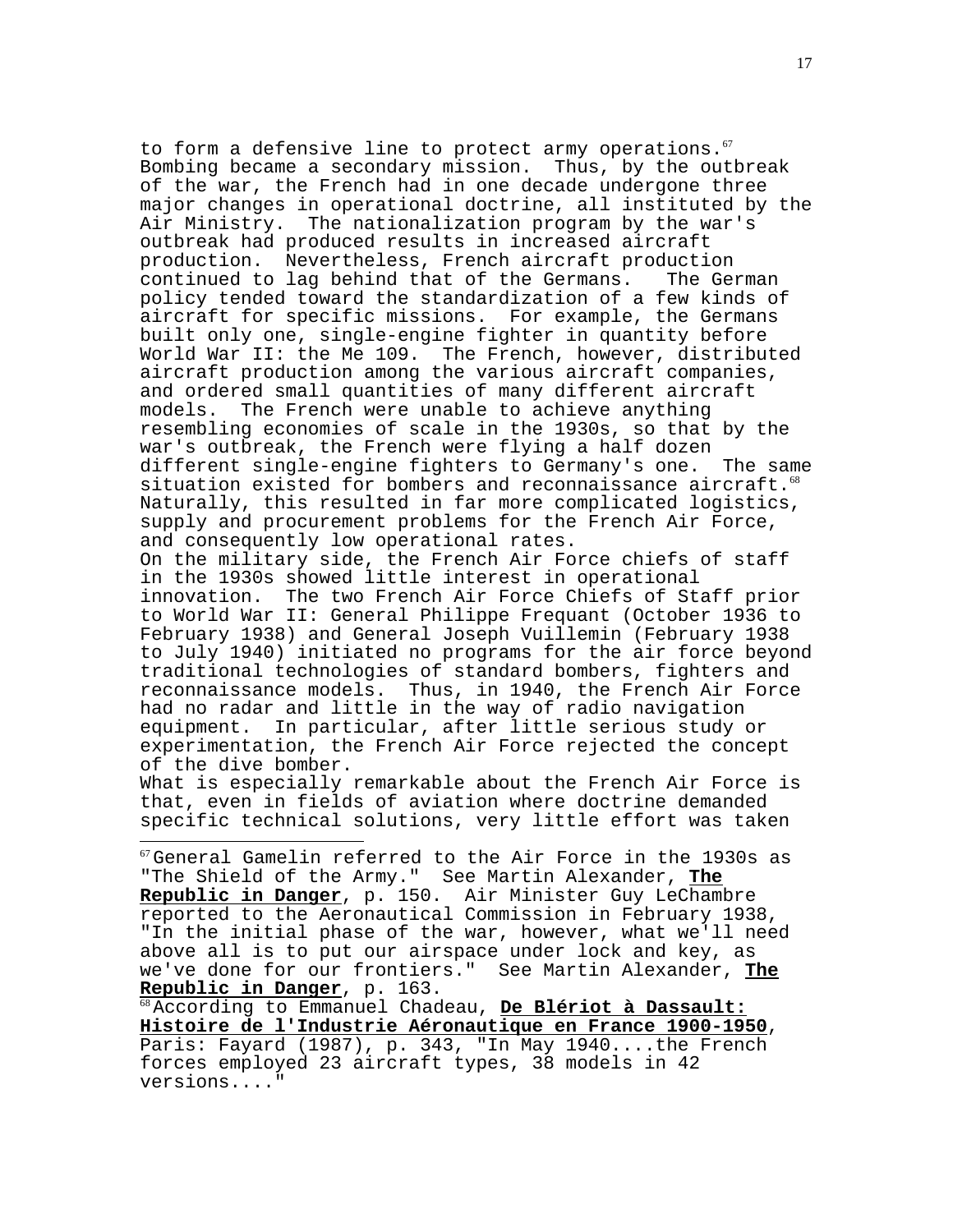to link the aircraft with the doctrine, with the exception of the ill-fated BCR Program. In a nation that has a strategic bombing doctrine, as France had until 1938, one might expect an emphasis upon long-range navigation and instrument flying, yet the French in the 1930s were far behind the Germans, Americans and British in developing basic navigational instruments.

## **The Effect of Technology on German Doctrine**.

The Germans, like the French, firmly believed that doctrine should ideally help guide technological development. In the German case, both ground-force and air-force technology demonstrated the impact of operational doctrine upon equipment development and procurement.

Immediately after World War I, the German Army, led by Hans von Seeckt as Chief of the General Staff, instituted a massive study of the lessons of World War I, and to develop new operational doctrine for the army and the air force. In the period of 1919-1921, five hundred German officers- commanders, General Staff officers and technical experts- were put to work on committees analyzing every aspect of the operations of the war, from mountain operations to tanks, to bombing operations, to fighter defense. By 1921, the five hundred officers, including 130 airmen, had completed their thorough study of the war's lessons, and out of this was distilled the German operational doctrine, Army Regulation 487, **Leadership and Battle with Combined Arms**.<sup>69</sup> Von Seeckt, who coordinated the post-war study of doctrine, took an entirely different position from the French military. Von Seeckt believed that maneuver, not firepower, was the dominant element in warfare, and that to execute maneuver, mobility was essential. Unlike the French, the Germans believed much more strongly in the offense. The Germans sought the means to get the armies out of the trenches and static battles, which were seen as ultimately to Germany's strategic disadvantage, and to win campaigns and decisions quickly, by maneuver and mobility. In contrast to the French, who affirmed the essential unity of the army, $70$  von Seeckt and the Reichswehr maintained a doctrine of warfare which essentially relied upon the establishment of two, different armies. One army would be an elite force, heavily armed with the latest weaponry and

<sup>69</sup>James Corum, **The Roots of Blitzkrieg**, University Press of Kansas (1992), pp. 37-43 and 144-155.  $^{70}$ In response to DeGaulle's 1934 book advocating a separate, elite mechanized army, General Weygand replied, "Two armies, not at any price....We already have a mechanized, motorized, organized reserve. Nothing need be created." Cited in Paul-Marie De la Gorce, **The French Army: A Military-Political History**, N.Y.: George Braziller (1963), p. 273.

 $\overline{a}$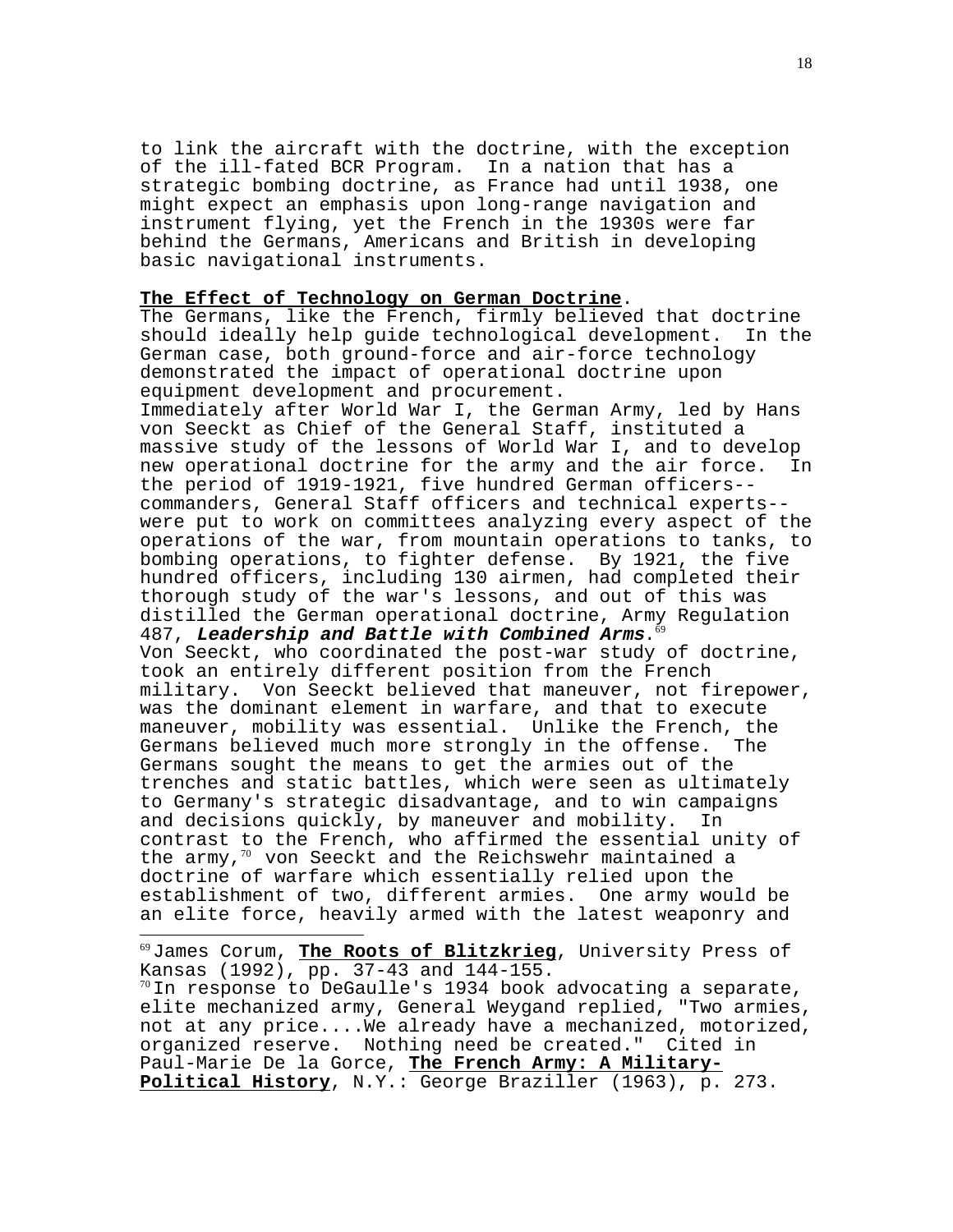highly mobile. This army would be the offensive force, which would seek the decisive battle and out-maneuver its opponents. The second army would be primarily infantry, would not be as well-armed, and would primarily consist of reservists. This second army would act mainly in a defensive capacity. $71$ 

Again in contrast to the French, Army Regulation 487 emphasized in its preface that war was an art--albeit, a rational art--and not a science. There was little of the pseudo-scientific emphasis upon tables and formulae to be found in the French operational regulations of 1921 and 1936. Army Regulation 487 outlined a number of general principles to be followed, but no formulae. For example, the German operational doctrine de-centralized the operational leadership, and not only allowed, but insisted that junior officers would possess considerable initiative in command. Artillery, which in France was highly centralized, was decentralized in the German Army. The emphasis was not upon deploying large numbers of guns, as with the French Army, but rather upon rapidly deploying smaller numbers of guns. Army Regulation 487 emphasized combined arms operations, and airpower played an important part in the German Army operational regulations. In addition, due to the emphasis upon offensive maneuver, tanks were given an important role in German doctrine of the  $1920s.$ <sup>72</sup>

This operational doctrine led the German Army in a number of technological directions. For instance, the mobile battlefield required mobile communications. Accordingly, the Germans set about in the 1920s to develop an entire family of army and air force radios for rapid communication. German doctrine also implicitly emphasized coordination of the air and ground forces at the operational level, as well as the use of tanks and armored vehicles. Finally, the doctrine of maneuver warfare pushed the German Army toward an intensive study of motorization. By 1926, the first table of organization and equipment for a motorized division, and tables of organization and equipment for mechanized brigades, had been set out in detail by the General Staff.<sup>73</sup>

# **Technological Development and German Air Doctrine**.

 $\overline{a}$ 

<sup>71</sup>James Corum, **The Roots of Blitzkrieg**, pp. 28-34 and pp. 200-201.  $^{72}$ Ibid., Chapter 6.<br> $^{73}$ Organization of Motorized Division and Motorized Brigades, in **Truppenamt T-4, Winterkriegsspiel 1926-1927**, BA/MA RH 2/2822. On TOEs for armor regiments, see **Heeresdienstvorschrift 487 Part II** (1923), paragraphs 524-525.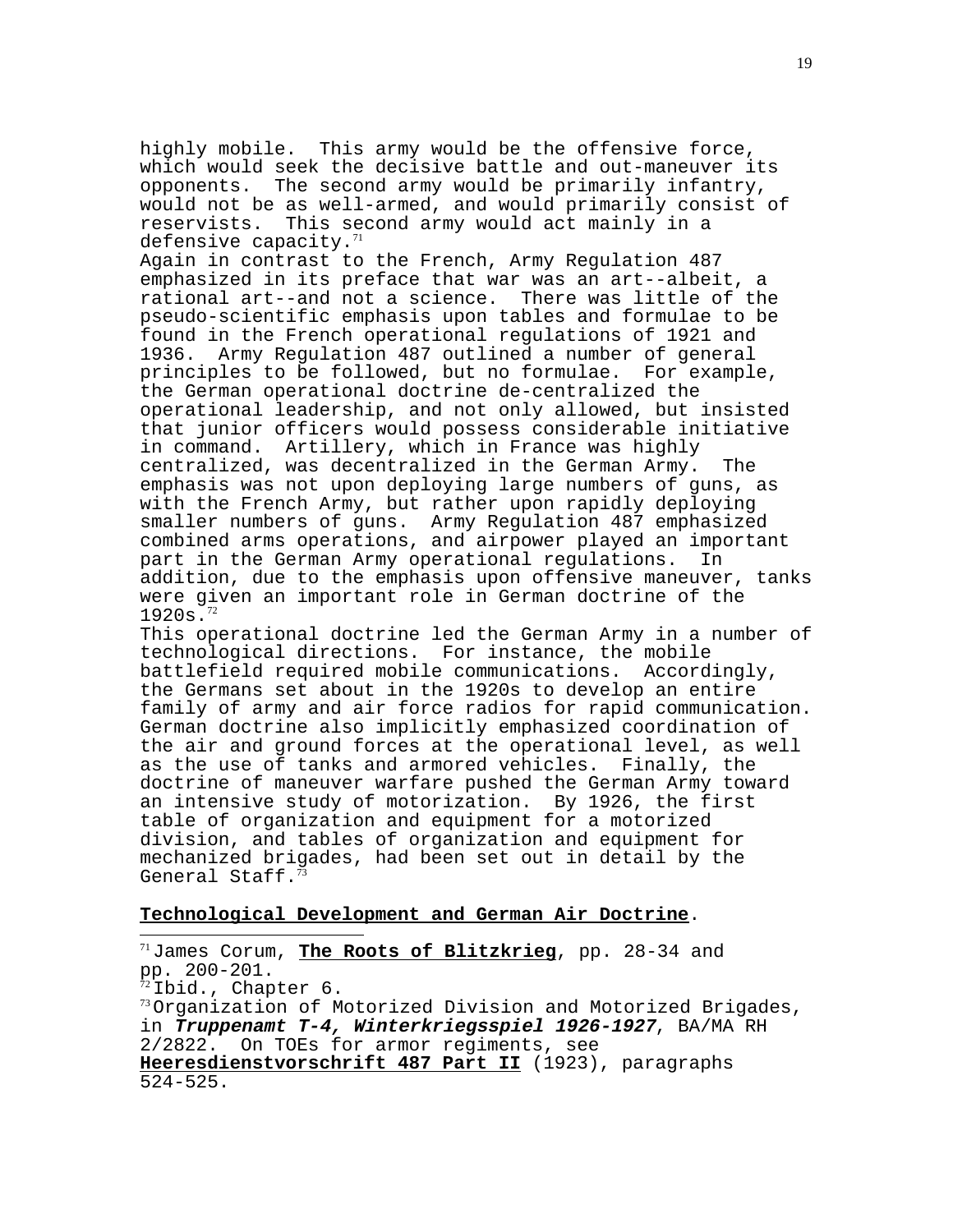In the 1920s, within the German Army, a secret air staff was set up to perform the functions of an air force general staff, in the expectation of eventual rearmament, and the creation of an independent air force. Between 1919 and 1921, the Air Staff carried out a comprehensive study of World War I, and established a number of principles of air war, which would form the basis for German air doctrine in the interwar period.

The German air doctrine of the 1920s was set out in the Directives for the Operational Air War, written in 1926.<sup>74</sup> The conclusion of the Air Staff from their study of World War I was that airpower was intrinsically most effective in the offense, not the defense. Even though German airmen had fought a defensive air war during World War I, and had enjoyed an extremely high kill ratio versus the Allies, they discovered that a strong aerial defense did not lend itself to decision in war. $75$  Therefore, the Germans concluded that bombers were the primary weapon of the air arm. In an air campaign, the first priority of the air force would be to gain air superiority. The air superiority battle would be won by taking the war to the enemy and destroying his air force, preferably on the ground, in his airfields. Once air superiority had been gained, the air force would move to the interdiction and strategic bombing missions. Like the army, the air force doctrine essentially outlined the creation of two air forces: one air force would be an army support force, flying short-range reconnaissance missions, observation missions, providing fighter defense for the<br>army, and carrying out ground attacks. The second air force army, and carrying out ground attacks. would be an independent air force serving under the strategic but not operational direction of the High Command. The independent air force had a strategic mission. The operational air force's strategic mission was not solely to bomb cities or industries deep in the enemy heartland- although this was a possible mission. The German concept of strategic air war was based upon strategic effect. The independent air force, essentially a bomber force and a long-range force, would be directed toward those targets that would produce the most decisive effect. This could sometimes entail bombing the enemy armaments industry, but in other cases, it could entail direct bombing the enemy army or his transportation.<sup>76</sup>

German air doctrine of the 1920s applied some of the Prussian Army's most traditional principles to the new

 $\overline{a}$ 

# <sup>74</sup>**Richtlinien für die Führung des Operativen Luftkrieges**, May 1926.

 $75$ Ibid., paragraphs 1-7. Ibid., para. 40: "A delaying action in the air or a purely defensive approach does not describe the true character of the air force."  $76$  Ibid., paras. 83-85 and 91-95.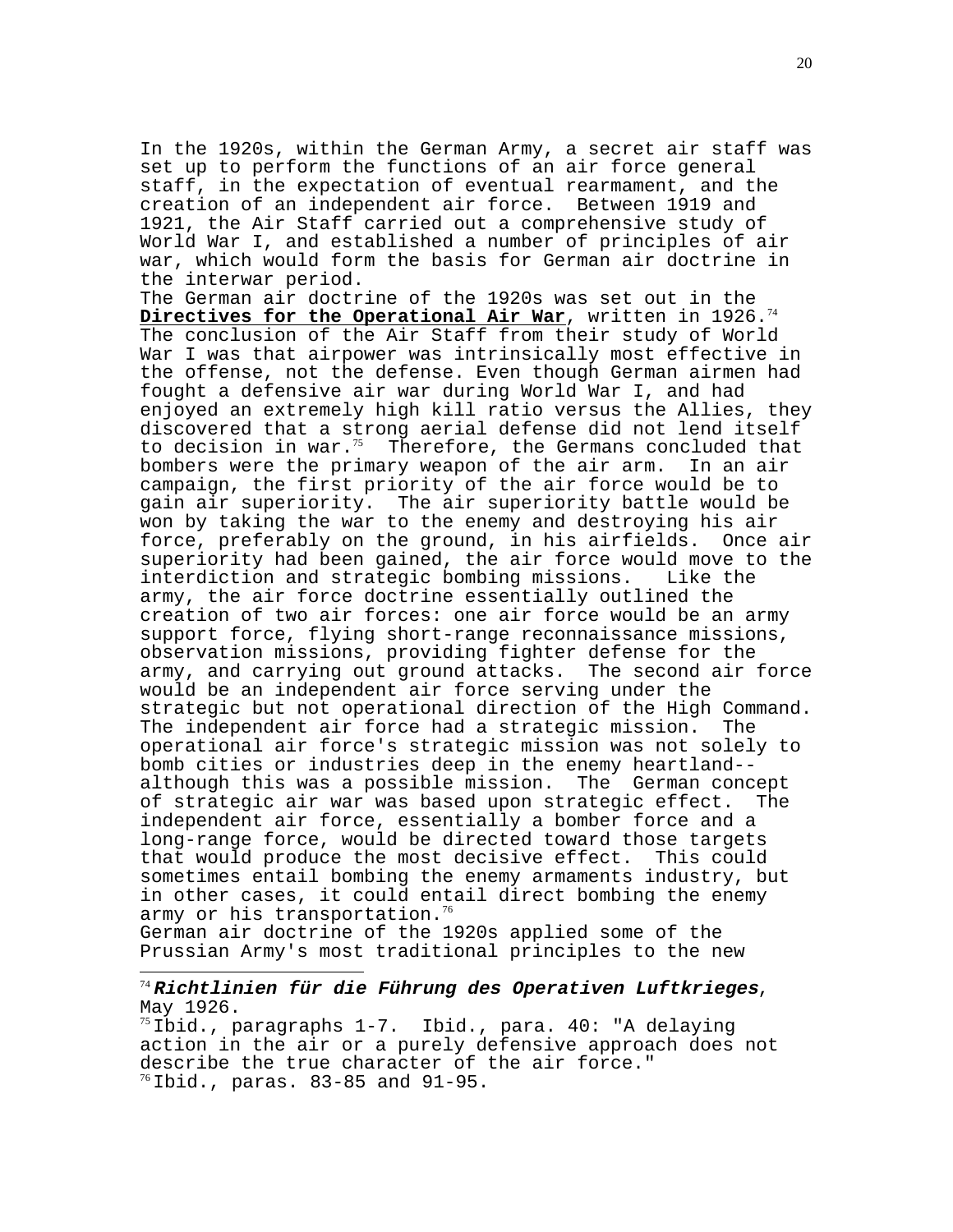aerial weapon. First of all, airpower would be used in mass, and not distributed in small packets. Second, the strategic air force would maintain a large operational reserve, ready to exploit opportunities. Third, airpower would be used at the decisive point.

In 1935, the reestablished Luftwaffe published a new operational regulation, Luftwaffe Regulation 16: **Conduct of the Air War**. The essential principles of air war that had been developed in the 1926 were outlined in greater detail. However, the basic lines of doctrinal evolution remained unchanged. This doctrinal stability was of great benefit in developing weapons and equipment. The Luftwaffe that went to war in 1939-1940 was the bomber-heavy force that was called for by the doctrine of the interwar years. $77$  The dive bomber, under study and development since the mid-1920s, was available for the CAS mission and also to hit strategic targets. The German doctrine called for fighter escort of the bombers so the Me 110 long-range fighter was developed for this purpose. Army/Air Force cooperation was an important part of doctrine so a considerable organization equipped with mobile communications systems was created. $78$ Consistently, the deficiencies in the German doctrine also resulted in deficiencies in equipment development and procurement. The best illustration of this principle in the Luftwaffe is found in the lack of interest in doctrine for naval aviation before World War II. At the outbreak of the war modern combat aircraft designed for long range antishipping strikes and torpedo attacks were not available. The naval air arm had to make do with relatively obsolete, low performance seaplanes.It was a deficiency that would hurt the Germans considerably when they went to war against Britain.<sup>79</sup>

 $77$ In April 1940, the combat forces of the Luftwaffe included a total of 1,620 fighters, 1,726 bombers, 419 dive bombers and 46 ground attack planes, for a ratio of 1.4:1 bomber/attack aircraft to fighters. See Williamson Murray, **Strategy for Defeat: The Luftwaffe 1933-1945**, Maxwell AFB: Air University Press (1983), pp. 32-33.

 $\overline{a}$ 

 $78$ Michael Forget, "Die Zusammenarbeit zwischen Luftwaffe und Heer bei den Französischen und deutschen Luftstreitkräften im Zweiten Weltkrieg", in **Luftkriegführung im Zweiten Weltkrieg**, ed. Horst Boog, Herford (1993), pp. 497-525, esp. pp. 511-512.

 $^{79}$ In October 1939, Navy Commander Admiral Raeder wrote to Reichsmarschall Göring to complain of the poor performance and capabilities of the Do 18 and He 115 Seaplanes, which were the backbone of the Naval Air Arm. Raeder argued that the Navy urgently needed aircraft with effective range, plus torpedo and bombing capability. See Admiral Raeder to Göring, Letter of October 31, 1939, in BA/MA RM 7/168.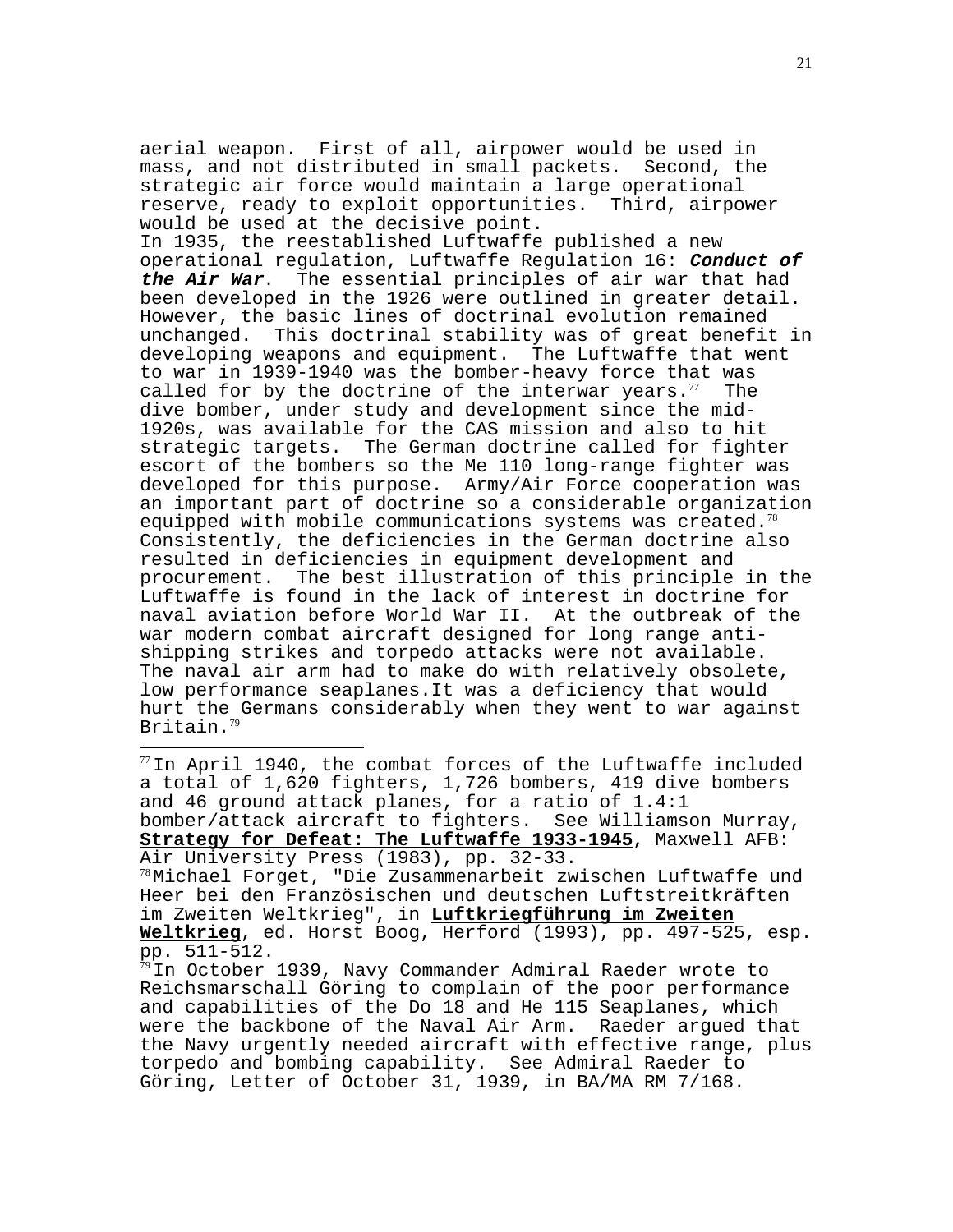## **The Influence of Organization upon Technical Development.**

The French Army and Air Force were poorly organized to develop and oversee the production of modern equipment. From the end of World War I until the early 1930s the French Army possessed no centralized office specifically charged with the responsibility for developing and evaluating new technology. In the post war era, each of the major branches of the army (infantry, cavalry, engineers, artillery etc.) had its own technical office and was responsible for developing the equipment that pertained to that branch. The infantry branch, for example, had responsibility for tank development as tanks were considered to be an auxiliary of the infantry. Development of other armored vehicles such as armored cars were, however, the responsibility of the cavalry branch. No section of the General Staff carried the authority to coordinate branch weapons programs or to ensure an objective program of testing. $80$  While each branch technical office contained some officers who were qualified and even highly talented in technical matters there existed no comprehensive or systematic program of cooperation between the branches. Development in the French Army was carried out in a fragmented, compartmentalized manner. In the early 1930s under the initiative of General Weygand, then Vice-President of the Conseil Superieur de Guerre, some attempt was made to bring order to the process. A Consultative Council on Armament was created consisting of the senior branch inspectors, General Staff department heads and the Chief of the General Staff. A Technical Cabinet was created to act as a central office for research, testing and manufacture. Yet, the reform had only a partial effect. The actual development of weapons and the establishment of the specifications for the equipment still resided within the branches of the army. In 1933, the energetic and capable war minister Eduard Daladier created a new department for the manufacture of armaments which would execute the armaments plans formulated by the branches, but supervision over the departments themselves was still lacking.<sup>81</sup> Finally, in 1935, the Technical Cabinet was replaced by a new section for armaments as a permanent office of the General Staff. However, this new section carried relatively little formal authority to coordinate the development and procurement process.

 $\overline{a}$ 

<sup>80</sup>Eduard Daladier complained in May 1937 of the extreme delays in equipment development and production caused by the Army branch inspectorates. The Armaments Council lacked both a proper staff, and audit powers. See Martin Alexander, <mark>The Republic in Danger</mark>, pp. 118-119.<br><sup>81</sup> See Robert Doughty, **The Seeds of Disaster**.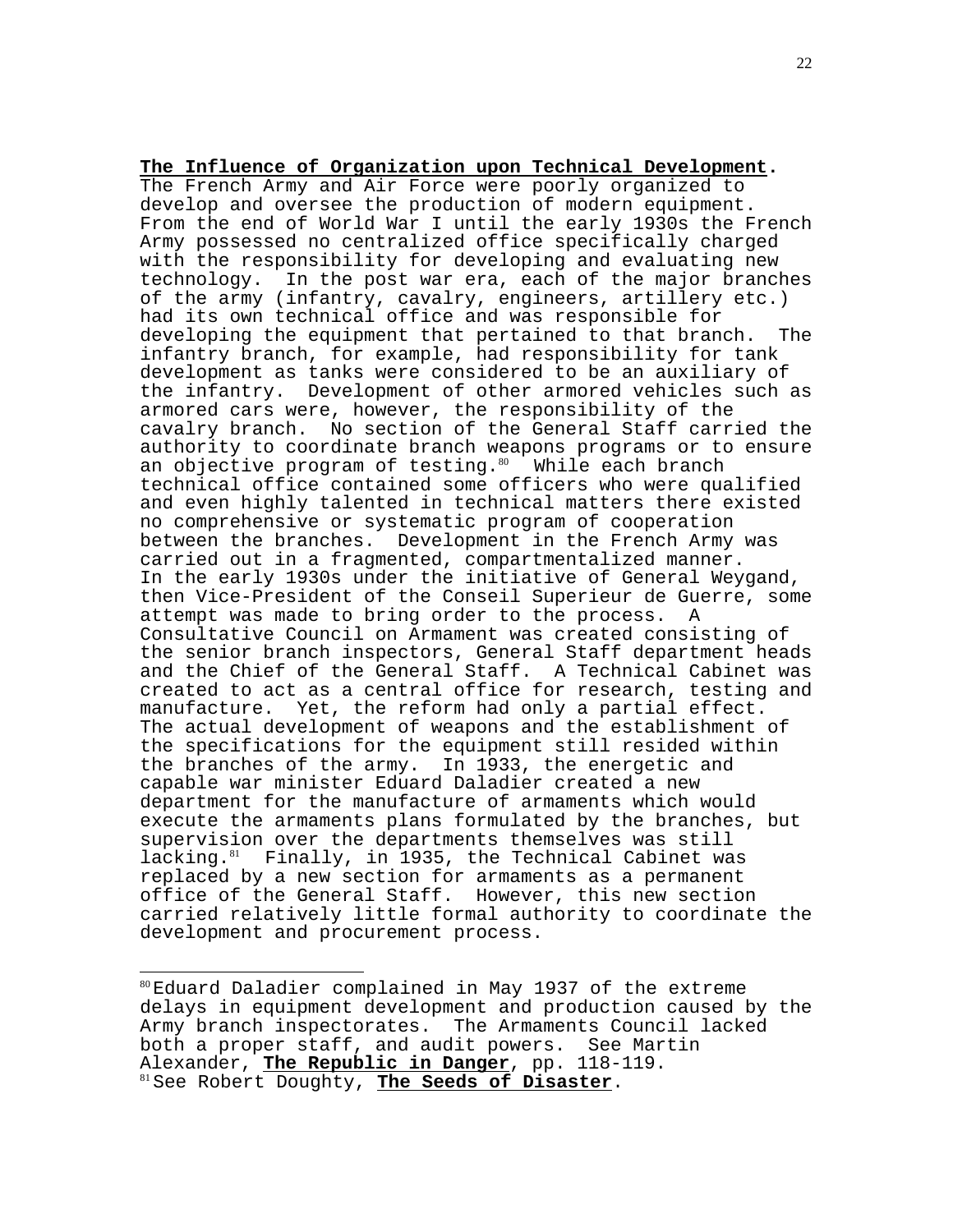The French Air Force's development of equipment suffered from organizational problems within the French aviation industry and especially within the Aviation Ministry. The first problem of the air force was one of command authority. In wartime, the air force was subordinate to the army. In peacetime, however, the air force operated under the Ministry of Aviation. In 1928, when the Aviation Ministry was created, the air force was still a branch of the army and the French aviation industry was in a state of decline. In the 1920s the aviation industry lived primarily from small orders from the military. Although in the 1920s into the 1930s the French commercial air lines received the highest subsidies in Europe, $82$  the French aviation industry made little progress in developing modern and competitive transport planes or an infrastructure of modern airfields.<sup>83</sup> Indeed, waste, mismanagement, and even criminal fraud seems to have soaked up funds provided to French civilian aviation. The Aeropostale scandal of 1933, in which airline officials were found guilty of graft and theft, was one of the scandals that triggered the nationalization of the aircraft industry in the mid-1930s.

While there were good arguments for nationalizing the aircraft industry, there are many examples of the negative effect that the nationalization had upon production and development of aircraft. Ministry politics seems to have played as large a role in the development and production of<br>aircraft as the requirements of national defense. Marcel aircraft as the requirements of national defense.

 $\overline{a}$ 

<sup>82</sup>Ronald Miller and David Sawers, **The Technical Development of Modern Aviation**, London: Routledge (1968), p. 15. The French airlines, while the most heavily subsidized, were also the most inefficient. In 1928, the French airlines received only 10.6% of their income from purely commercial activities. Lufthansa, which carried far more traffic than French airlines, earned 30% of its income from purely commercial activities, not including mail service, in 1929. <sup>83</sup>French commercial aircraft design of the interwar period lagged far behind that of the other major powers. The Germans made great advances in the use of metal and in the construction of wings, in such aircraft as the Junkers F 13, W 33 and W 34. The Junkers trimotors, G 24 and Ju 52, were very popular outside of Germany. By the 1930s, the Ju 86 and Focke Wulf Condor were in use in German commercial aviation, and were sought by other countries. The only French commercial transport of note was the Bloch 220--and only 16 of these were built before World War II. See Peter Brooks, **The Modern Airline: Its Origins and Development**, London: Putnam (1961), pp. 52-57 and 88-93, also Enzo Angelucci and Paolo Matricardi, **World Aircraft: Commercial 1935-1960**, Chicago: Rand McNally (1979), pp. 188-189, on the Bloch 220.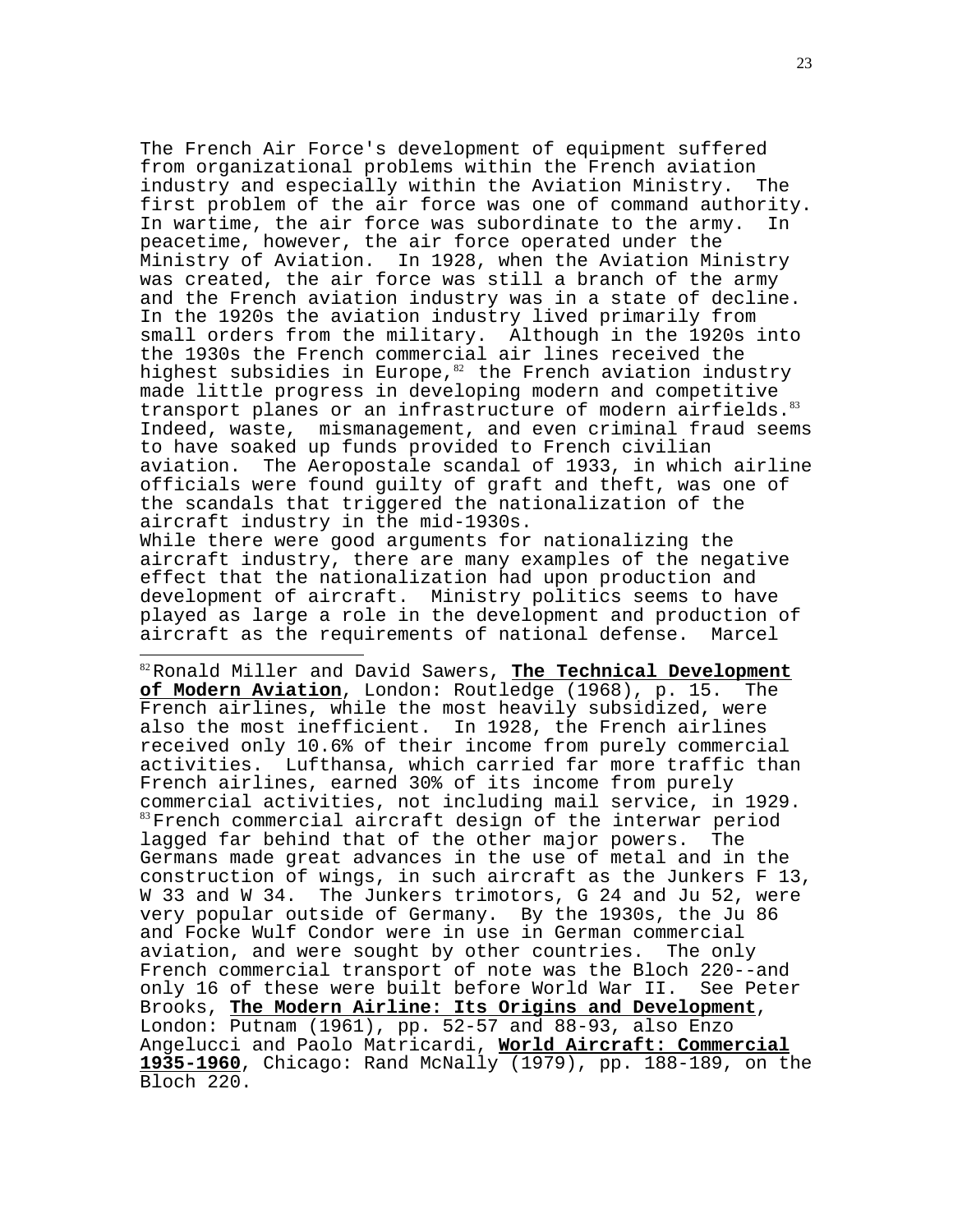Bloch-Dassault, owner of Bloch Aircraft Company and one of the leading aircraft designers in France (Bloch-Dassault would later design the Mirage Jet) was removed as director of his company when nationalization came. A year later, Bloch was asked to return but he was dismissed again in 1939.<sup>84</sup> The Air Ministry, a bloated and poorly-organized agency (When it was established in 1928 there were over 1,000 ministry employees in the Paris headquarters alone) had notoriously poor relationships with manufacturers and commercial organizations.

While the Air Ministry performed poorly in its duty to further development of aviation technology, the French Air Force leadership deserves much of the blame for France's position in 1940. While the Air Force carefully followed the development of aircraft there was little planning in the Air Staff for the materiél and personnel requirements of maintaining the aircraft and equipment required for a modern air force. At the outbreak of the war, the French Air Force had only 40% of their required radiomen and 23% of the required mechanics. A special commission was set up by the air force to determine personnel needs on 26 September, 1939--almost a month after the outbreak of war. $85$  Other examples of poor industrial planning by the staffs abound. At the outbreak of the war, French production plummeted due to the call-up of skilled aircraft factory technicians to serve as reserve infantrymen at the front. Later in 1939, many soldiers were released from duty in the army to return to war production.<sup>86</sup> Numerous similar occurrences happened in the for the manufacture of armaments for the army. Renault's largest tank plant was almost closed in September, 1939 due to the call-up of skilled workers. $87$  With decades to plan for a major war, neither the French Air Force or the French Army had developed a staff or adequate plans for coordinating the economic side of warfare. The failure of the French Air Staff to plan or organize for the broader requirements of technology was directly translated into extremely low readiness rates for French aircraft in May, 1940. Exact figures for aircraft operational rates are not available (another sign of French disorganization) for May, 1940 but a fair estimate from the numbers of aircraft that flew on missions is an average operational rate of about 50-60% for fighter units and no

<sup>84</sup>Jack Gee, <u>Mirage</u>, London: MacDonald (1971), p. 8.<br><sup>85</sup> See Charles Christienne and Pierre Lissarrague, <u>A History</u><br><u>of French Military Aviation</u>, p. 335. **of French Military Aviation**, p. 335. <sup>86</sup>Alistair Horne, **To Lose a Battle: France 1940**, London:

Penguin Books (1969), pp. 127-128. 87 Martin Alexander, **The Republic in Danger**, p. 371.

 $\overline{a}$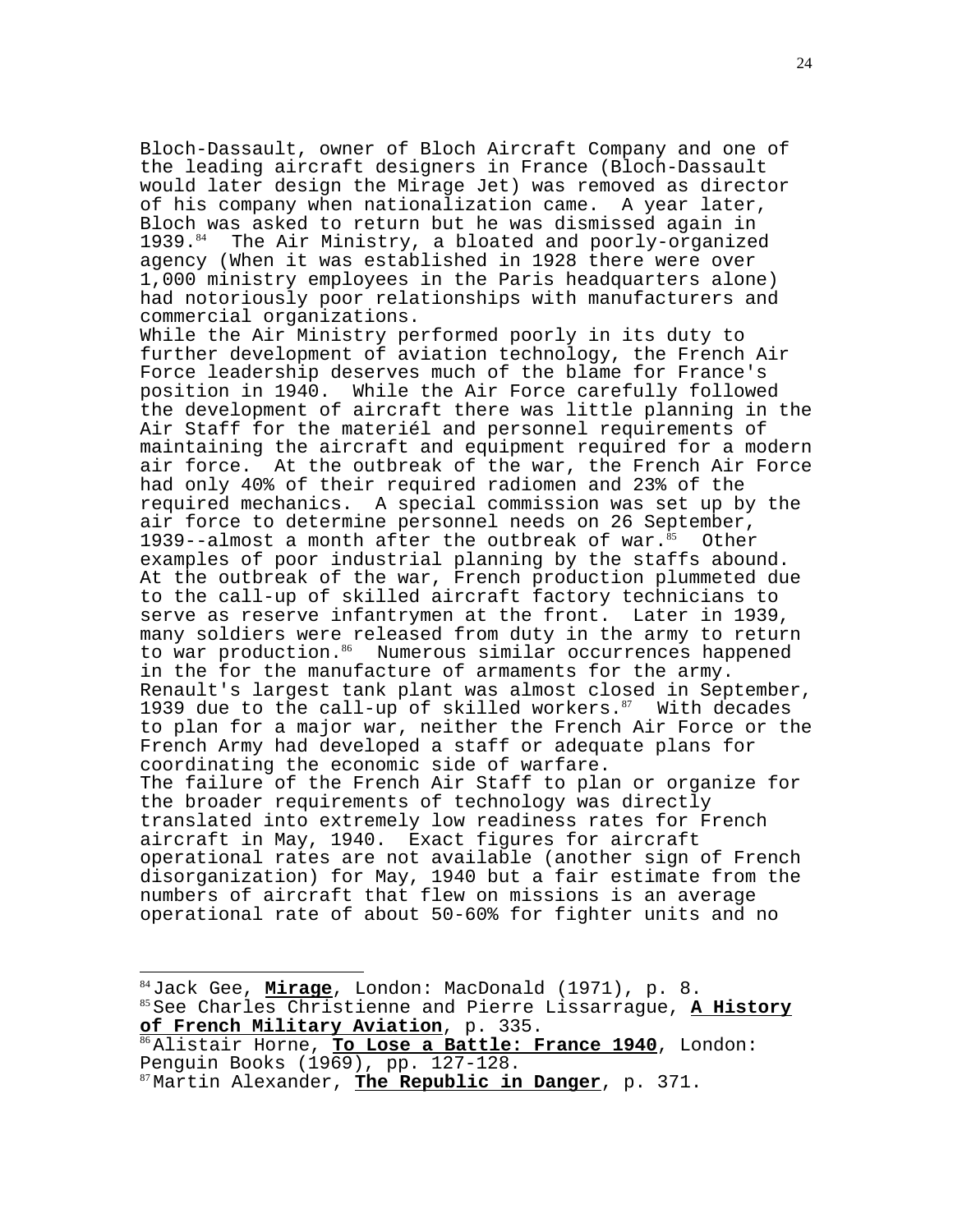more than  $40\%$  for bomber units.<sup>88</sup> Even today, no one is sure of how many aircraft were grounded for lack of bombsights, radios, machine guns or other basic equipment- but even the official histories imply that the numbers were in the hundreds. $89$  The Germans began the campaign in 1940 with significant aerial superiority. $90$  The lack of coordination and planning by the French Air Force ensured the Germans a decisive margin of superiority.

# **German Organization and Technology**.

 $\overline{a}$ 

The Reichswehr's approach to developing equipment in the 1920s and 1930s was almost opposite to the French methodology. General von Seeckt, as Army Commander in Chief from 1920-1926, reorganized the Army Headquarters and General Staff to provide clear lines of responsibility for technical development as well as a centralized agency for technology within the army. As with the French Army, the German General Staff (Truppenamt) consisted of the normal departments; Army Organization, Training, Intelligence, Operations and Logistics. Under the General Staff came the inspectorates for the various branches of the army. A parallel organization to the Truppenamt, the Waffenamt or "Weapons Office" was created . The Waffenamt, which had as its chief a general of equal rank to the chief of the Truppenamt, had approximately as many personnel as the Truppenamt.<sup>91</sup> Under the Waffenamt stood inspectorates for

<sup>88</sup>Williamson Murray in **Strategy for Defeat**, p. 36, estimates a French operational rate of no more than 40% for many squadrons before May 1940. French historians indicate a very low operational rate during May 1940. Group attacks were consistently made with 40-50% of the group's official strength. See Pierre Paquier, **l'Aviation de Bombardement Française en 1939-1940**, Paris: Berger-Levrault (1948), pp. 8-9 and 208-235, for a log of French air activity between May 10-20, 1940.

<sup>89</sup>See Charles Christienne and Pierre Lissarrague, **History of French Military Aviation**, pp. 336-370.

 $90$ In May 1940, the French Air Force had over 2,200 aircraft available. See Lucien Robineau, "Die französiche Luftpolitik zwischen den beiden Weltkriegen und die Führung des Luftkrieges gegen Deutschland (September 1939 bis Juni 1940)", in **Luftkriegführung im Zweiten Weltkrieg**, ed. Horst Boog, Herford: E.S. Mittler & Sohn (1993), pp. 723-756, esp. p. 739. In May 1940, the RAF in France had about 400 aircraft. See Derek Wood and Derek Dempster, **The Narrow Margin**, Washington, D.C.: Smithsonian Institution Press (1990), p. 126. The German Air Force had approximately 3,600 aircraft to oppose the Allies in May 1940.  $91$  In the mid-1920s, the Waffenamt employed 64 officers, including 2 major generals, two colonels and 12 lieutenant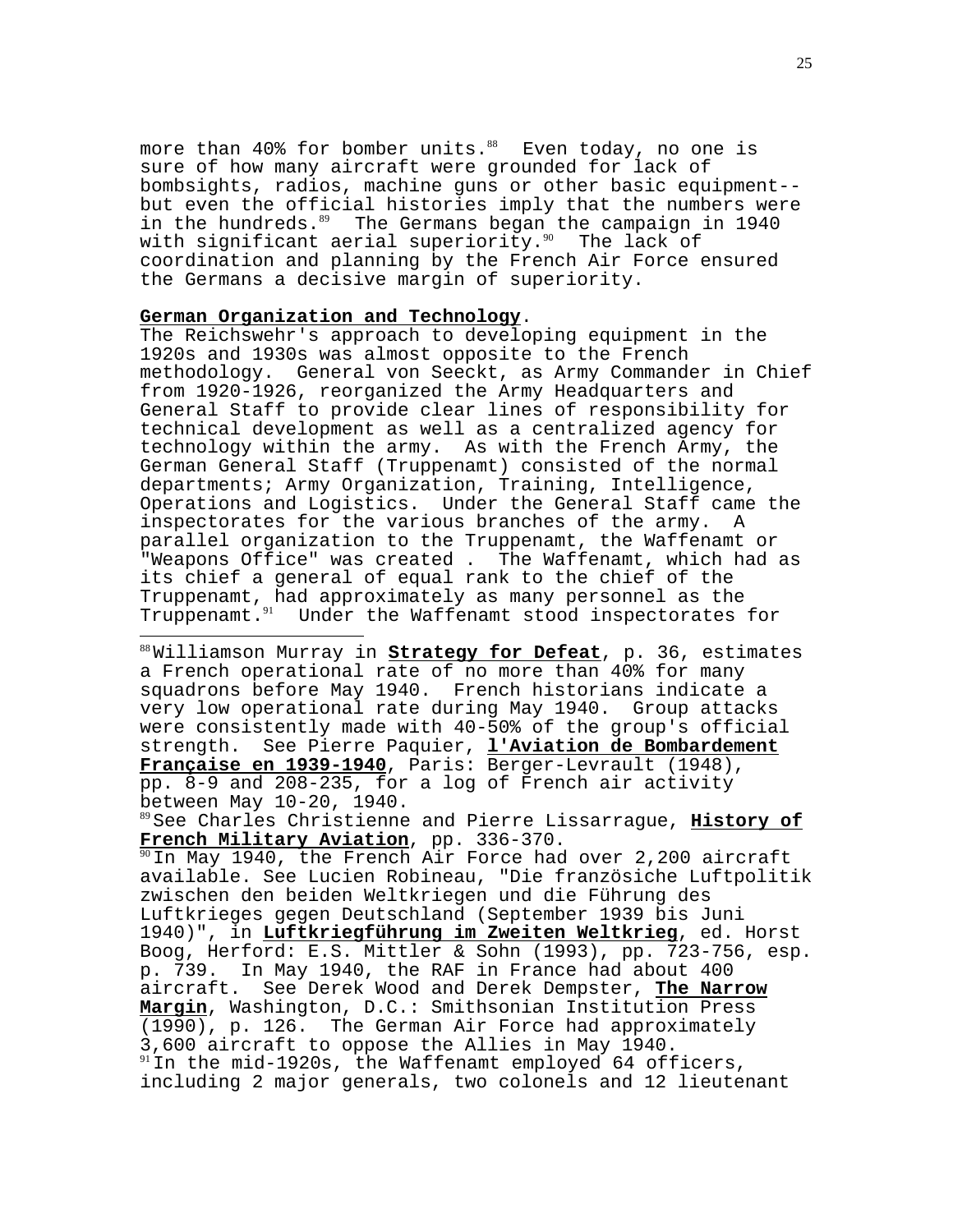weapons development which corresponded to the Truppenamt's inspectorates. It was the duty of the General Staff inspectorates to develop ideas, doctrine and training programs for new equipment as well as requests for research<br>and specifications for new weapons. The inspectorate worked and specifications for new weapons. together with its corresponding Waffenamt inspectorate which would develop prototypes and conduct testing. The responsibility for the development of weapons and equipment lay directly in the hands of the Chief of the Waffenamt who reported directly to the Army Commander in Chief and the Defense Minister.<sup>92</sup>

Unlike the compartmentalization of the French system, the development of technology was seen as a coordinated whole and several inspectorates would cooperate on the development of some items of equipment. For example, the chief responsibility for the development of tanks lay with the motor vehicle section of the Waffenamt which worked together with the Inspectorate of Motor Vehicles in the Truppenamt. However, representatives from the Inspectorate of Communications Troops were also assigned to the armor projects in order to ensure radios were developed for the tanks. The artillery inspectorates were assigned the responsibility for developing tank guns and also had members assigned to tank development projects.

Realizing the importance for production planning in modern warfare, a war economics office was created in 1926 and reported to the Army Commander. the assignment of the war economics office was to maintain contact with armaments industries, collect information and carry out planning for industrial mobilization.<sup>93</sup>

This system, which the Nazis inherited in 1933, worked fairly rationally to create prototypes of equipment which matched doctrinal requirements with considerably less duplication of effort than the programs of the French General Staff. The French, for example, had two sets of tank programs in the 1930s--one in the Infantry inspectorate and the other in the Cavalry Inspectorate. The economics planning office was never able to effectively meet the enormous task given to it. However, again in contrast to

colonels. An additional 21 officers worked at test sites for the Waffenamt. See Wehrministerium, **Rangliste des Deutschen Reichsheeres**, Berlin (1925).

 $\overline{a}$ 

 $92A$  good overview of the Waffenamt operations can be found in Erich Schneider's "Waffenentwicklung: Ehrfahrungen im deutschen Heereswaffenamt", in **Wehrwissenschaftliche Rundschau**, vol. 3. (1953), pp. 24-35.

 $93$ On the economic mobilization plans of the German Army, see George Thomas, **Geschichte der deutschen Wehr und**

**Rüstungswirtschaft (1919-1943/45)**, Boppard am Rhein: Harold Boldt Verlag (1966), pp. 53-57.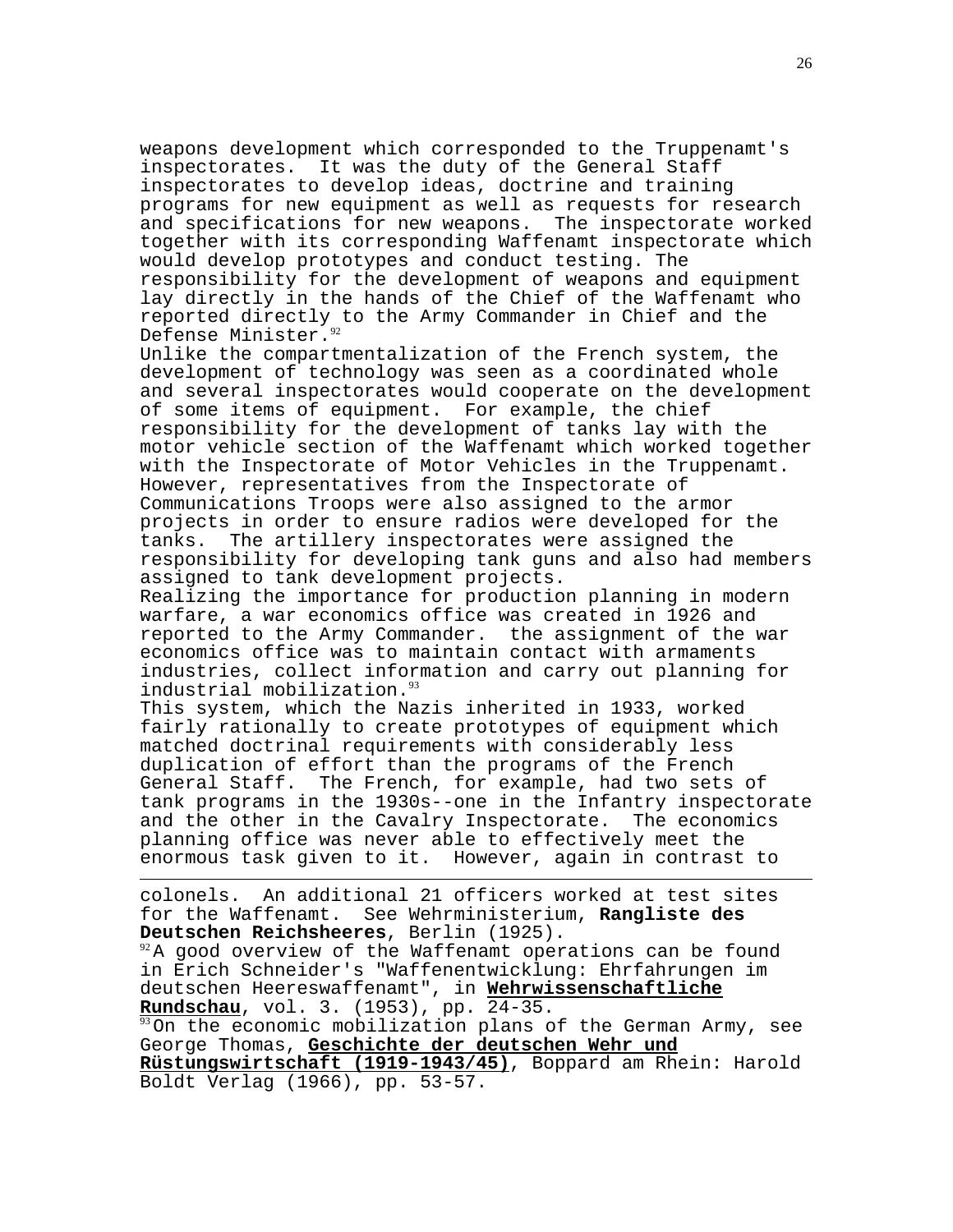the French, by the outbreak of the war at least a rudimentary personnel plans had been set which exempted skilled civilian workers in the armaments industries from military service. The Germans in the early months of the war experienced only minor reductions in some areas of production due to the call-up of reservists. $94$  For the development of military aviation technology, the Germans had to rely upon a more awkward organizational system due to the ban on military aviation required by the Versailles Treaty. The shadow air staff had representatives spread throughout the General Staff. For example, the Intelligence Section contained one or two airmen who specialized in air intelligence. Sections for aviation were distributed within the Weapons Office. Also involved in development of aviation technology was the aviation department of the Ministry of Transportation. The Aviation Department was responsible for regulating all aspects of German civil aviation.

Despite this awkward system, which did not provide for any single agency for development of aviation, the Germans managed to forge ahead in development and, by 1927, develop aircraft technology superior to France's. $95$  The cause for the successful rebirth of German aviation in the 1920s was the extraordinary level of cooperation between the armed forces, the Aviation Department of the Transportation Ministry and the civilian manufacturers. The German Undersecretary for Aviation from 1923-1934 was Captain Ernst Brandenburg, wartime commander of the 1st Bomber Wing which had carried out the strategic campaign against London with Gotha bombers in 1917-18. Brandenburg, who was appointed at the insistence of the Army Commander von Seeckt, worked to develop German civil aviation as a basis for later aerial rearmament.<sup>96</sup>

Civilian aviation was staffed throughout by former pilot officers who retained a reserve status with the shadow Luftwaffe. Information on all the latest developments in

<sup>94</sup>See Richard Overy, **The Air War: 1939-1945**, N.Y.: Scarborough House (1980).

 $\overline{a}$ 

 $95$ By 1928, Germany had taken from France numerous official aviation world records, for altitude, distance and duration. A German-crewed Junkers W 33 aircraft crossed the Atlantic before a French team in 1928. See L. Hirschaier, ed., **l'Anneé Aéronautique 1928-1929**, Paris: Dunoud (1929), pp. 98-100, 167, and 245. In 1929-1930, the Germans developed the 4-motor Junkers G 38 aircraft, the largest commercial aircraft of the time, with 3,200 horsepower and 38-passenger capacity. See Peter Supf, **Das Buch der**

**deutschen Fluggeschichte**, vol. II, p. 613. <sup>96</sup>Friedrich von Rabenau, **Seeckt: Aus seinem Leben**, Leipzig: Koehler Verlag (1940), p. 529.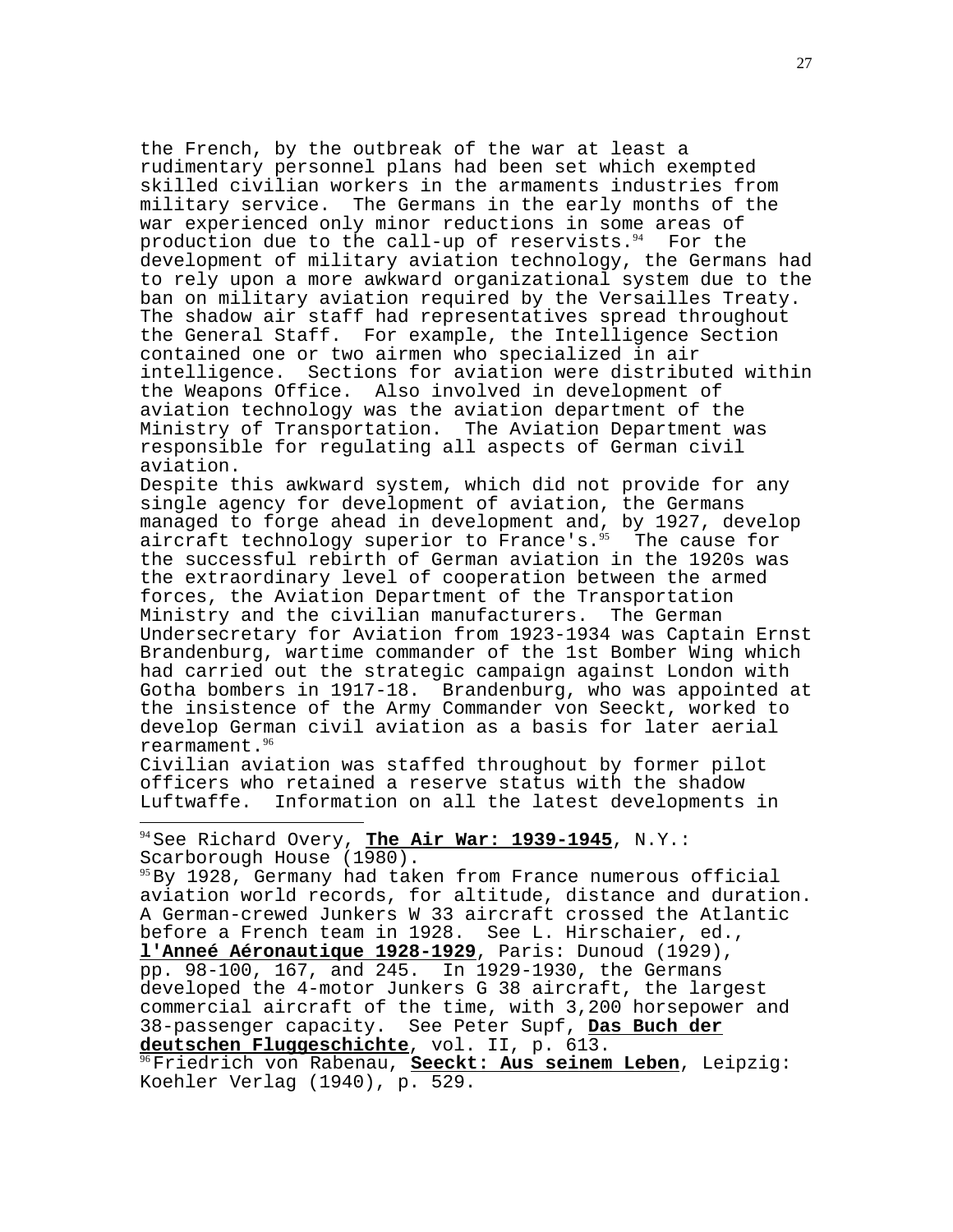aviation, navigation, equipment and foreign aircraft types was collected by the Air Staff. Ehrhard Milch, a wartime captain of the Air Service and a director of Lufthansa, carried on an extensive correspondence with the Air Staff in the 1920s providing Lufthansa's experience in long-range navigation, aircraft engines, new instruments etc.  $97$ Manufacturers such as Ernst Heinkel worked closely with the air staff to develop new aircraft at a time when the Inter-Allied Control Commission had shut down German aviation.<sup>98</sup> In 1926, senior Lufthansa manager (and wartime air officer) Dr. Robert Knauss made a pioneering long-distance flight from Berlin to Peking. Upon his return to Berlin, he delivered his flight logs to Lt.Col. Wilberg, chief army staff officer for aviation.<sup>99</sup>

With a smaller budget than the French, the civil aviation department used its money wisely to develop the necessary basic infrastructure for modern aviation. $100$  The level of research on aviation carried out in German institutes of the 1920s and early 30s was equivalent to the level of French research. By the late 1920s, the Germans had planned for a limited rearmament and the secret air staff accelerated work in developing prototypes for a reborn German air force. With a realization that the air staff system of the Reichswehr General Staff was diluted among too many offices, General Blomberg in 1932 prepared and won approval for a plan to consolidate all the Reichswehr air activities into one department which would be called the "Air Defense Office". $101$  Colonel Wilhelm Wimmer, active in the development of military prototypes since the 1920s, became head of the Technical Office under the new organization.<sup>102</sup>

 $97$ The German military archives contain numerous letters and reports written by Milch, as Lufthansa Director, to the Chief Air Staff Officer. For example, in 1928 Milch wrote air staff officer Major Sperrle a friendly report on Lufthansa's experience with the reliability of various radio models. See BA/MA RH 2/2222, *Correspondence File of 1928*.<br><sup>98</sup>Ernst Heinkel, **He 1000**, London: Hutchinson (1956), pp. 78-79.

 $\overline{a}$ 

 $99$ Interview by Author with Hansgeorg Wilberg, son of General der Flieger Helmuth Wilberg, June 18, 1992. <sup>100</sup> Between 1926 and 1932, the German aviation industry received 321 million Reichsmarks in government subsidies, investment, research funds, et al. According to the exchange rate of the time, this amounted to \$12.42 million per year. See Ralf Schabel, **Die Illusion der Wunderwaffen**, Munich: Oldenbourg Verlag, p. 103. 101 Mathew Cooper, The German Air Force 1933-1945, London: Jane's (1981), pp. 2-3.

<sup>102</sup>Edward Homze, **Arming the Luftwaffe**, University of Nebraska Press (1976), p. 59.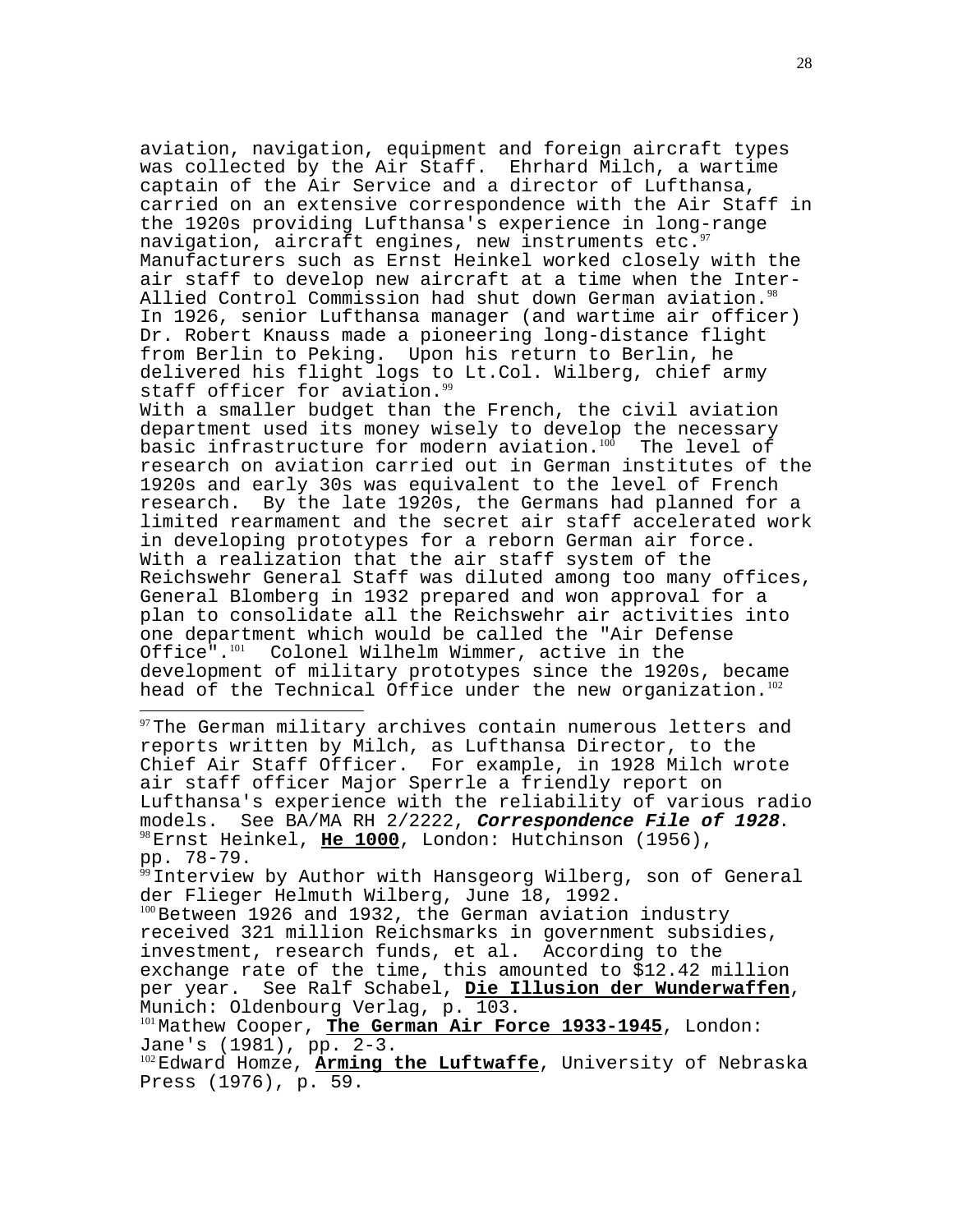Under the new Air Ministry, established in 1933, Wimmer and the Army's aviation experts argued for building up the very small German aviation industry (battered by the depression, German aircraft manufacturers had only 3,200 workers in  $1932)$ <sup>103</sup> by contracting for moderate numbers of relatively mediocre aircraft already developed such as the He 51 and Arado 68 fighters and Ju 52 and Do 23 bombers. While the aircraft industry expanded to fill the initial orders, a second generation of high performance aircraft were developed. This second generation developed under the tenure of Wimmer as chief of the Technical Office included the Me 109, Me 110, Do 17, He 111 and Ju 87--all aircraft on the cutting edge of technology of the era. There were numerous inefficiencies in the Luftwaffe's prewar rearmament program, not least the appointment of Udet to serve as chief of the Technical Office. Whereas the second generation of German aircraft was developed with great rapidity the third generation was plagued by delays caused by constant redesigns. In one case, a very effective bomber, the Ju 88, was delayed by Udet's insistence that it be capable of dive bombing. With the exception of the FW 190 fighter, the third generation of Luftwaffe aircraft (Hs 129, Me 210, He 177) were disappointing aircraft. The problem with over-centralized control is that when the person at the center is incompetent, the damage can be great. However, with the exception of Udet's appointment, Reichsmarshal Hermann Goering, who had little understanding of modern aviation, interfered little with the technical decisions made by his generals in the prewar period. Even Udet could make some technical decisions more astute than those of the French leaders. For example, in 1936 Udet decided that the Me 109 would be Germany's only singleengine fighter. This ensured that mass production and economies of scale would give the German fighter force superiority over the French in 1940.

 $\overline{a}$ 

**Military Culture and Technology**. The tradition and culture of the German General Staff enabled it to adapt at a rapid pace of technical development and experimentation in the interwar period. The tradition of the General Staff, which was maintained and strengthened under the tenure of Hans von Seeckt, emphasized a logical and critical approach to questions of operational doctrine, military organization and equipment. The General Staff Corps had great prestige within the army and the officers selected for the General Staff were allowed a considerable degree of freedom to question, criticize and propose new ideas. While the senior commanders of the army were expected to have strategic and operational vision, even the

<sup>103</sup> Edward Homze, **Arming the Luftwaffe**, p. 73.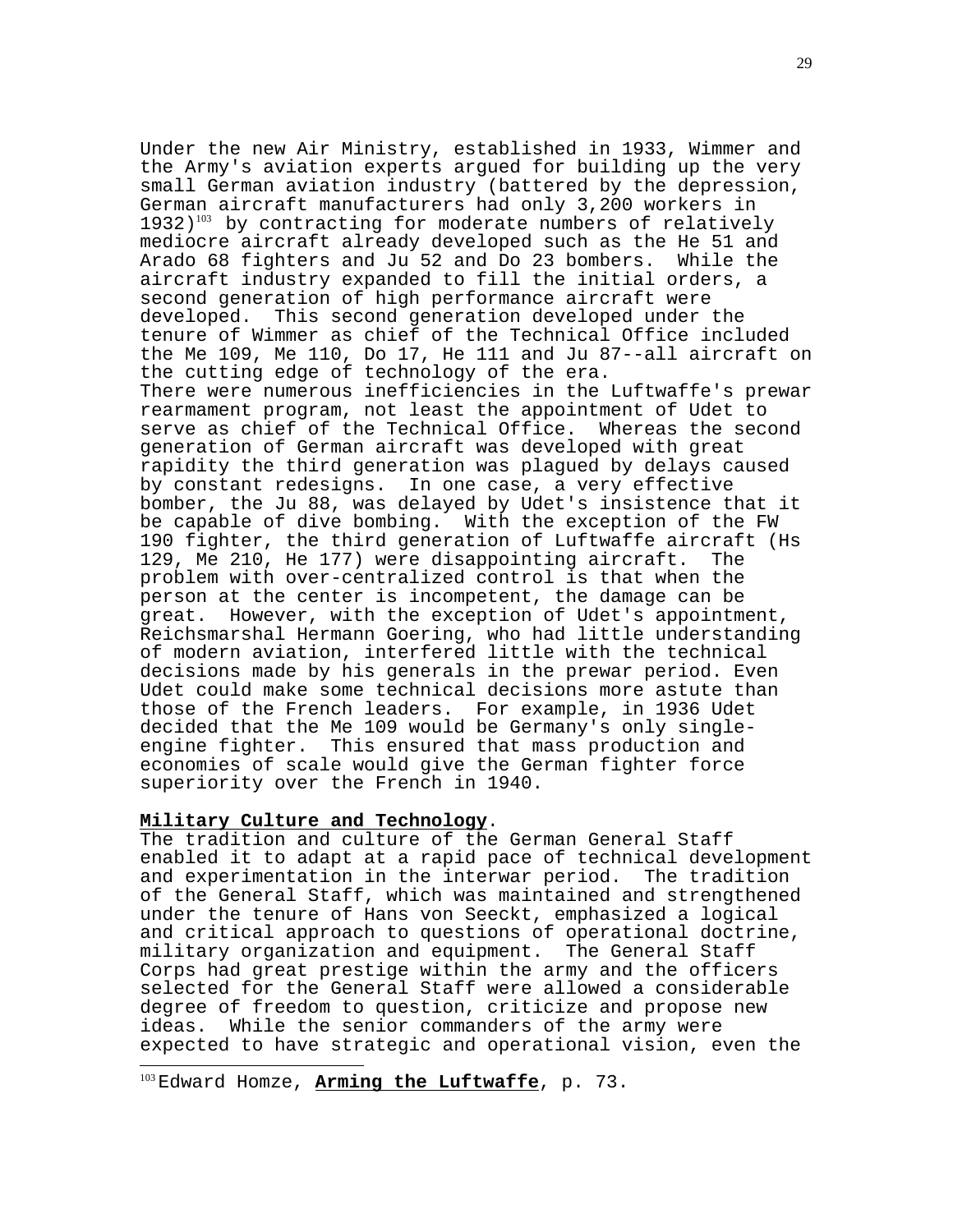junior officers of the General Staff were allowed and encouraged to make modifications and contributions to the ideas proposed by their seniors. In short, the General Staff Corps saw itself as a collective body which had the responsibility to develop ideas.

One of the most characteristic expressions of the German military culture was the **Denkschrift**, literally "Thought Paper". Officers would propose ideas or critique ideas in essays circulated throughout the General Staff. The tradition of the General Staff was such that these essays were read by the senior commanders, and often acted upon. At the very least, the Denkschrift would provide a framework for debate.

In the immediate aftermath of World War I, two important Denkschriften concerning war and technology were circulated among the High Command. The first was von Seeckt's proposal for a small, elite and highly mobile professional army. Maneuver warfare, von Seeckt argued, required a professional force because only a highly-trained elite force could hope to effectively use the complex modern weapons and move with rapidity to gain the decision. $104$  The second influential Denkschrift was "The Technical and Tactical Lessons of the<br>World War", written by Colonel Kurt Thorbeck in 1920. Th World War", written by Colonel Kurt Thorbeck in 1920. it, Thorbeck ruthlessly criticized the General Staff for not having officers conversant with the technical and material demands of war. He called the General Staff's lack of technological familiarity "the basic mistake of the war."<sup>105</sup> Thorbeck's critique would lead to a major reform of military education and culture under von Seeckt. The tradition of the Denkschrift, combined with a tradition of critical examination, meant that the role of technology

was emphasized in the comprehensive study of the lessons of the war carried out in  $1919-1920$ .<sup>106</sup> One of the most important, and also the most overlooked, reforms that von Seeckt made in the German General Staff was a new program to provide technological expertise to the General Staff. Before World War I, entry into the General Staff had been by competitive examination and the three-year course at the Kriegsakademie. Starting in the early 1920s, officers could

 $\overline{a}$ 

<sup>104</sup>Hans von Seeckt, **Denkschrift an der Heeresleitung, February 18, 1919**. U.S. National Archives German Records. Von Seeckt Papers, File M-132, Roll 21, Item 110. <sup>105</sup> Colonel Kurt Thorbeck, "Die Technische und Taktische Lehre des Krieges", April 12, 1920, BA/MA RH 12-2/94. <sup>106</sup>Erich von Manstein, who worked in the General Staff Operations Section after World War I, recorded that the top priority of the Operations Section in the 1920s was developing new weaponry, especially armored vehicles and the motorization of the army. See Erich von Manstein, **Aus Einem Soldatenleben**, Bonn: Athenäum Verlag (1958), p. 110.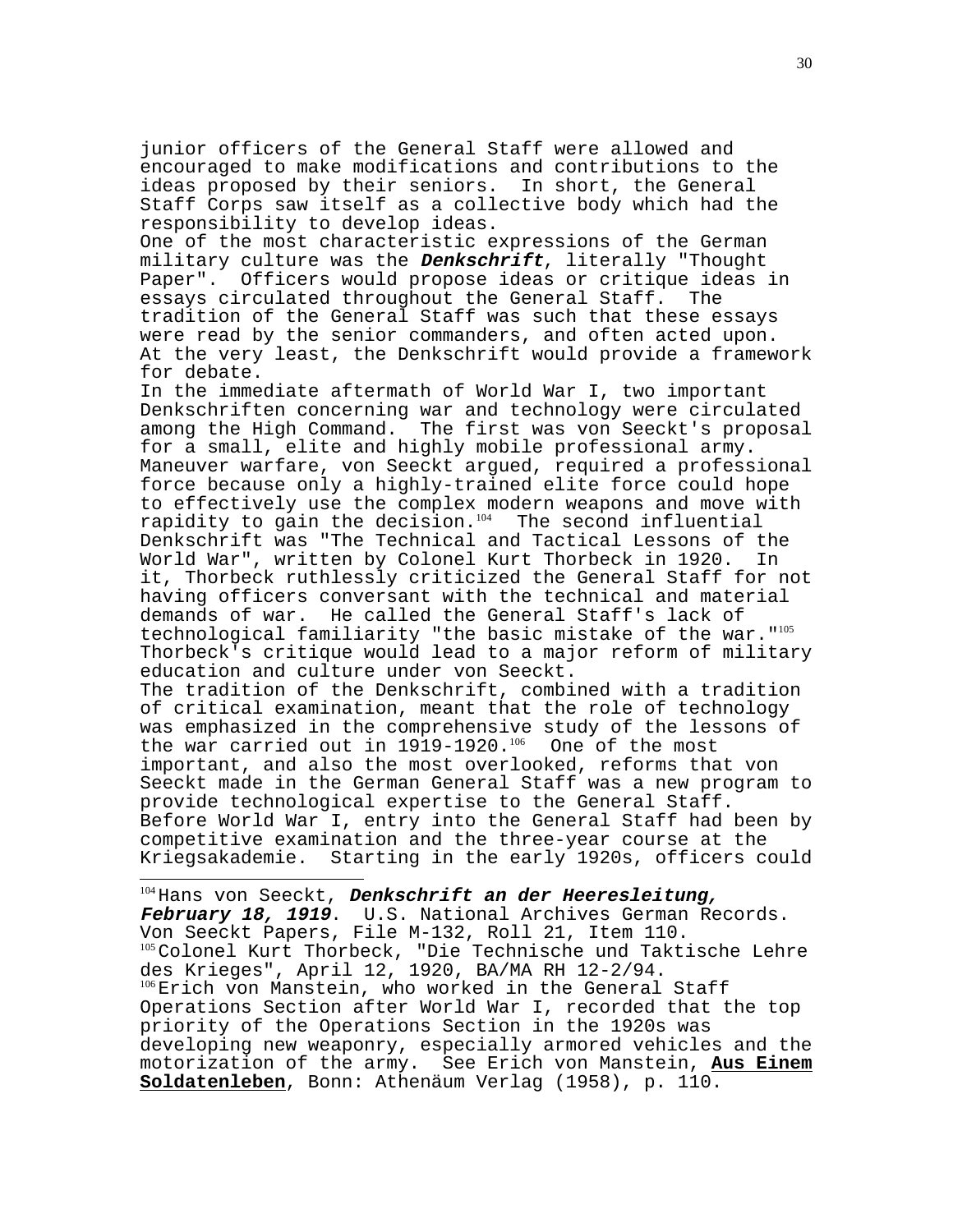enter the General Staff by attending a civilian university or technical college, and earning a technical degree. Approximately 10 officers per year (out of a total officer corps of 4,000) were selected by the Reichswehr for attendance at civilian engineering programs, their fees paid by the army. When the course was completed, the officer would return to regular duty, usually serving as a specialist with the Waffenamt.<sup>107</sup> Many of the officers, however, were also given the opportunity for troop commands. Some of the most senior Wehrmacht leaders of World War Two took engineering degrees in lieu of the Kriegsakademie- notably, Field Marshal Wolfram von Richthofen, who earned a doctorate in engineering at Reichswehr expense.<sup>108</sup> Along with the program in technical education, von Seeckt also insisted upon an informal system of technical education within the officer corps. Dissatisfied with the level of knowledge of technology and foreign weapons demonstrated by the General Staff officers, von Seeckt instituted a program of bimonthly seminars for the officers in the Truppenamt, who would spend the morning or afternoon being briefed on the latest technical developments by experts from the<br>Waffenamt.<sup>109</sup> Through his insistence upon technologica Through his insistence upon technological literacy, and by encouraging the serious study of engineering by the officer corps, von Seeckt helped ensure that the officer corps as a whole would be infused with an interest in, and appreciation for, technology. One example of technology being developed within the General Staff tradition is the effort of Erich von Manstein toward promoting the concept of the assault gun, or **Sturmgeschütze** for the German infantry divisions. In 1935, von Manstein wrote a Denkschrift outlining his idea for creating an assault gun: a heavy gun mounted without a turret on a tracked chassis, that could provide limited armored support for infantry divisions which were faced with fixed enemy defenses. Such a gun would be cheaper and simpler to build than a tank, and would be of enormous value to the infantry in defense or offense. Manstein argued that a detachment of such guns should be assigned to each infantry division, while tanks should remain concentrated in the panzer

<sup>107</sup>Adolf Reinicke, Das Reichsheer, p. 312.<br><sup>108</sup>Some of the notable German senior officers who were sent to receive engineering degrees by the Army in the interwar period include: Field Marshal von Richthofen (Engineering PhD.); Maj. Gen. Robert Fuchs, Commander, 1st Air Division; Gen. der Flieger Johannes Fink, Commander, II Air Corps; Maj. Gen. Friedrich Deutsch, Commander, 16 Flak Division; Lt. Gen. Gerhard Conrad, Air Commander, XI Air Corps; and Lt. Gen. Richard Schimpf, Commander, 3rd Paratroop Division. <sup>109</sup>Hans von Seeckt to Waffenamt, and **Inspektionen**, January 21, 1924, BA/MA RH 12-2-21.

 $\overline{a}$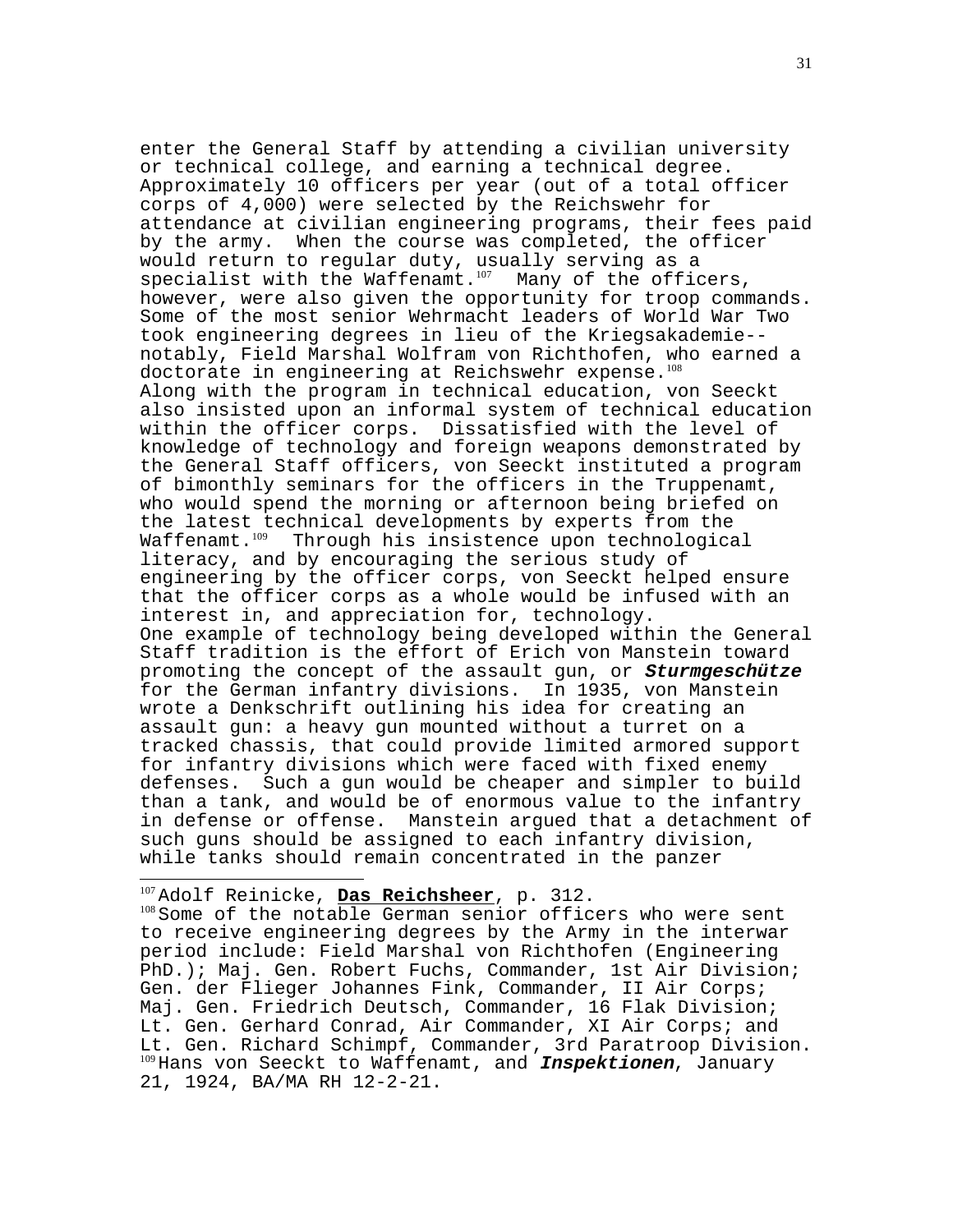divisions. Guderian and the staff of the Inspectorate of Panzer Troops strongly opposed the idea of putting assault guns in the infantry divisions, but the infantry and artillery inspectorates saw merit in the idea. $100$  By 1937, development and testing of the assault guns was underway, and trials proved their feasibility. By the outbreak of the war, production of the assault guns was underway, and a detachment of the first models, with a 75mm gun mounted on the chassis of a Panzer III tank, proved their worth in battle.<sup>111</sup> The assault gun, developed in many versions, would become one of the most valuable battlefield weapons of the German Army in World War II.

Examples such as the assault gun demonstrate the importance of open and honest debate within the General Staff, and the possibilities for non-technical specialists to develop innovative solutions to operational problems. The interest of von Manstein in the details of new weaponry also illustrate the wide dissemination of technical knowledge and interests throughout the army in the interwar period.

 $\overline{a}$ 

**The Luftwaffe: Leadership and Technology**. The Luftwaffe was the most technologically-oriented of the German services in the interwar period. The nature of the ban on military aviation during this period meant that the Luftwaffe had to be created in the early 1930s from a small corps of airmen retained by the Reichswehr after World War I. By necessity, the Luftwaffe had to rely upon the former officers and pilots of the wartime air service, who had served in civil aviation from 1919-1934. When rearmament came, there were several hundred wartime officers with combat experience, working for Lufthansa, for the aircraft companies, for the Air Department of the Transportation Ministry and in the civilian flight schools, who were eager to reenter the military and join the new Luftwaffe. Just how important these reserve officers were to aerial rearmament is demonstrated by the proportion of senior leaders of the Luftwaffe who came from interwar civil aviation: of the 600+ generals of the Luftwaffe serving between 1935 and 1945, approximately 150 had been involved with civil aviation between 1920 and  $1934$ .<sup>112</sup> Erhard Milch,

<sup>110</sup>Erich von Manstein, **Aus Einem Soldatenleben**, pp. 246-249. Manstein's account of the Sturmgeschütze also provides a good picture of debate within the General Staff, and how the Army Weapons Office could move efficiently and quickly to develop an effective new weapon.<br>"Walter Spielberger and Uwe Feist, Sturmartillerie,

Part I, Fallbrook, Calif.: Arco Publishers (1967). <sup>112</sup>Information from: Karl Friedrich Hildebrand, **Die Generale der deutschen Luftwaffe 1935-1945**, vols. I-III, Osnabrück: Biblio Verlag (1990). Hildebrand has published the official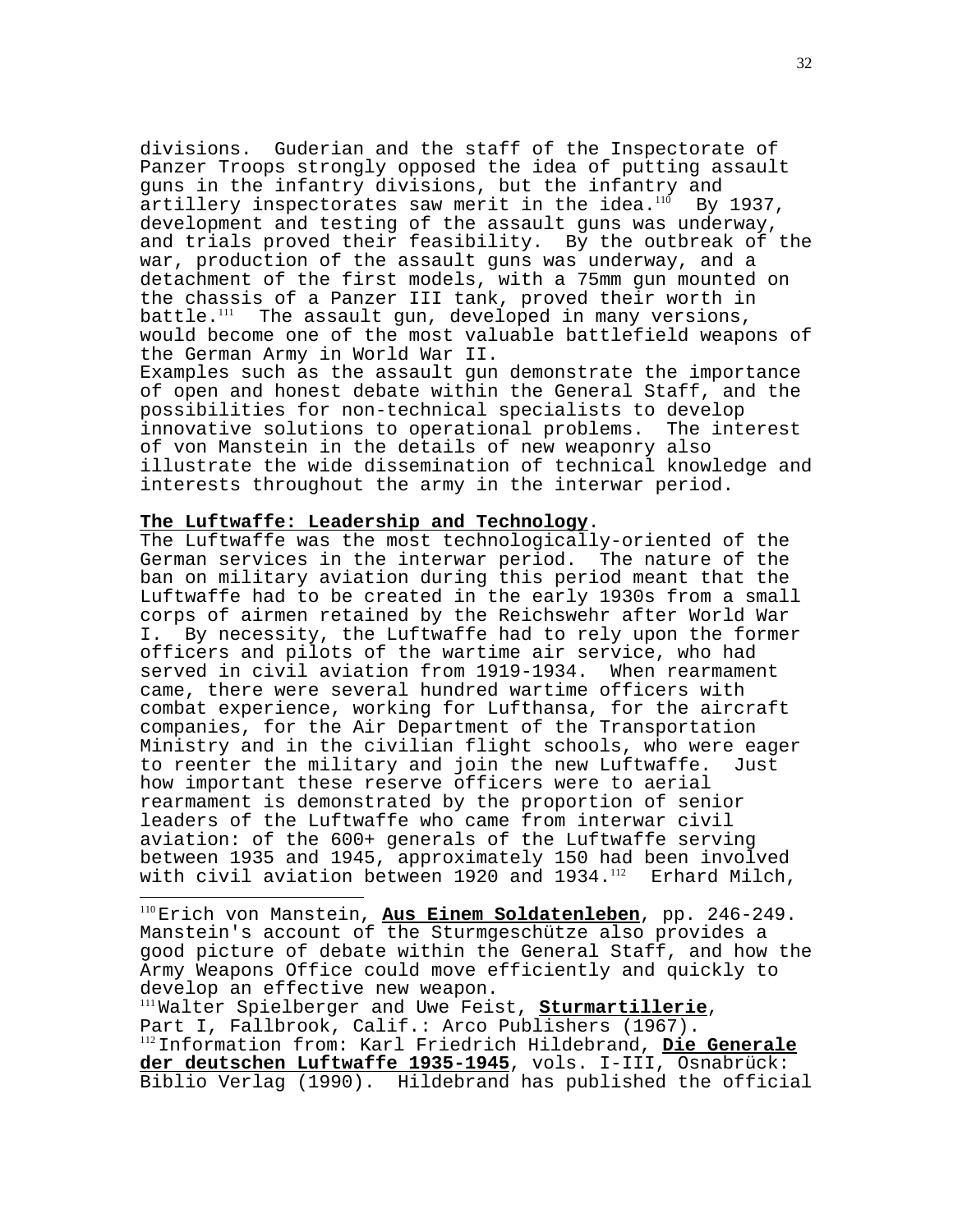State Secretary for Aviation and Field Marshal, served as a Director of Lufthansa before rejoining the military. General der Flieger Robert Knauss, later to be Commander of the Luftwaffe General Staff College, also came from the Lufthansa Board of Directors.<sup>113</sup> Colonel General Alfred Keller, Commander of the First Air Fleet from 1940-1943, worked for Junkers and ran a flight school before 1934.<sup>114</sup> Lt. General Werner Junck, wartime Commander of Jagdkorps II, worked for Heinkel before joining the Luftwaffe.<sup>115</sup> Lt. General Osterkamp, a World War I pour le Mérite holder, managed a seaplane station prior to returning to the Luftwaffe. Osterkamp would become the Air Commander for North Africa in  $1941-1942$ .<sup>116</sup> Officers with a specialized technical background in civil aviation were enlisted into the technical and special staffs of the new Luftwaffe, and many rose to high rank. Several historians, including Richard Overy, have suggested that the Luftwaffe suffered from serious leadership problems, since such a large proportion of the Luftwaffe officers were brought in from civil aviation. $117$  Other writers, noting the several hundred officers transferred from the army in 1934-35--Wever, Kesselring, and Stumpf, to name a few--refer to the senior leadership of the Luftwaffe as "amateur aviators." $118$  Overy arques that there was a clash between the "Prussians", the regular officers who had remained with the Reichswehr, and the "Outsiders", who had

 $\overline{a}$ service records of all 688 men who reached the rank of General in the Luftwaffe.<br>
<sup>113</sup>Tbid.

114Ibid.<br><sup>115</sup>Ibid.<br><sup>116</sup>Ibid.<br><sup>117</sup>Overy asserts that the inclusion of so many reactivated officers and officers from the army "had the unfortunate consequence of dividing the air officer corps into those who regarded themselves as heirs of the Prussian tradition, and those who came from an unorthodox, particularly technical background. Part of the hostility felt between regular soldiers and the parvenues arose from the fact that the newcomers were given high military office without having followed the normal army channels." See R.J. Overy, **The Air War 1939-1945**, Chelsea, Mich.: Scarborough House (1980), p. 137.

<sup>118</sup> "The result of all this was that the Luftwaffe was shaped by aviators who were amateur soldiers, and soldiers who were amateur aviators." From Telford Taylor, **The March of Conquest**, Baltimore: Nautical and Aviation Press (1991 Reprint), pp. 25-26.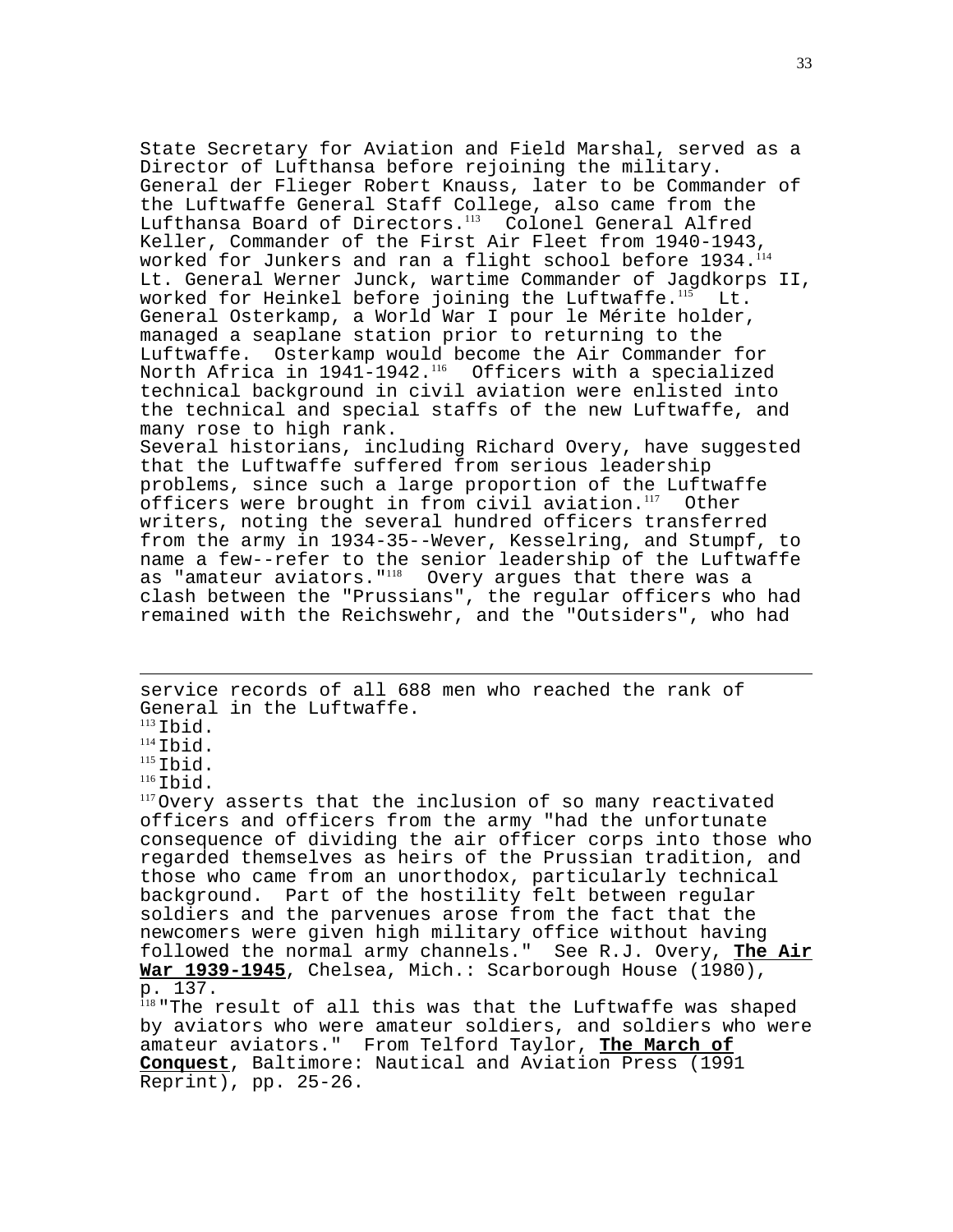reentered the military in 1934-1935. This clash of cultures and viewpoints seriously damaged the Luftwaffe.<sup>119</sup> Of course, there were serious personality clashes between senior officers of the Luftwaffe--as with any military service--but there is no evidence of animosity on the basis of "Prussian" or "Outsider" status. That Milch was disliked by many was more a function of his own personality than his service with Lufthansa. Even those who disliked him regarded him as highly competent. $120$  Wever came from the army, but was nevertheless highly respected by the professional airmen of the Reichswehr.

I would argue that the influx of hundreds of reserve officers from civil aviation in the first stages of the German aerial rearmament was one of the great advantages that the Germans enjoyed in the interwar period. The officers from Lufthansa or Junkers were probably better informed about the nature of modern aircraft technology and the conditions of long-distance flying than regular French officers, who had led an air force garrison life of staff and flying jobs during this same period. The Luftwaffe's superior use of human resources is one factor which enabled the Germans to gain the technical advantage over the French in 1940. The director of airfield construction for the Luftwaffe was brought in from civilian life as an airfield construction engineer and professor of architecture at a civilian university.<sup>121</sup> No professional military airmen knew more about the management side of aviation, nor had they achieved the same degree of success, as Erhard Milch. As to the amateur status of officers brought from the Army--many, like Kesselring, learned to fly and later proved themselves to be excellent operational air commanders.

# **The French Military Culture**.

 $\overline{a}$ 

The French General Staff tradition was significantly different from that of the Germans. In the French tradition, the staff was no more than an organization to assist the commander. The direction, ideas and vision all flowed from the commander. Open debate of operational

<sup>119</sup>Richard Overy, <mark>The Air War</mark>, p. 136.<br><sup>120</sup>Field Marshal von Richthofen disliked and distrusted Milch for his "love of intrigue", but respected him as highly competent in aviation. From the Author's interview with Götz Freiherr von Richthofen, son of Field Marshal Wolfram von Richthofen, June 21, 1992.

 $121$ Chief of construction operations for the Luftwaffe was Ministerialdirigent Professor Doktor Ingineur Heinrich Steinmann, a World War I pilot who taught construction engineering at the Technische Hochschule in Braunschweig from 1926-1934. See Steinmann's record in Karl Friedrich Hildebrand, **Die Generale der deutschen Luftwaffe**.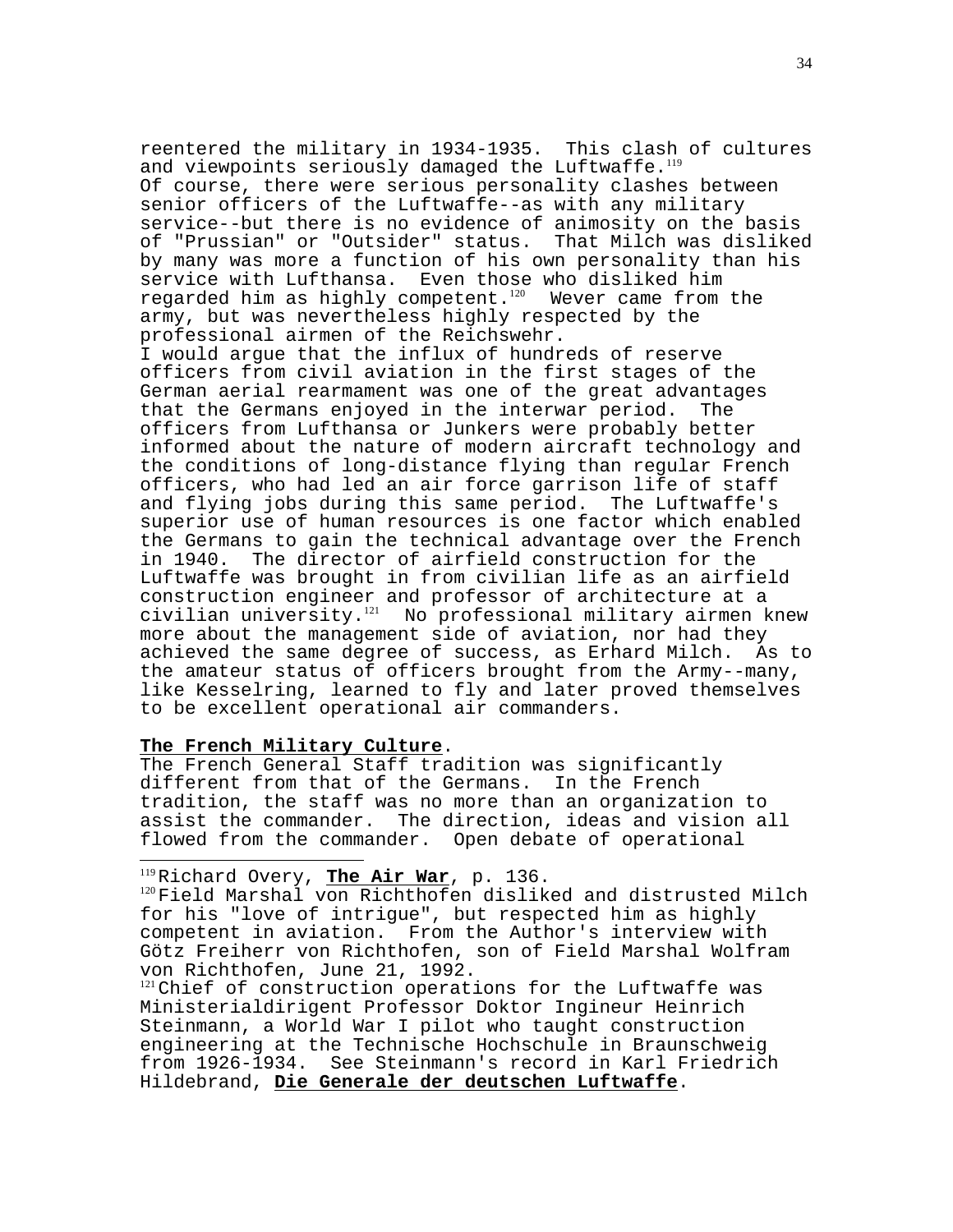concepts was not part of the French military culture. In contrast to the comprehensive and critical effort of the 500 officers who worked to develop German operational doctrine after World War I, the French operational regulation was drawn up by a committee of 13 officers. $122$  When Charles DeGaulle initiated a debate about the organization of a large armored force in 1934, he was punished by having his promotion to colonel delayed.

Professor Jenny Kiesling has argued that the French interwar army discouraged debate because, in an army dependent upon large numbers of reserve officers, bringing the doctrine of the army into question would indicate a lack of confidence and thus undermine morale. $123$  Other factors may also have ensured a less critical approach by the French officer corps. If the French Army had initiated a comprehensive examination of the lessons of World War I, they would have had to discuss, and attempt to come to grips with, the scandalous mass mutinies of 1917, when half the divisions of the army were incapacitated by their refusal to attack. Although these mutinies were quelled by hundreds of secret executions, the French Army has, to this day, refused to examine those events. $124$  An honest evaluation of the performance of the army and its senior officers would have probably crippled the army in its relations with the government.

Thus, in the interwar period, the French Army was dependent upon the understanding of technology possessed by its senior officers. The two most important commanders of the interwar period: Marshal Petain, Vice President of the War Council from 1920 to 1931, and General Gamelin, Army Commander from 1935 to 1940 and Chief of the Defense Staff from 1938 to 1940, were knowledgeable about most aspects of ground forces

 $\overline{a}$ 

<sup>122</sup>**Report to Ministère de la Guerre, October 6, 1921**, from Preface to Ministère de la Guerre, **Instruction Provisoire sur l'Emploi Tactique des Grandes Unites**, Report of October 6, 1921. The committee that wrote the report consisted of General Georges (Chairman); ten army generals, three<br>colonels, one lieutenant colonel and one major. Only one colonels, one lieutenant colonel and one major. officer of the board, General Pujo, was an airman. <sup>123</sup>E.C. Kiesling, "Reform? Why?: Military Doctrine in Interwar France", Paper read before the Society for Military History, April 8, 1994, p. 7.

<sup>124</sup> Between April and September 1917, serious mutinies broke out in 54 French divisions. The French Army was temporarily crippled. Over 20,000 men were found guilty of crimes by military courts. Hundreds of French soldiers were secretly executed--even today, the French will not release details. For an account of the mass mutinies in the French Army, see Richard Watt, **Dare Call It Treason**, N.Y.: Simon & Schuster (1963), esp. pp. 299-303.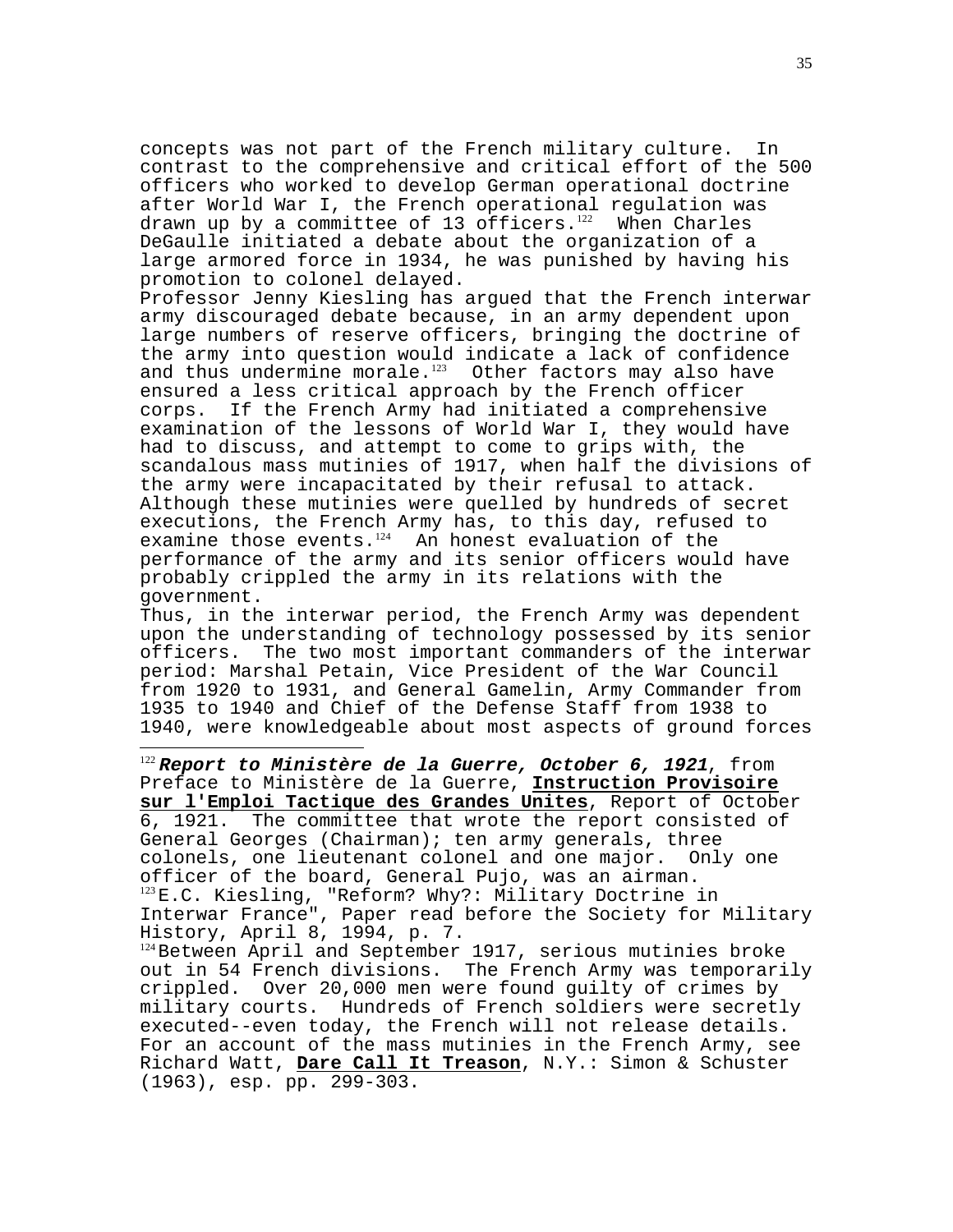equipment. Neither, however, had any understanding of aviation technology, and accordingly the French air weapon suffered from the senior commanders' neglect. Such German Army commanders as von Seeckt, Beck, von Blomberg and von Fritsch, on the other hand, demonstrated a strong interest in, and support of, military aviation. The French also suffered from the lack of vision displayed by its commanders regarding motorization. To be sure, from the 1930s on,Gamelin placed a high priority upon the creation of motorized divisions, but his concept of motorization was essentially flawed. Gamelin was interested in motorization as a purely strategic concept: the creation of a motorized reserve force which could move quickly to Belgium in order to deploy against the Germans. Gamelin, moreover, had no concept of operational mobility: motorization helped infantry divisions move quickly by truck; once they arrived, they would dismount and fight like any other line infantry division.<sup>125</sup> Due to this lack of an operational concept, the French did not develop communications, armored carriers, self-propelled guns, etc. like the Germans--though the French did have the required expertise, and the industrial base. The culture of the French Air Force command played a central role in that force's poor position in 1940. During the interwar period, the French Air Force had the aspect of a pilots' club. Commanders were interested in developing aircraft types, but little thought was given to creating the infrastructure of an operational force, or in planning for industrial mobilization. Like the Germans, the French possessed a large reserve of experienced airmen from the First World War who had entered civil aviation. As rearmament accelerated in the 1930s, however, the only interest that the regular air force officers had in their reserve officers was in their flying proficiency.<sup>126</sup> There was no search for skills outside the narrow field of piloting. France produced as many skilled aircraft engineers in the interwar period as Germany, but the French Air Staff had little interest in recruiting such men. The French interwar air force is one of the best examples in

<sup>125</sup>On French concepts of motorized armor forces, see Jean DeLaunay, "Chars de Combat et Cavalerie (1917-1942): la naissance de l'arme blindeé", in **Revue Historique des Armeés**, No. 155 (June 1984), pp. 2-18, esp. pp. 10-11. The concepts of mobility of Gamelin, Weygand and other senior generals is well-described in Paul Reynaud's Memoirs, **In the Thick of the Fight 1930-1945**, N.Y.: Simon & Schuster (1955), pp. 158-161.

 $\overline{a}$ 

<sup>126</sup>See Thierry Vivier, "Les Réservistes de l'Air (1919-1939), **Revue Historique des Armeés**, No. 174 (March 1989), pp. 63- 76.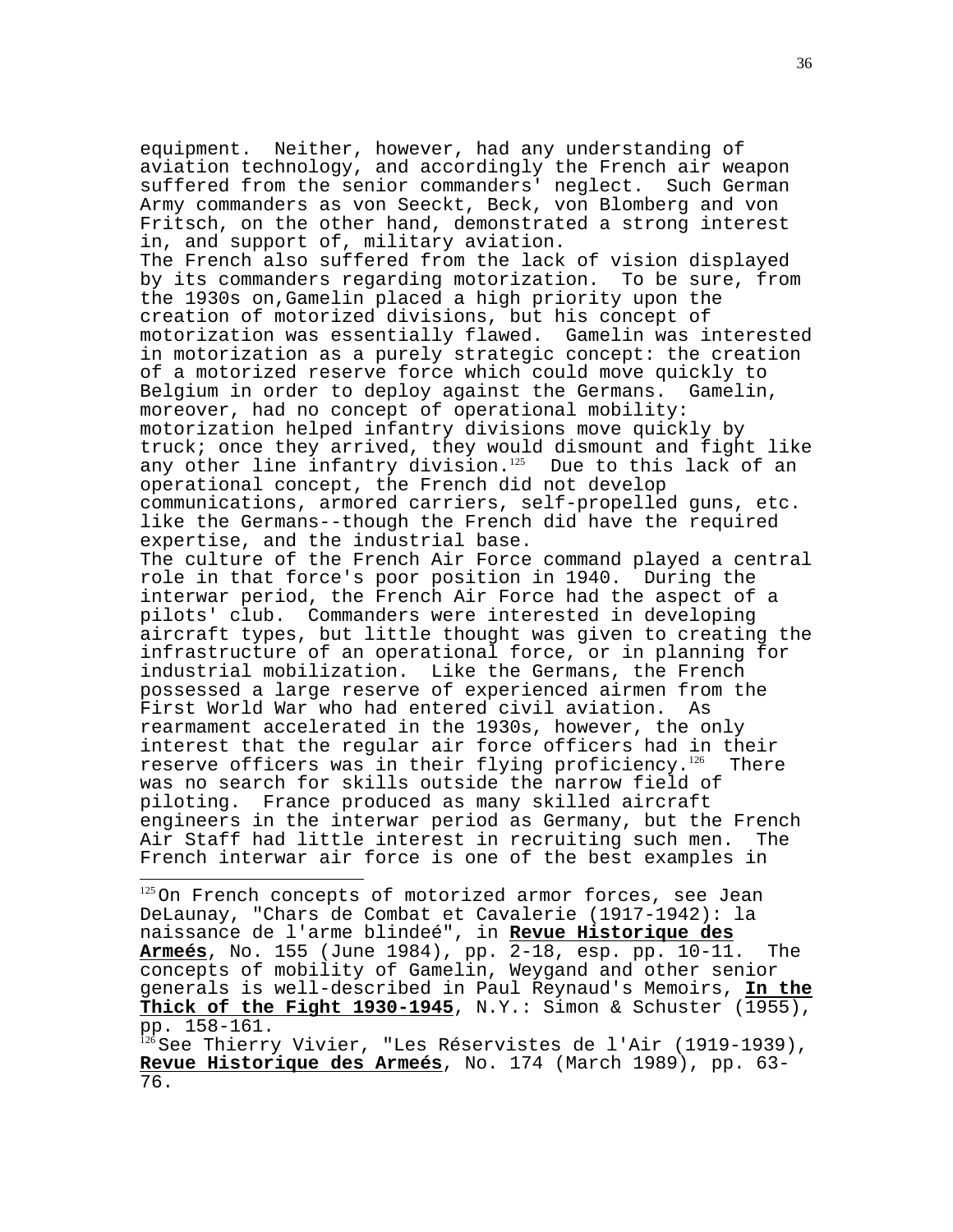history of the misuse of excellent human resources. If Marcel Bloch-Dassault had been a German, instead of being fired he would have likely ended up a general in the Luftwaffe.

# **CONCLUSION**

Many elements contribute to the technology of an armed force. The economic base of a nation, its educational system, its financial position, all are decisive factors and their importance should not be underrated. A comprehensive approach to the study of interwar technology would require a hefty volume. I have therefore confined myself to a few factors concerning the effect of military doctrine, organization and culture upon technology. My conclusion is that these factors have as much bearing upon the development, procurement and employment of weapons as the objective economic and scientific factors. Further, the comparison of the French and Germans in this period illustrates the importance of the individual military commanders upon the development of technology. One can plausibly assign some of the blame for the poor state of the French Army and Air Force in 1940 to the politicians and to the economy, but this does not absolve the commanders from failing in their duty to oversee the development of an effective doctrine, and effective weapons to match that doctrine. Despite the complaints of the official French histories concerning the lack of funding for the military in the interwar period, this was not the major cause for technological deficiency.<sup>127</sup> In those areas where the French provided higher funding than the Germans--notably, civil aviation--they still went to war with inferior technology. It is certainly not my intention to claim that the German approach was foolproof, or even particularly efficient. The Germans built their share of bad weapons and aircraft. As Richard Overy points out in **War and Economy in the Third Reich**, the war economy of 1939-1940 was extremely inefficient.<sup>128</sup> Volumes have already been written on the technological mistakes the Germans made before and during

<sup>127</sup>General Wegand, French Commander in Chief after Gamelin's relief in June 1940, argued that the ineffective armament of the French Army in 1940 was the responsibility of the military commanders--not just the politicians. See General Maxim Wegand, **Histoire de l'Armeé Française**, Paris: Ernest Flammarion (1953), pp. 418-420.

 $\overline{a}$ 

<sup>128</sup>Richard Overy, **War and Economy in the Third Reich**, Oxford: Clarendon Press (1994), esp. chapters 8 and 9. Edward Homze, in **Arming the Luftwaffe** pp. 262-265, concludes that the German aviation industry was poorly managed in the 1930s.